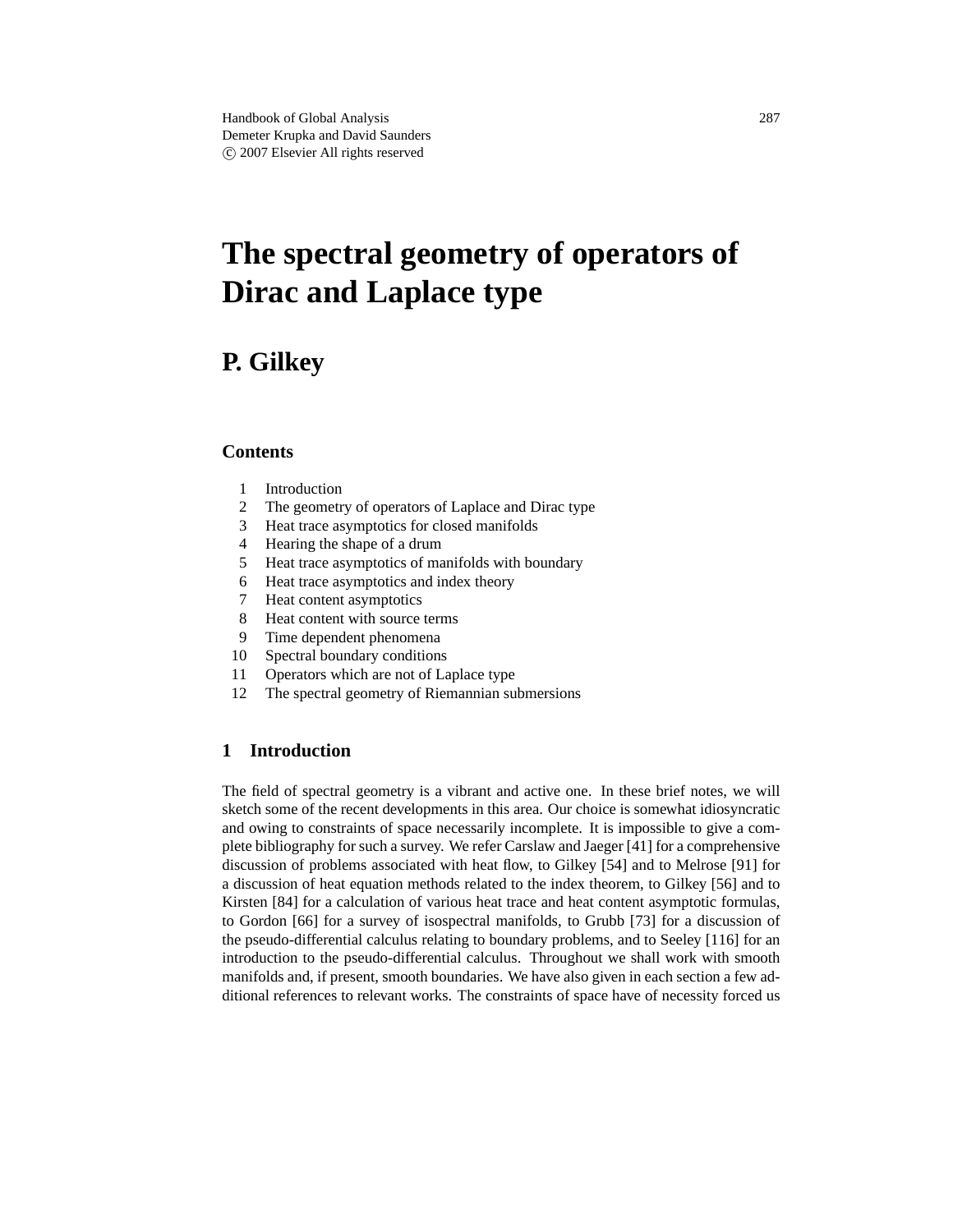to omit many more important references than it was possible to include and we apologize in advance for that.

We adopt the following notational conventions. Let  $(M, g)$  be a compact Riemannian manifold of dimension m with smooth boundary  $\partial M$ . Let Greek indices  $\mu, \nu$  range from 1 to m and index a local system of coordinates  $x = (x^1, ..., x^m)$  on the interior of M. Expand the metric in the form  $ds^2 = g_{\mu\nu} dx^{\mu} \circ dx^{\nu}$  were  $g_{\mu\nu} := g(\partial_{x_\mu}, \partial_{x_\nu})$  and where we adopt the *Einstein convention* of summing over repeated indices. We let  $g^{\mu\nu}$  be the inverse matrix. The Riemannian measure is given by  $dx := g dx^1...dx^m$  for  $g := \sqrt{\det(g_{\mu\nu})}$ .

Let  $\nabla$  be the Levi-Civita connection. We expand  $\nabla_{\partial_{x_\nu}} \partial_{x_\mu} = \Gamma_{\nu\mu}{}^{\sigma} \partial_{x_\sigma}$  where  $\Gamma_{\nu\mu}{}^{\sigma}$ are the *Christoffel symbols*. The *curvature operator* R and corresponding *curvature tensor* R are may then be given by  $\mathcal{R}(X, Y) := \nabla_X \nabla_Y - \nabla_Y \nabla_X - \nabla_{[X, Y]}$  and given by  $R(X, Y, Z, W) := g(R(X, Y)Z, W).$ 

We shall let Latin indices  $i, j$  range from 1 to  $m$  and index a local orthonormal frame  $\{e_1, ..., e_m\}$  for the tangent bundle of M. Let  $R_{ijkl}$  be the components of the curvature tensor relative to this base; the *Ricci tensor* ρ and the *scalar curvature* τ are then given by setting  $\rho_{ij} := R_{ikkj}$  and  $\tau := \rho_{ii} = R_{ikki}$ . We shall often have an auxiliary vector bundle  $V$  and an auxiliary connection given on  $V$ . We use this connection and the Levi-Civita connection to covariantly differentiate tensors of all types and we shall let ';' denote the components of multiple covariant differentiation.

Let dy be the measure of the induced metric on the boundary  $\partial M$ . We choose a local orthonormal frame near the boundary of M so that  $e_m$  is the inward unit normal. We let indices a, b range from 1 to  $m-1$  and index the induced local frame  $\{e_1, ..., e_{m-1}\}$  for the tangent bundle of the boundary. Let  $L_{ab} := g(\nabla_{e_a} e_b, e_m)$  denote the *second fundamental form*. We sum over indices with the implicit range indicated. Thus the geodesic curvature  $\kappa_q$  is given by  $\kappa_q := L_{aa}$ . We shall let ':' denote multiple tangential covariant differentiation with respect to the Levi-Civita connection of the boundary; the difference between ';' and ':' being, of course, measured by the second fundamental form.

#### **2 The geometry of operators of Laplace and Dirac type**

In this section, we shall establish basic definitions, discuss operators of Laplace and of Dirac type, introduce the DeRham complex, and discuss the Bochner Laplacian and the Weitzenböch formula; [55] provides a good reference for the material of this section.

Let  $D$  be a second order partial differential operator on the space of smooth sections  $C^{\infty}(V)$  of a vector bundle V over M. Expand  $D = -\{a^{\mu\nu}\partial_{x_{\mu}}\partial_{x_{\nu}} + a^{\sigma}\partial_{x_{\sigma}} + b\}$  where the coefficients  $\{a^{\mu\nu}, a^{\mu}, b\}$  are smooth endomorphisms of V; we suppress the fiber indices. We say that D is an *operator of Laplace type* if  $a^{\mu\nu} = g^{\mu\nu}$  id. A first order operator A on  $C^{\infty}(V)$  is said to be an operator of *Dirac type* if  $A^2$  is an operator of Laplace type. If we expand  $A = \gamma^{\nu} \partial_{x_{\nu}} + \gamma_0$ , then A is an operator of Dirac type if and only if the endomorphisms  $\gamma^{\nu}$  satisfy the *Clifford commutation relations*  $\gamma^{\nu}\gamma^{\mu} + \gamma^{\mu}\gamma^{\nu} = -2g^{\mu\nu}$  id.

Let A be an operator of Dirac type and let  $\xi = \xi_{\nu} dx^{\nu}$  be a smooth 1-form on M. We let  $\gamma(\xi) = \xi_{\nu} \gamma^{\nu}$  define a *Clifford module structure* on V; this is independent of the particular coordinate system chosen. We can always choose a fiber metric on V so that  $\gamma$ is skew-adjoint. We can then construct a unitary connection  $\nabla$  on V so that  $\nabla \gamma = 0$ . Such a connection is called *compatible*. If  $\nabla$  is compatible, we expand  $A = \gamma^{\nu} \nabla_{\partial_{x_{\nu}}} + \psi_A$ ; the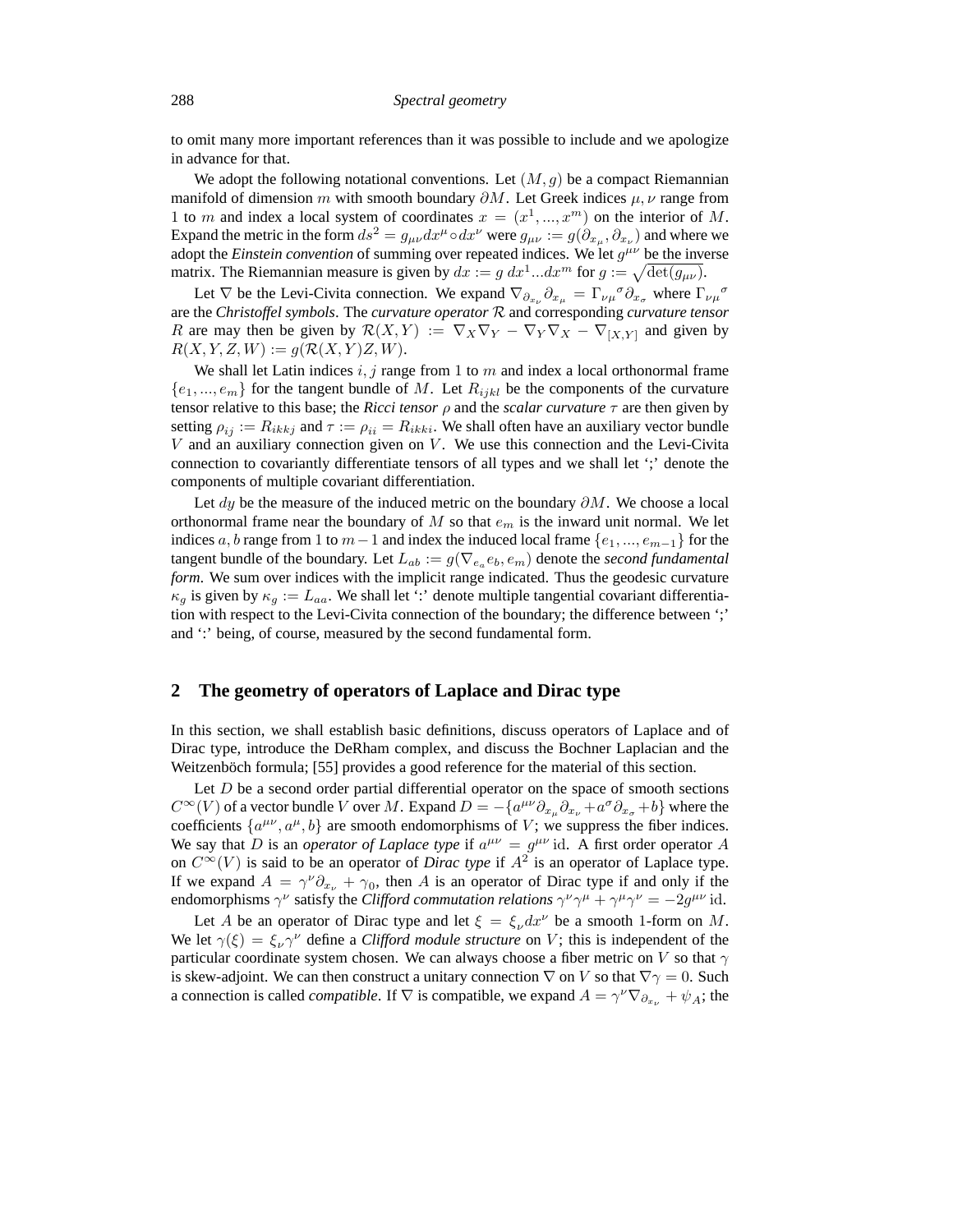endomorphism  $\psi_A$  is tensorial and does not depend on the particular coordinate system chosen; it does, of course, depend on the particular compatible connection chosen.

#### **2.1 The DeRham complex**

The prototypical example is given by the exterior algebra. Let  $C^{\infty}(\Lambda^pM)$  be the space of smooth p forms. Let  $d: C^{\infty}(\Lambda^p M) \to C^{\infty}(\Lambda^{p+1} M)$  be *exterior differentiation* and let  $\delta = d^*$  be the adjoint operator, *interior differentiation*. If  $\xi$  is a cotangent vector, let  $ext(\xi): \omega \to \xi \wedge \omega$  denote exterior multiplication, and let int( $\xi$ ) be the dual, interior multiplication. Let  $\gamma(\xi) := \text{ext}(\xi) - \text{int}(\xi)$  define a Clifford module on the exterior algebra  $\Lambda(M)$ . Since  $d + \delta = \gamma(dx^{\nu}) \nabla_{\partial_{x_{\nu}}}$ ,  $d + \delta$  is an operator of Diract type. The associated Laplacian  $\Delta_M := (d + \delta)^2 = \Delta_M^0 \oplus ... \oplus \Delta_M^m \oplus ... \oplus \Delta_M^m$  decomposes as the direct sum of operators of Laplace type  $\Delta_M^{p^m}$  on the space of smooth p forms  $C^{\infty}(\Lambda^pM)$ . One has  $\Delta_M^0 = -g^{-1}\partial_{x_\mu}gg^{\mu\nu}\partial_{x_\nu}.$ 

It is possible to write the  $p$ -form valued Laplacian in an invariant form. Extend the Levi-Civita connection to act on tensors of all types. Let  $\tilde{\Delta}_M \omega := -g^{\mu\nu} \omega_{;\mu\nu}$  define the *Bochner* or *reduced Laplacian*. Let R give the associated action of the curvature tensor. The *Weitzenböck* formula then permits us to express the ordinary Laplacian in terms of the Bochner Laplacian in the form  $\Delta_M = \tilde{\Delta}_M + \frac{1}{2} \gamma (dx^\mu) \gamma (dx^\nu) \mathcal{R}_{\mu\nu}$ . This formalism can be applied more generally:

**Lemma 2.1** *Let* D *be an operator of Laplace type on a Riemannian manifold. There exists a unique connection*  $\nabla$  *on* V *and there exists a unique endomorphism* E *of* V *so that*  $D\phi = -\phi_{;ii} - E\phi$ . If we express D locally in the form  $D = -\{g^{\mu\nu}\partial_{x\nu}\partial_{x\mu} + a^{\mu}\partial_{x\mu} + b\}$ *then the connection* 1*-form*  $\omega$  *of*  $\nabla$  *and the endomorphism E are given by* 

$$
\omega_{\nu} = \frac{1}{2} \left( g_{\nu\mu} a^{\mu} + g^{\sigma\varepsilon} \Gamma_{\sigma\varepsilon\nu} \operatorname{id} \right) \quad \text{and} \quad E = b - g^{\nu\mu} \left( \partial_{x_{\nu}} \omega_{\mu} + \omega_{\nu} \omega_{\mu} - \omega_{\sigma} \Gamma_{\nu\mu}{}^{\sigma} \right) .
$$

Let  $V$  be equipped with an auxiliary fiber metric. Then  $D$  is self-adjoint if and only if  $\nabla$  is unitary and E is self-adjoint. We note that if D is the *Spin Laplacian*, then  $\nabla$  is the spin connection on the spinor bundle and the Lichnerowicz formula [86] yields, with our sign convention, that  $E = -\frac{1}{4}\tau$  id where  $\tau$  is the scalar curvature.

#### **3 Heat trace asymptotics for closed manifolds**

Throughout this section, we shall assume that  $D$  is an operator of Laplace type on a closed Riemannian manifold  $(M, g)$ . We shall discuss the  $L^2$  spectral resolution if D is selfadjoint, define the heat equation, introduce the heat trace and the heat trace asymptotics, present the leading terms in the heat trace asymptotics, and discuss the form valued Laplacian; [41, 54, 116] are good references for the material of this section and other references will be cited as needed.

We suppose that D is self-adjoint. There is then a *complete spectral resolution* of D on  $L^2(V)$ . This means that we can find a complete orthonormal basis  $\{\phi_n\}$  for  $L^2(V)$  where the  $\phi_n$  are smooth sections to V which satisfy the equation  $D\phi_n = \lambda_n \phi_n$ . Let  $||_k$  denote the  $C^k$ -norm.

**Theorem 3.1** *Let*  $\phi \in L^2(V)$ *. Expand*  $\phi = \sum_{n=1}^{\infty} c_n \phi_n$  *in the*  $L^2$  *sense where one has*  $c_n := \int_M (\phi, \phi_n)$ . If  $\phi \in C^\infty(V)$ , then this series converges in the  $C^k$  topology for any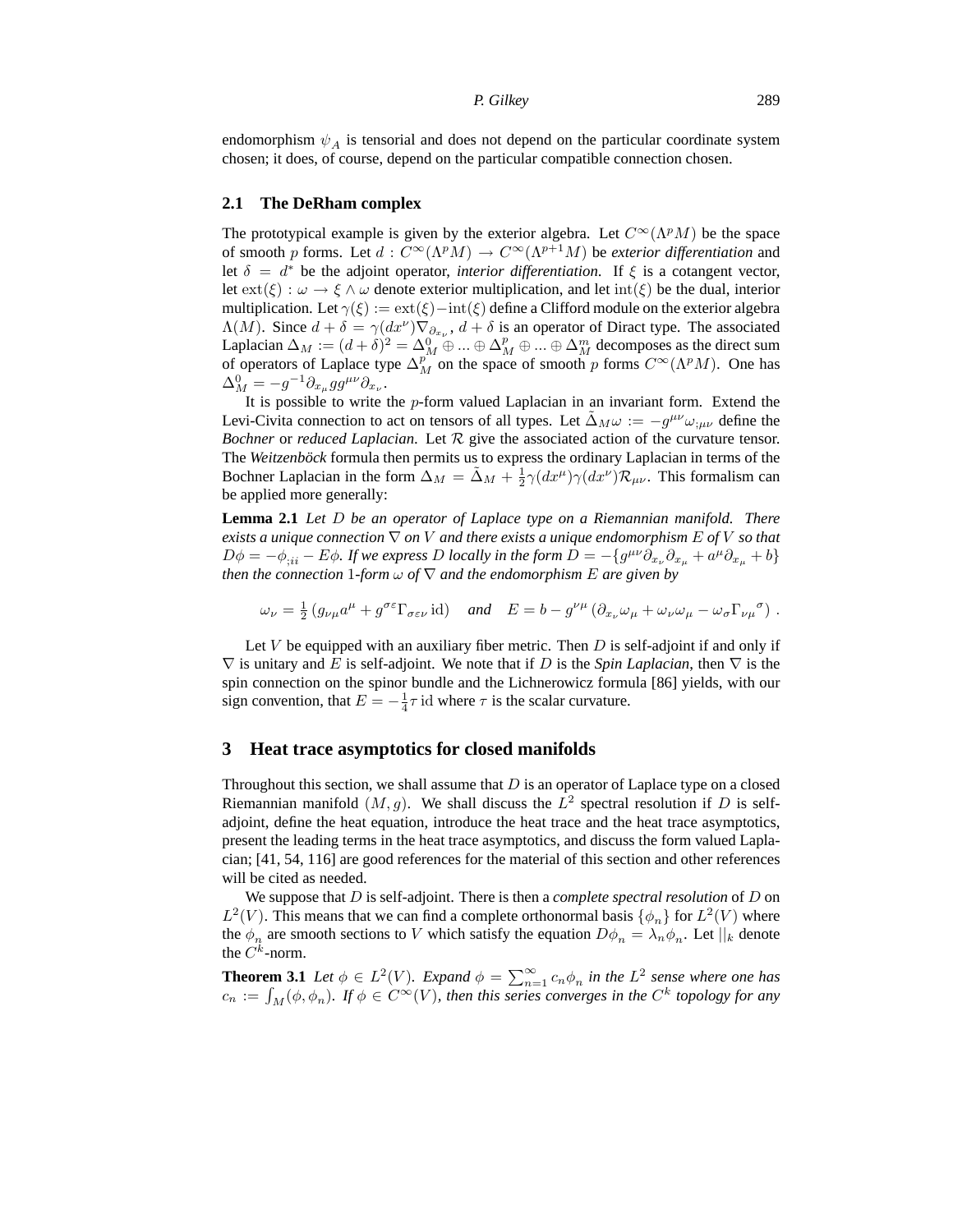$k; \phi \in C^{\infty}(V)$  if and only if  $\lim_{n\to\infty} n^k c_n < \infty$  for any k. The set of eigenvalues *is discrete. Each eigenvalue appears with finite multiplicity and there are only a finite number of negative eigenvalues. If we enumerate the eigenvalues so that*  $\lambda_1 \leq \lambda_2 \leq ...$ *then*  $\lambda_n \sim n^{2/m}$  *as*  $n \to \infty$ *. There exist constants*  $\nu_k > 0$  *and*  $C_k > 0$  *so that one has norm estimates*  $||\phi_n||_k \leq C_k n^{\nu_k}$  for all  $k, n$ .

This yields the familiar *Weyl asymptotic formula* [127] giving the eigenvalue growth. For example, if  $D = -\partial_{\theta}^{2}$  on the circle, then the eigenvalues grow quadratically since the associated spectral resolution is given by  $\{n^2, \frac{1}{\sqrt{2}}\}$  $\frac{1}{2\pi}e^{in\theta}\big\}_{n\in\mathbb{Z}}$ . The  $L^2$  expansion of Theorem 3.1 in this setting then becomes the usual Fourier series expansion for  $\phi$  and one has the familiar result that a function on the circle is smooth if and only if its Fourier coefficients are rapidly decreasing.

Let the initial temperature distribution be given by  $\phi \in L^2(V)$ . Impose the classical time evolution for the subsequent temperature distribution without additional heat input:

$$
(\partial_t + D)u = 0 \text{ for } t > 0 \quad \text{and} \quad \lim_{t \downarrow 0} u(t, \cdot) = \phi \text{ in } L^2.
$$

Then  $u(t, \cdot) = e^{-tD}\phi$  where  $e^{-tD}$  is given by the functional calculus. This operator is infinitely smoothing; we have  $u(t, x) = \int_M K(t, x, \tilde{x}) \phi(\tilde{x}) d\tilde{x}$  for a smooth kernel function K. If D is self-adjoint, let  $\{\lambda_n, \phi_n\}$  be a spectral resolution of D. Then

$$
K(t, x, \tilde{x}) := \sum_{n} e^{-t\lambda_n} \phi_n(x) \otimes \phi_n(\tilde{x}) : V_{\tilde{x}} \to V_x.
$$

Theorem 3.1 implies this series converges uniformly in the  $C^k$  topology for  $t \ge \varepsilon > 0$ .

Let  $F \in C^{\infty}(\text{End}(V))$  be an auxiliary endomorphism used for localizing; F is often referred to as a *smearing endomorphism*. The localized heat trace  $\text{Tr}_{L^2}\left\{Fe^{-tD}\right\}$  is analytic for  $t > 0$ . As  $t \downarrow 0$ , there is a complete asymptotic expansion [117]

$$
\text{Tr}_{L^2}\left\{Fe^{-tD}\right\} \sim \sum_{n=0}^{\infty} a_n(F,D)t^{(n-m)/2}.
$$

The coefficients  $a_n(F, D)$  are the *heat trace asymptotics*;  $a_n(F, D) = 0$  if n is odd. In Section 5 we will consider manifolds with boundary and the corresponding invariants are non-trivial for  $n$  both even and odd. There exist locally computable endomorphisms  $e_n^M(D)(x)$  of V which are defined for all  $x \in M$  so that

$$
a_n(F, D) = \int_M \text{Tr}\{F e_n^M(D)\}(x) dx.
$$
 (3.a)

The invariants  $e_n^M(D)$  are uniquely characterized by Equation (3.a).

We use Lemma 2.1 to express  $D = D(g, \nabla, E)$  where  $\nabla$  is a uniquely defined connection on V and where E is a uniquely defined auxiliary endomorphism of V. Let  $\Omega_{ij}$  be the endomorphism valued components of the curvature defined by the connection ∇.

**Theorem 3.2** *Let*  $F \in C^{\infty}(\text{End}(V))$  *be a smearing endomorphism.* 

- (1)  $a_0(F,D) = (4\pi)^{-m/2} \int_M \text{Tr}\{F\} dx.$
- (2)  $a_2(F, D) = (4\pi)^{-m/2} \frac{1}{6} \int_M \text{Tr}\{F(6E + \tau \text{id})\} dx.$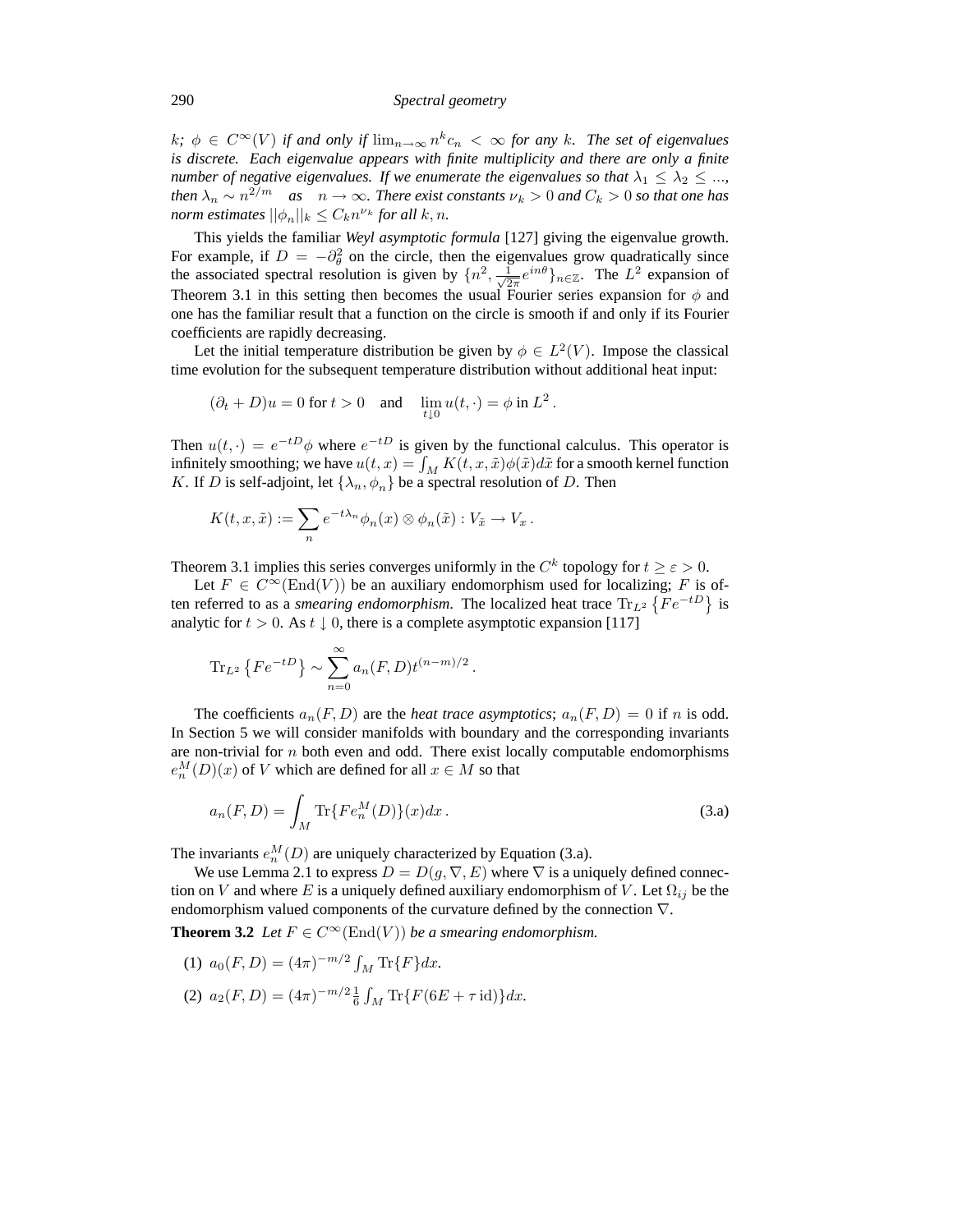(3) 
$$
a_4(F, D) = (4\pi)^{-m/2} \frac{1}{360} \int_M \text{Tr}\{F(60E_{;kk} + 60\tau E + 180E^2 + 12\tau_{;kk} \text{ id} + 5\tau^2 \text{ id} - 2|\rho|^2 \text{ id} + 2|R|^2 \text{ id} + 30\Omega_{ij}\Omega_{ij}\Omega_{ij})\}dx.
$$

(4) 
$$
a_{6}(F, D) = \int_{M} \text{Tr}\{F((\frac{18}{7!}\tau_{;iijj} + \frac{17}{7!}\tau_{;k}\tau_{;k} - \frac{2}{7!}\rho_{ij;k}\rho_{ij;k} - \frac{4}{7!}\rho_{jk;n}\rho_{jn;k} + \frac{9}{7!}R_{ijkl;n}R_{ijkl;n} + \frac{28}{7!}\tau\tau_{;nn} - \frac{8}{7!}\rho_{jk}\rho_{jk;nn} + \frac{24}{7!}\rho_{jk}\rho_{jn;kn} + \frac{12}{7!}R_{ijkl}R_{ijkl;nn} + \frac{35}{9\cdot7!}\tau^{3} - \frac{14}{3\cdot7!}\tau|\rho|^{2} + \frac{14}{3\cdot7!}\tau|R|^{2} - \frac{208}{9\cdot7!}\rho_{jk}\rho_{jn}\rho_{kn} - \frac{64}{3\cdot7!}\rho_{ij}\rho_{kl}R_{ikjl} - \frac{16}{3\cdot7!}\rho_{jk}R_{jnli}R_{knli} - \frac{44}{9\cdot7!}R_{ijkn}R_{ijlp}R_{knlp} - \frac{80}{9\cdot7!}R_{ijkn}R_{ilkp}R_{jlnp})\text{id} + \frac{1}{45}\Omega_{ij;k}\Omega_{ij;k} + \frac{1}{180}\Omega_{ij;j}\Omega_{ik;k} + \frac{1}{60}\Omega_{ij;k}\Omega_{kj} + \frac{1}{60}\Omega_{ij}\Omega_{ij;kk} - \frac{1}{30}\Omega_{ij}\Omega_{jk}\Omega_{ki} - \frac{1}{60}R_{ijkn}\Omega_{ij}\Omega_{kn} - \frac{1}{90}\rho_{jk}\Omega_{jn}\Omega_{kn} + \frac{1}{72}\tau\Omega_{kn}\Omega_{kn} + \frac{1}{60}E_{;iijj} + \frac{1}{12}EE_{;ii} + \frac{1}{12}E_{;ii}E + \frac{1}{12}E_{;ii}E_{;i} + \frac{1}{6}E^{3} + \frac{1}{30}E\Omega_{ij}\Omega_{ij} + \frac{1}{60}\Omega_{ij}E\Omega_{j} + \frac{1}{30}\Omega_{ij}\Omega_{ij}E + \frac{1}{36}\tau E_{;kk} + \frac{1}{90}\rho_{jk}E_{;jk} + \frac{1}{30}\tau_{;k}E_{;k} - \frac{1}{60}E_{;j}\Omega_{ij;i} + \frac
$$

There are formulas available for  $a_8$  and  $a_{10}$ ; we refer to Amsterdamski, Berkin, and O'Connor[1], to Avramidi [9], and to van de Ven [124] for further details.

There is also information available about the general form of the heat trace asymptotics  $a_n$  for all values of n; we refer to Avramidi [10] and to Branson et al. [36] for further details. These formulas play an important role in the compactness results we shall discuss presently in Theorem 4.6. Let  $D$  be an operator of Laplace type on a closed Riemannian manifold M. Let  $\Delta E = -E_{;kk}$ . Set  $\epsilon_n = (-1)^n / \{2^{n+1} \cdot 1 \cdot 3 \cdot ... \cdot (2n+1)\}.$ 

**Theorem 3.3** *Let '+...' denote lower order terms.*

(1) If  $n \geq 1$ , then  $a_{2n}(F,D) = \epsilon_n (4\pi)^{-m/2} \int_M \text{Tr}\{F(-(8n+4)\Delta^{n-1}E)$  $-2n\Delta^{n-1}\tau$  id  $+...\}dx$ .

(2) If 
$$
n \ge 3
$$
, then  $a_{2n}(D) = \epsilon_n (4\pi)^{-m/2} \text{Tr}\{(n^2 - n - 1)|\nabla^{n-2}\tau|^2 \text{ id}$   
  $+ 2|\nabla^{n-2}\rho|^2 \text{ id} + 4(2n + 1)(n - 1)\nabla^{n-2}\tau \cdot \nabla^{n-2}E$   
  $+ 2(2n + 1)\nabla^{n-2}\Omega \cdot \nabla^{n-2}\Omega + 4(2n + 1)(2n - 1)\nabla^{n-2}E \cdot \nabla^{n-2}E + ... \}dx.$ 

We note that Polterovich [109, 110] has introduced a formalism for computing in closed form the heat trace asymptotics  $a_n$  for all n.

If one specializes these formulas for  $a_0$ ,  $a_2$ , and  $a_4$  to the case in which D is the form valued Laplacian, one has the following result of Patodi [106]. Introduce constants:

 $c(m, p) = \frac{m!}{p!(m-p)!},$  $c_0(m, p) = c(m, p) - 6c(m - 2, p - 1),$  $c_1(m, p) = 5c(m, p) - 60c(m - 2, p - 1) + 180c(m - 4, p - 2),$  $c_2(m, p) = -2c(m, p) + 180c(m - 2, p - 1) - 720c(m - 4, p - 2),$  $c_3(m, p) = 2c(m, p) - 30c(m - 2, p - 1) + 180c(m - 4, p - 2)$ .

**Theorem 3.4** (1)  $a_0(\Delta_M^p) = (4\pi)^{-m/2} c(m, p) \text{Vol}(M)$ .

(2) 
$$
a_2(\Delta_M^p) = (4\pi)^{-m/2} \frac{1}{6} c_0(m, p) \int_M \tau dx
$$
.  
\n(3)  $a_4(\Delta_M^p) = (4\pi)^{-m/2} \frac{1}{360} \int_M \{c_1(m, p)\tau^2 + c_2(m, p)\rho^2 + c_3(m, p)R^2\} dx$ .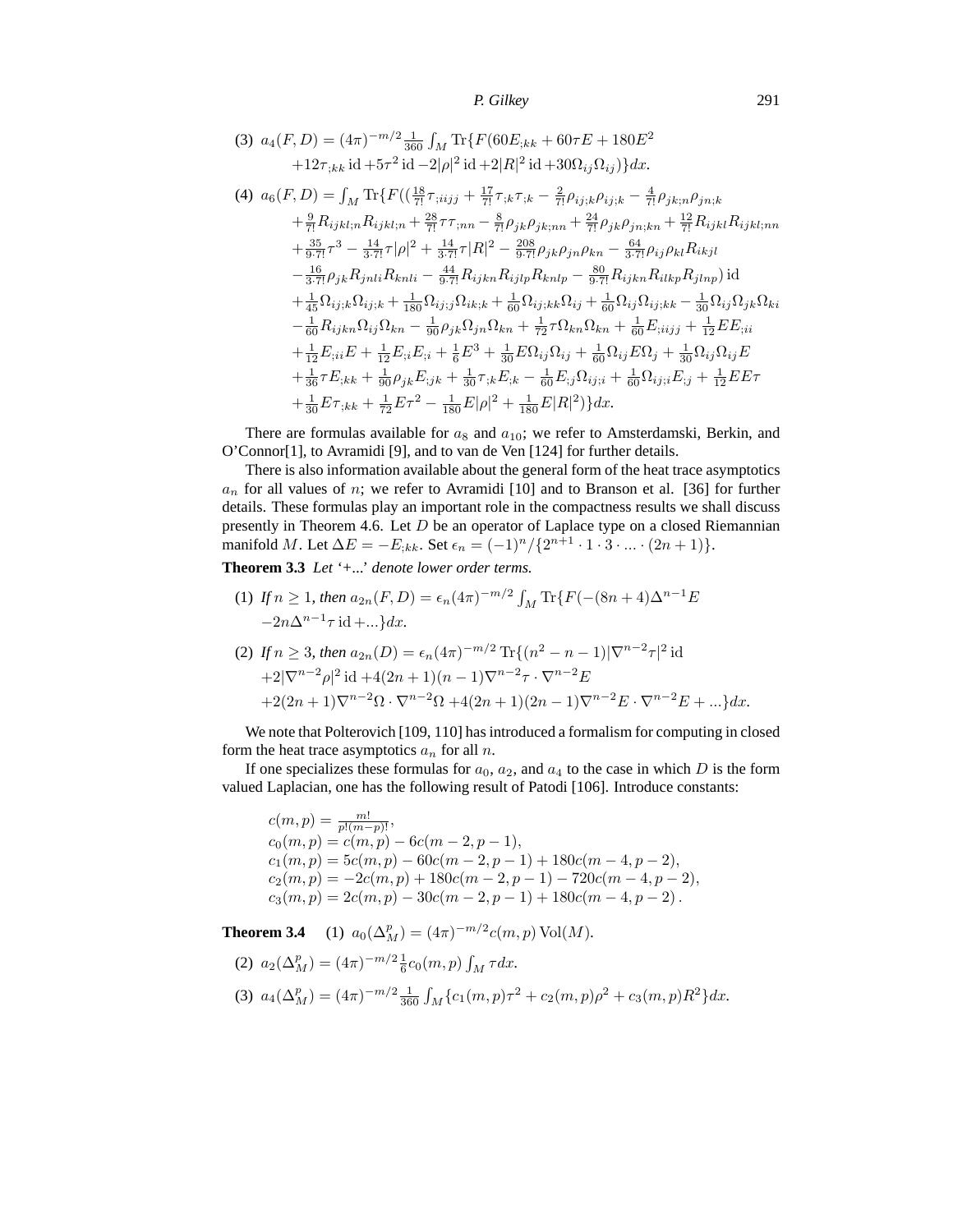292 *Spectral geometry*

Such formulas play an important role in the study of spectral geometry. There is a long history involved in computing these invariants. Weyl [127] discovered the leading term in the asymptotic expansion,  $a_0$ . Minakshisundaram and Pleijel [93, 94] examined the asymptotic expansion for the scalar Laplacian in some detail. The  $a_2$  and  $a_4$  terms in the asymptotic expansion were investigated by McKean and Singer [90] in the scalar case and by Patodi [105] for the form valued Laplacian. The  $a_6$  term for the scalar Laplacian was determined by Sakai [111] and the general expression for  $a_2$ ,  $a_4$  and  $a_6$  for arbitrary operators of Laplace type was worked out in [53]. As noted above, there are formulas for  $a_8$  and  $a_{10}$ . The literature is a vast one and we refer to [54, 56] more details and additional references.

We now discuss the relationship between the heat trace asyptotics and the eta and zeta functions in a quite general context. Let  $P$  be a positive, self-adjoint elliptic partial differential operator on a closed Riemannian manifold M. Then  $e^{-tP}$  is an infinitely smoothing operator which is given by a smooth kernel function. Let  $Q$  be an auxiliary partial differential operator. Then  $\text{Tr}_{L^2}\{Qe^{-tP}\}\$ is analytic for  $t > 0$  and as  $t \downarrow 0$ , there is a complete asymptotic expansion with locally computable coefficients:

$$
\text{Tr}_{L^2}\{Qe^{-tP}\}\sim \sum_{n=0}^\infty a_n(P,Q)t^{(n-m-\text{ord}(Q))/\text{ord}(P)}
$$

The generalized zeta function is given by:

$$
\zeta(s, P, Q) := \text{Tr}_{L^2}(QP^{-s}) \quad \text{for} \quad \Re(s) >> 0 \, .
$$

The Mellin transform may be used to relate the zeta function to the heat kernel. Let  $\Gamma$  be the classical Gamma function. We refer to Seeley [116, 117] for the proof of Assertions (1) and (2) and to [50] for the proof of Assertion (3) in the following result. Assertion (2) generalizes eigenvalue growth estimates of Weyl [127] given previously in Theorem 3.1.

**Theorem 3.5** (1) *If*  $\text{Re}(s) >> 0$ *, then*  $\zeta(s, P, Q) = \Gamma(s)^{-1} \int_0^\infty t^{s-1} \text{Tr}_{L^2}(Qe^{-tP}) dt$ *.*  $\Gamma(s)\zeta(s,P,Q)$  has a meromorphic extension to the complex plane with isolated sim*ple poles at*  $s = (m + ord(Q) - n)/ ord(P)$  *for*  $n = 0, 1, ...$  *and* 

$$
\mathrm{Res}_{s=(m+\mathrm{ord}(Q)-n)/\mathrm{ord}(P)} \Gamma(s)\zeta(s,P,Q) = a_n(P,Q).
$$

- (2) The leading heat trace coefficient  $a_0(P)$  is non-zero. Let  $\lambda_1 \leq ... \leq \lambda_n \leq ...$  be the *eigenvalues of P. Then*  $\lim_{n\to\infty} n\lambda_n^{-m/\text{ord}(P)} = \Gamma(\frac{m}{\text{ord}(P)})^{-1}a_0(P)$ .
- (3) Let  $A(t)$  and  $B(t)$  be polynomials of degree  $a \ge 0$  and  $b > 0$  where B is monic. *There are constants so*  $a_n(B(P), A(P)) = \sum_{k \leq k(n)} c(k, n, m, A, B) a_k(P)$ .

#### **4 Hearing the shape of a drum**

Let  $Spec(D) = {\lambda_1 \leq \lambda_2 \leq ...}$  denote the set of eigenvalues of a self-adjoint operator of Laplace type, repeated according to multiplicity. One is interested in what geometric and topological properties of  $M$  are reflected by the spectrum. Good references for this section are [26, 54, 66]; other references will be cited as appropriate.

One says that M and  $\tilde{M}$  are *isospectral* if  $Spec(\Delta_M^0) = Spec(\Delta_{\tilde{M}}^0);$  p-isospectral refers to  $\Delta^p$ . M. Kac [81] in his seminal article raised the question of determining the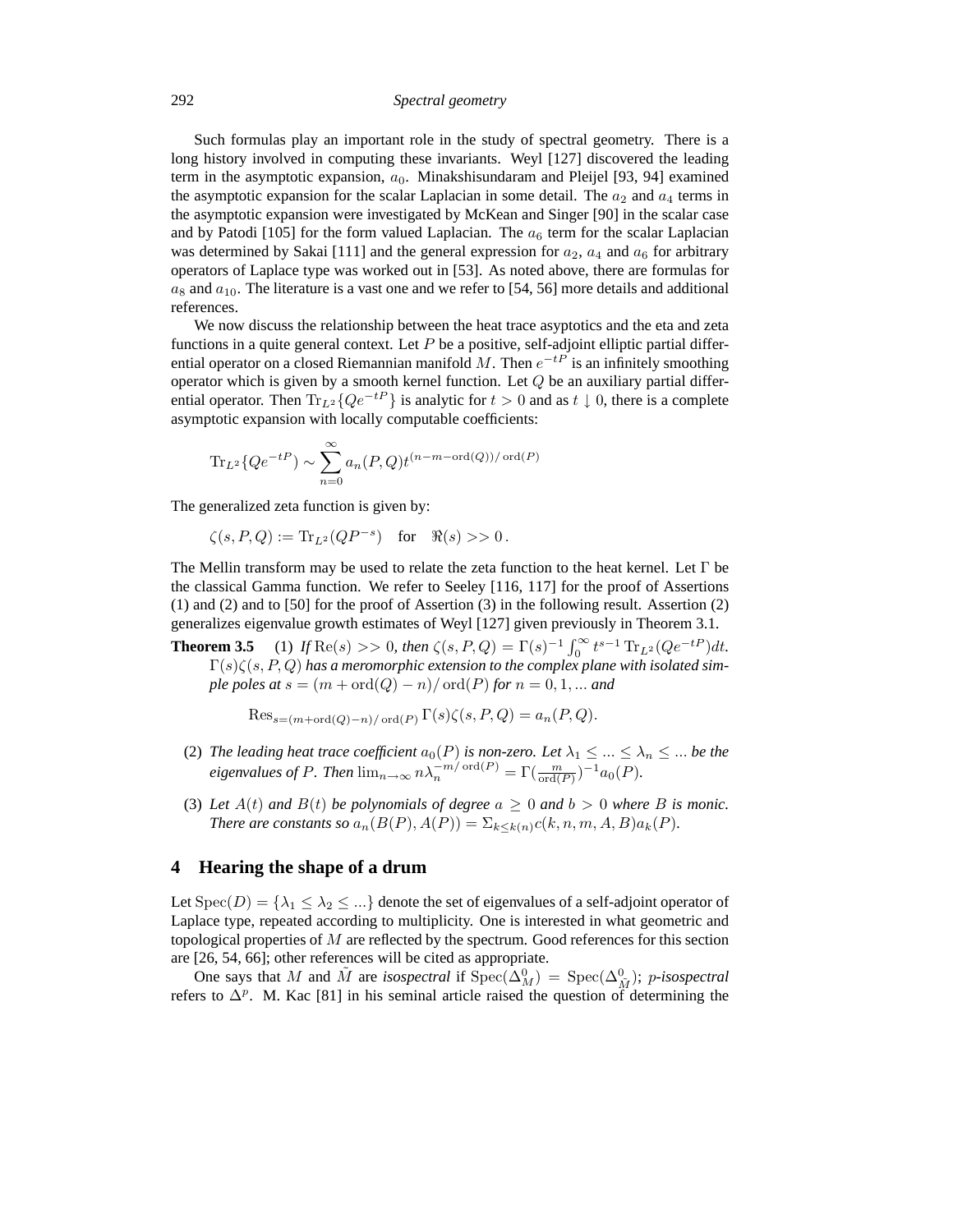geometry, at least in part, of the underlying manifold from the spectrum of the scalar Laplace operator  $\Delta_M^0$ . It is not possible in general to completely determine the geometry:

- **Theorem 4.1** (1) *Milnor [92]: There exist isospectral non isometric flat tori of dimension 16.*
	- (2) *Vigneras [125]: There exist isospectral non-isometric hyperbolic Riemann surfaces. Furthermore, if*  $m \geq 3$ *, there exist isospectral hyperbolic manifolds with different fundamental groups.*
	- (3) *Ikeda [79]: There exist isospectral non-isometric spherical space forms.*
	- (4) *Urakawa* [123]: There exist regions  $\Omega_i$  in flat space for  $m \geq 4$  which are isospectral *for the Laplacian with both Dirichlet and Neumann boundary conditions but which are not isometric.*

These examples listed above come in finite families. We say that a family of metrics  $g_t$ on M is a non-trivial family of isospectral manifolds if  $(M, g_t)$  and  $(M, g_s)$  are isospectral for every s, t, but  $(M, q_t)$  is not isometric to  $(M, q_s)$  for  $s \neq t$ .

- **Theorem 4.2** (1) *Gordon-Wilson [67]: There exists a non-trivial family of isospectral metrics on a smooth manifold* M *which are not conformally equivalent.*
	- (2) *Brooks-Gordon [37]: There exists a non-trivial family of isospectral metrics on a smooth manifold* M *which are conformally equivalent.*

There is a vast literature in the subject. In particular, Sunada [121] gave a general method for attacking the problem which has been exploited by many authors.

Despite this somewhat discouraging prospect, there are a number of positive results available. For example Berger [27] and Tanno [122] showed that a sphere or projective space is characterized by its spectral geometry, at least in low dimensions:

**Theorem 4.3** Let  $\mathcal{M}_i$  and  $\mathcal{M}_2$  be closed Riemannian manifolds of dimension  $m \leq 6$ *which are isospectral. If*  $M_1$  *has constant sectional curvature c, so does*  $M_2$ *.* 

Patodi [106] showed additional geometrical properties are determined by the form valued Laplacian. The following is an easy consequence of Theorem 3.4.

**Theorem 4.4** *Let* M<sup>1</sup> *and* M<sup>2</sup> *be closed Riemannian manifolds which are* p*-isospectral for*  $p = 0, 1, 2$ *. Then:* 

- (1) *If*  $M_1$  *has constant scalar curvature*  $\tau = c$ *, then so does*  $M_2$ *.*
- (2) If  $M_1$  is Einstein, so is  $M_2$ .
- (3) If  $M_1$  has constant sectional curvature c, then so does  $M_2$ .

For manifolds with boundary, suitable boundary conditions must be imposed. Formulas that will be discussed presently in Section 5 have been used by Park [104] to show:

**Theorem 4.5** *Let*  $\mathcal{M}_1$  *and*  $\mathcal{M}_2$  *be compact Einstein Riemannian manifolds with smooth boundaries with the same constant scalar curvatures*  $\tau_{\mathcal{M}_1} = \tau_{\mathcal{M}_2}$ . Also assume that  $\mathcal{M}_1$ *and* M<sup>2</sup> *are isospectral for both Neumann and Dirichlet boundary conditions. Then:*

(1) If  $\mathcal{M}_1$  has totally geodesic boundary, then so does  $\mathcal{M}_2$ .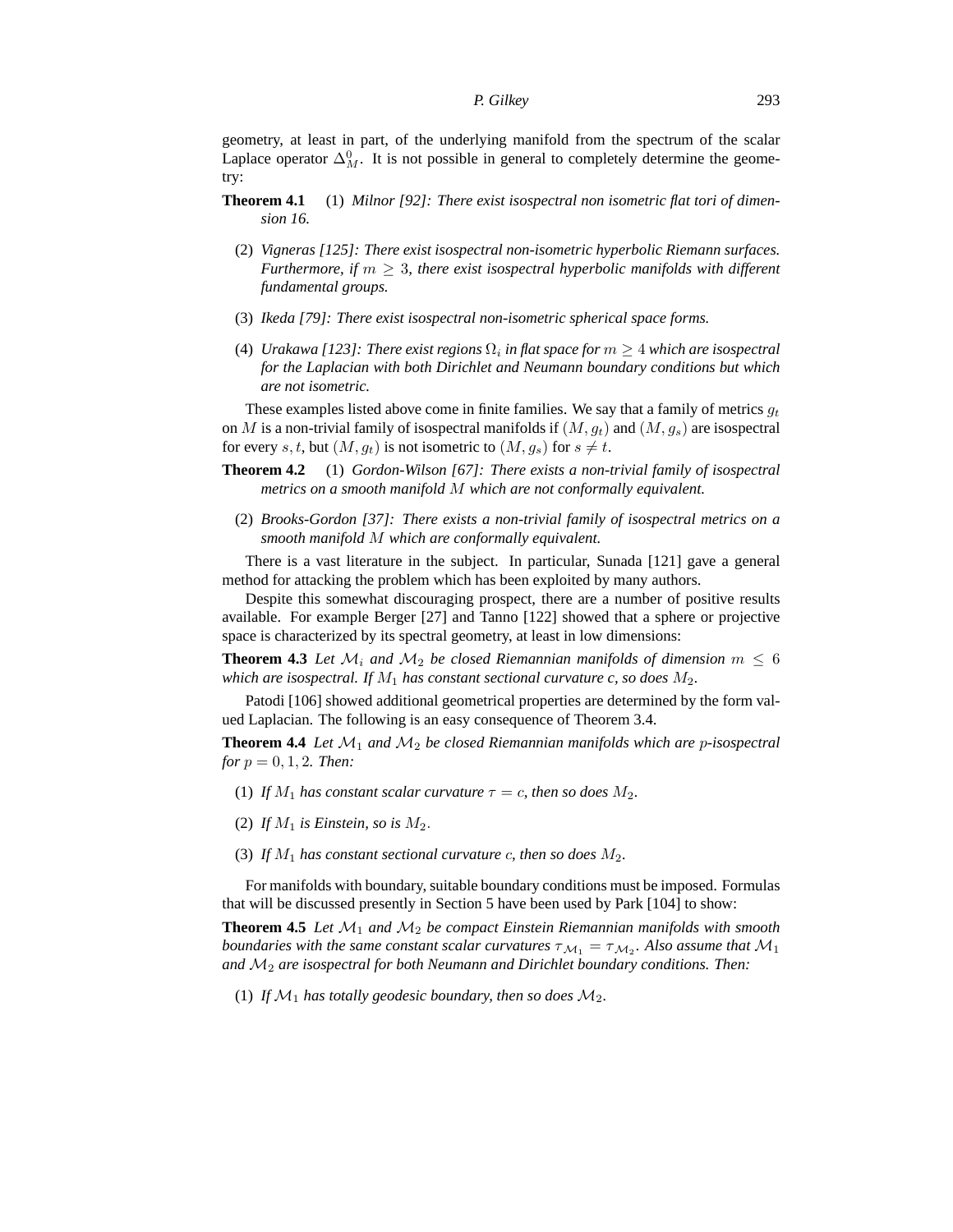- (2) If  $\mathcal{M}_1$  has minimal boundary, then so does  $\mathcal{M}_2$ .
- (3) If  $\mathcal{M}_1$  has totally umbillic boundary, then so does  $\mathcal{M}_2$ .
- (4) If  $\mathcal{M}_1$  has strongly totally umbillic boundary, then so does  $\mathcal{M}_2$ .

There are also a number of compactness results. Theorem 3.3 plays a central role in the following results:

- **Theorem 4.6** (1) *Osgood, Phillips, and Sarnak [102]: Families of isospectral metrics on Riemann surfaces are compact modulo gauge equivalence.*
	- (2) *Brooks, Perry, and Yang [39] and Chang and Yang [42]: If* m = 3*, then families of isospectral metrics within a conformal class are compact modulo gauge equivalence.*
	- (3) *Brooks, Perry, and Petersen [38]: Isospectral negative curvature manifolds contain only a finite number of topological types.*

#### **5 Heat trace asymptotics of manifolds with boundary**

In previous sections, we have concentrated on closed Riemannian manifolds. Let  $D$  be an operator of Laplace type on a compact Riemannian manifold  $M$  with smooth boundary  $\partial M$ . Good basic references for the material of this section are [56, 73, 84]. Many authors have contributed to the material discussed here; we refer in particular to the work of [40, 76, 78, 82, 83, 90, 93, 94, 96, 120, 127].

We impose suitable boundary conditions  $\beta$  to have a well posed problem;  $\beta$  must satisfy a condition called the *strong Lopatenski-Shapiro condition*. We shall suppress technical details for the most part in the interests of simplicity. The boundary conditions we shall consider have physical underpinnings. Dirichlet boundary conditions correspond to immersing the boundary in ice water; Neumann boundary conditions correspond to an insulated boundary. Robin boundary conditions are a generalization of Neumann boundary conditions where the heat flow across the boundary is proportional to the temperature on the boundary. Transmission boundary conditions arise in the study of heat conduction problems between closely coupled membranes. Transfer boundary conditions arise in the study of branes. Both these conditions reflect the heat flow between two inhomogeneous mediums coupled along a common boundary or brane. Transmission boundary conditions correspond to having the two components pressed tightly together. By contrast, heat transfer boundary conditions correspond to a loose coupling between the two components. We refer to Carslaw and Jaeger [41] for further details.

Through out the remainder of this section, we let  $F \in C^{\infty}(\text{End}(V))$  define a localizing or smearing endomorphism and let  $\beta$  denote a suitable boundary operator; in what follows, we shall give a number of examples. Let  $D_B$  be the realization of an operator D of Laplace type with respect B; the domain of  $D_B$  is then the set of all functions  $\phi$  in a suitable Schwarz space so that  $\phi$  satisfies the appropriate boundary conditions, i.e. so that  $\beta \phi = 0$ . Greiner [68, 69] and Seeley [118, 119] showed that there was a full asymptotic expansion as  $t \downarrow 0$  of the form:

$$
\mathrm{Tr}_{L^2}\{Fe^{-tD_B}\} \sim \sum_{n=0}^{\infty} a_n(F, D, \mathcal{B}) t^{(n-m)/2}.
$$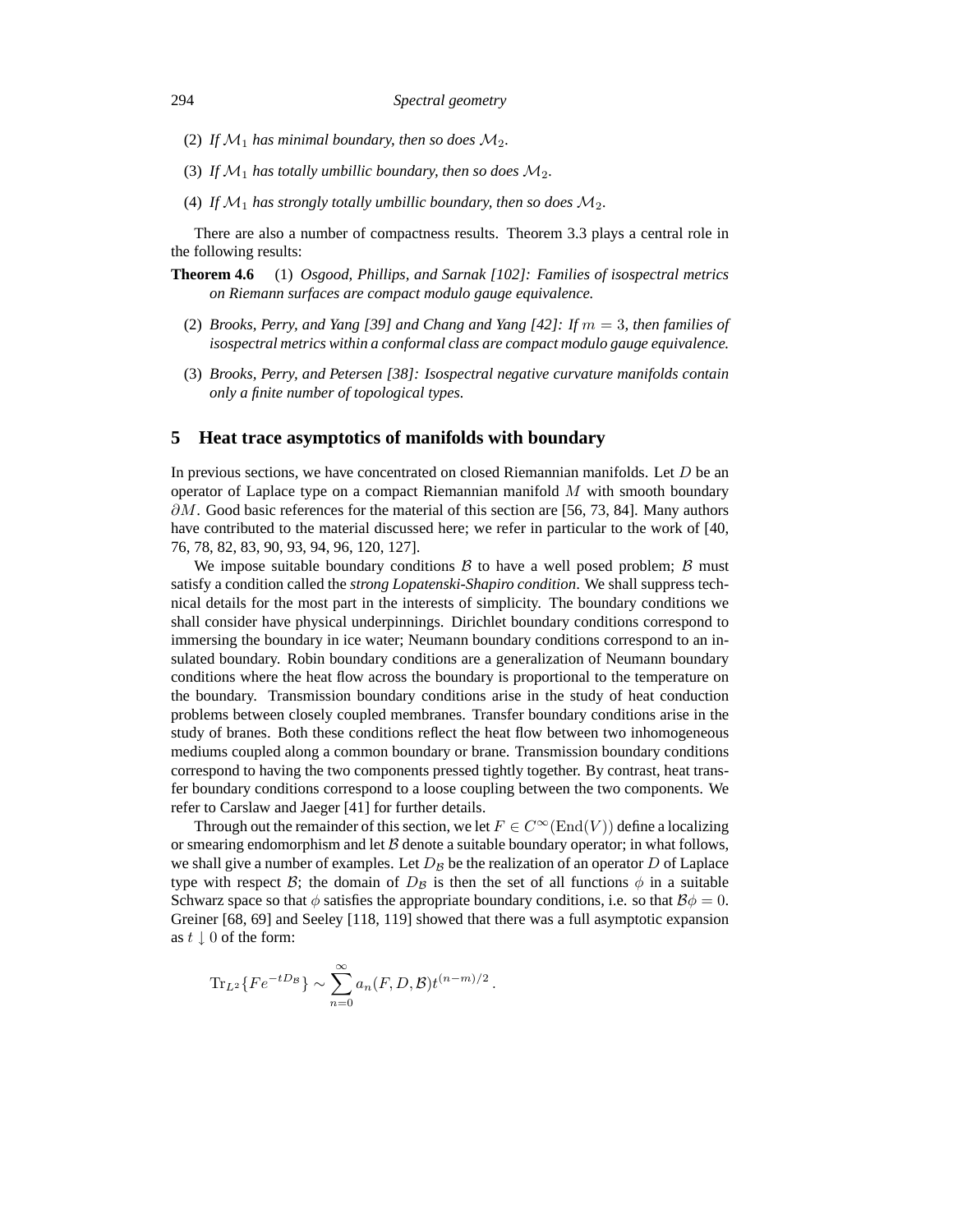There are locally computable endomorphisms  $e_n(D)(x)$  defined on the interior and locally computable endomorphisms  $e_{n,k}^{\partial M}(D,\mathcal{B})(y)$  defined on the boundary so that

$$
a_n(F, D, \mathcal{B}) = \int_M \text{Tr}\{Fe_n^M(D)\}(x) dx
$$
  
+ 
$$
\sum_{k=0}^{n-1} \int_{\partial M} \text{Tr}\{(\nabla_{e_m}^k F)e_{n,k}^{\partial M}(D, \mathcal{B})\}(y) dy.
$$

The invariants  $e_n^M(D)$  and  $e_{n,k}^{\partial M}(D,\mathcal{B})$  are uniquely characterized by this identity; the interior invariants  $e_n^M(D)$  are not sensitive to the boundary condition and agree with those considered previously in Equation (3.a). The remainder of Section 5 is devoted to giving explicit combinatorial formulas for these invariants.

A function  $\phi$  satisfies Dirichlet boundary conditions if  $\phi$  vanishes on  $\partial M$ . Thus the Dirichlet boundary operator is defined by:

$$
\mathcal{B}\phi := \phi|_{\partial M} \,. \tag{5.3}
$$

**Theorem 5.1** *[Dirichlet boundary conditions] Let*  $F \in C^{\infty}(\text{End}(V))$ *.* 

- (1)  $a_0(F, D, \mathcal{B}) = (4\pi)^{-m/2} \int_M \text{Tr}\{F\} dx.$
- (2)  $a_1(F, D, \mathcal{B}) = -(4\pi)^{-(m-1)/2} \frac{1}{4} \int_{\partial M} \text{Tr}\{F\} dy.$
- (3)  $a_2(F, D, \mathcal{B}) = (4\pi)^{-m/2} \frac{1}{6} \int_M \text{Tr}\{F(6E + \tau)\} dx + (4\pi)^{-m/2} \frac{1}{6} \int_{\partial M} \text{Tr}\{2FL_{aa}$  $-3F_{;m}$ *dy*.
- (4)  $a_3(F, D, B) = -\frac{1}{384}(4\pi)^{-(m-1)/2} \int_{\partial M} \text{Tr}\{96FE + F(16\tau + 8R_{amam} + 7L_{aa}L_{bb})\}$  $-10L_{ab}L_{ab}$ ) – 30 $F_{im}L_{aa}$  + 24 $F_{imm}$ }*dy*.

$$
(5) \ a_4(F, D, \mathcal{B}) = (4\pi)^{-m/2} \frac{1}{360} \int_M \text{Tr}\{F(60E_{;kk} + 60\tau E + 180E^2 + 30\Omega^2 + 12\tau_{;kk} + 5\tau^2 - 2|\rho^2| + 2|R^2|\})dx + (4\pi)^{-m/2} \frac{1}{360} \int_{\partial M} \text{Tr}\{F(-120E_{;m} + 120EL_{aa} - 18\tau_{;m} + 20\tau L_{aa} + 4R_{amam}L_{bb} - 12R_{ambm}L_{ab} + 4R_{abcb}L_{ac} + 24L_{aa:bb} + \frac{40}{21}L_{aa}L_{bb}L_{bc} - \frac{88}{7}L_{ab}L_{ab}L_{cc} + \frac{320}{21}L_{ab}L_{bc}L_{ac}\} + F_{;m}(-180E - 30\tau - \frac{180}{7}L_{aa}L_{bb} + \frac{60}{7}L_{ab}L_{ab}) + 24F_{;mm}L_{aa} - 30F_{;ium}\}dy.
$$

Neumann boundary conditions are defined by the operator  $\mathcal{B}_N \phi := \phi_{m} |_{\partial M}$ ; the associated boundary conditions define a perfectly insulated boundary with no heat flow across the boundary. It is convenient in many applications to consider slightly more general conditions called Robin boundary conditions that permit the heat flow to be proportional to the temperature. Let S be an auxiliary endomorphism of V over  $\partial M$ . The Robin boundary operator is defined by:

$$
\mathcal{B}_S \phi := (\phi_{;m} + S\phi)|_{\partial M} \,. \tag{5.b}
$$

**Theorem 5.2** *[Robin boundary conditions] Let*  $F \in C^{\infty}(\text{End}(V))$ *.* 

(1) 
$$
a_0(F, D, \mathcal{B}_S) = (4\pi)^{-m/2} \int_M \text{Tr}\{F\} dx.
$$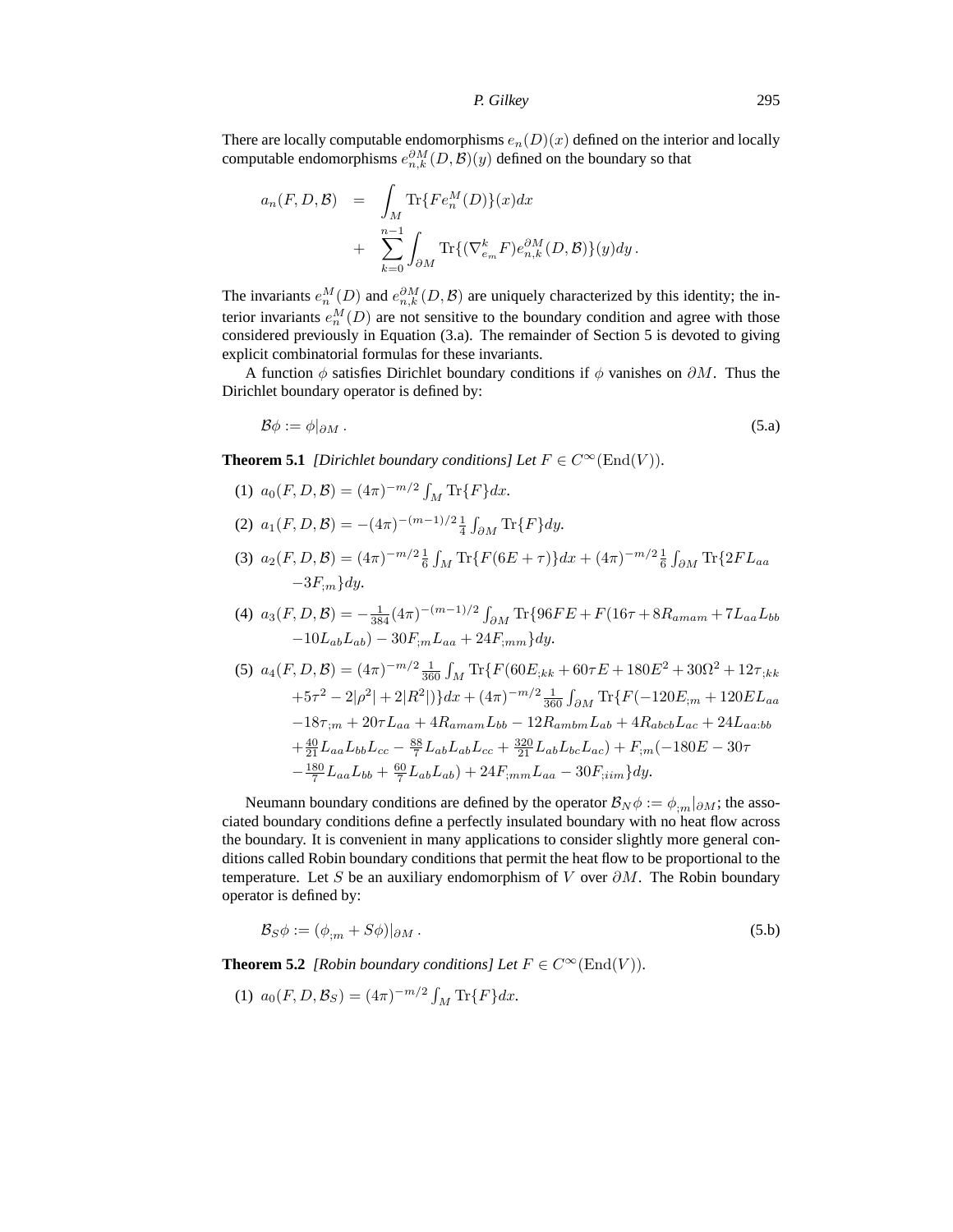296 *Spectral geometry*

(2) 
$$
a_1(F, D, B_S) = (4\pi)^{(1-m)/2} \frac{1}{4} \int_{\partial M} \text{Tr}\{F\} dy.
$$
  
\n(3)  $a_2(F, D, B_S) = (4\pi)^{-m/2} \frac{1}{6} \int_M \text{Tr}\{F(6E + \tau)\} dx + (4\pi)^{-m/2} \frac{1}{6} \int_{\partial M} \text{Tr}\{F(2L_{aa} +12S) + 3F_{;m}\} dy.$   
\n(4)  $a_3(F, D, B_S) = (4\pi)^{(1-m)/2} \frac{1}{384} \int_{\partial M} \text{Tr}\{F(96E + 16\tau + 8R_{amam} + 13L_{aa}L_{bb} + 2L_{ab}L_{ab} + 96SL_{aa} + 192S^2 + F_{;m}(6L_{aa} + 96S) + 24F_{;mm}\} dy.$   
\n(5)  $a_4(F, D, B_S) = (4\pi)^{-m/2} \frac{1}{360} \int_M \text{Tr}\{F(60E_{;kk} + 60\tau E + 180E^2 + 30\Omega^2 + 12\tau_{;kk} + 5\tau^2 - 2|\rho|^2 + 2|R|^2)\} dx + (4\pi)^{-m/2} \frac{1}{360} \int_{\partial M} \text{Tr}\{F(240E_{;m} + 42\tau_{;m} + 24L_{aa:bb} + 120EL_{aa} + 20\tau L_{aa} + 4R_{amam}L_{bb} - 12R_{ambm}L_{ab} + 4R_{abcb}L_{ac} + \frac{40}{3}L_{aa}L_{bb}L_{cc} + 8L_{ab}L_{ab}L_{cc} + \frac{32}{3}L_{ab}L_{bc}L_{ac} + 360(SE + ES) + 120S\tau + 144SL_{aa}L_{bb} + 48SL_{ab}L_{ab} + 480S^2L_{aa} + 480S^3 + 120S_{;aa}) + F_{;m}(180E + 30\tau + 12L_{aa}L_{bb} + 12L_{ab}L_{ab} + 72SL_{aa} + 240S^2) + F_{;mm}(24L_{aa} + 120S) + 30F_{;ijm}dy.$ 

When discussing the Euler characteristic of a manifold with boundary in Section 6 subsequently, it will useful to consider absolute and relative boundary conditions. Let  $r$  be the geodesic distance to the boundary. Near the boundary, decompose a differential form  $\omega \in C^{\infty}(\Lambda(M))$  in the form  $\omega = \omega_1 + dr \wedge \omega_2$  where the  $\omega_i$  are tangential differential forms. We define the relative boundary operator  $\mathcal{B}_r$  and the absolute boundary operator  $\mathcal{B}_a$ for the operator  $d + \delta$  by setting:

$$
\mathcal{B}_r(\omega) = \omega_1|_{\partial M} \text{ and } \mathcal{B}_a(\omega) = \omega_2|_{\partial M}.
$$
 (5.c)

There are induced boundary conditions for the associated Laplacian  $(d + \delta)^2$ . They are defined by the operator  $\overline{\mathcal{B}}_{r/a}\phi := \mathcal{B}_{r/a}\phi \oplus \mathcal{B}_{r/a}(d+\delta)\phi$ .

The boundary conditions defined by the operators  $\overline{\mathcal{B}}_{r/a}$  provide examples of a more general boundary condition which are called *mixed boundary conditions*. We can combine Theorems 5.1 and 5.2 into a single result by using such boundary conditions. We assume given a decomposition  $V|_{\partial M} = V_+ \oplus V_-$ . Extend the bundles  $V_+$  to a collared neighborhood of  $\partial M$  by parallel translation along the inward unit geodesic rays. Set  $\chi := \Pi_+ - \Pi_-$ . Let S be an auxiliary endomorphism of  $V_+$  over  $\partial M$ . The *mixed boundary operator* may then be defined by setting

$$
\mathcal{B}_{\chi,S}\phi := \Pi_+(\phi_{;m} + S\phi)|_{\partial M} \oplus \Pi_-\phi|_{\partial M}.
$$
\n(5.1)

One sets  $\chi = \text{id}$ ,  $\Pi_+ = \text{id}$ , and  $\Pi_- = 0$  to obtain the Robin boundary operator of Equation (5.b); one sets  $\chi = -id$ ,  $\Pi_+ = 0$ , and  $\Pi_- = id$  to obtain the Dirichlet boundary operator of Equation (5.a). The formulas of Theorem 5.1 and Theorem 5.2 then be obtained by this specialization.

**Theorem 5.3** *[Mixed boundary conditions] Let*  $F = f$  id *for*  $f \in C^{\infty}(M)$ *. Then:* 

- (1)  $a_0(F, D, \mathcal{B}_{\chi,S}) = (4\pi)^{-m/2} \int_M \text{Tr}\{F\} dx.$
- (2)  $a_1(F, D, \mathcal{B}_{\chi,S}) = (4\pi)^{-(m-1)/2} \frac{1}{4} \int_{\partial M} \text{Tr}\{F\chi\} dy.$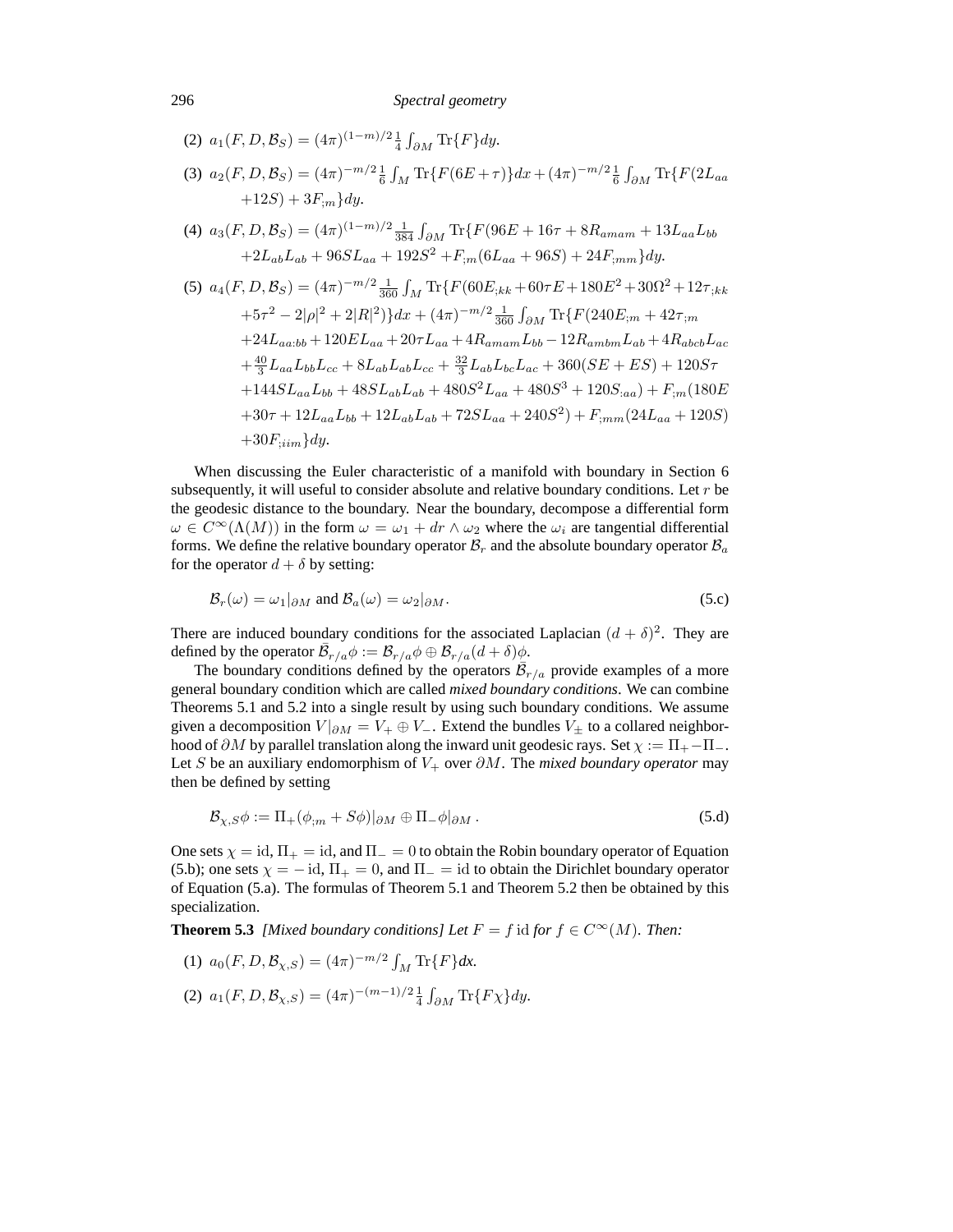(3) 
$$
a_2(F, D, B_{X,S}) = (4\pi)^{-m/2} \frac{1}{6} \int_M \text{Tr}\{F(6E + \tau)\} dx
$$
  
\n $+ (4\pi)^{-m/2} \frac{1}{6} \int_{\partial M} \text{Tr}\{2FL_{aa} + 3F_{;\text{m}} \chi + 12FS\} dy.$   
\n(4)  $a_3(F, D, B_{X,S}) = (4\pi)^{-(m-1)/2} \frac{1}{384} \int_{\partial M} \text{Tr}\{F(96\chi E + 16\chi \tau + 8\chi R_{amam} + 125\chi^2 \tau + 125\chi^2 \tau + 125\chi^2 \tau + 125\chi^2 \tau + 125\chi^2 \tau + 125\chi^2 \tau + 125\chi^2 \tau + 125\chi^2 \tau + 125\chi^2 \tau + 125\chi^2 \tau + 125\chi^2 \tau + 125\chi^2 \tau + 125\chi^2 \tau + 125\chi^2 \tau + 125\chi^2 \tau + 125\chi^2 \tau + 125\chi^2 \tau + 125\chi^2 \tau + 125\chi^2 \tau + 125\chi^2 \tau + 125\chi^2 \tau + 125\chi^2 \tau + 125\chi^2 \tau + 125\chi^2 \tau + 125\chi^2 \tau + 125\chi^2 \tau + 125\chi^2 \tau + 125\chi^2 \tau + 125\chi^2 \tau + 125\chi^2 \tau + 125\chi^2 \tau + 125\chi^2 \tau + 125\chi^2 \tau + 125\chi^2 \tau + 125\chi^2 \tau + 125\chi^2 \tau + 125\chi^2 \tau + 125\chi^2 \tau + 125\chi^2 \tau + 125\chi^2 \tau + 125\chi^2 \tau + 125\chi^2 \tau + 125\chi^2 \tau + 125\chi^2 \tau + 125\chi^2 \tau + 125\chi^2 \tau + 125\chi^2 \tau + 125\chi^2 \tau + 125\chi^2 \tau + 125\chi^2 \tau + 125\chi^2 \tau +$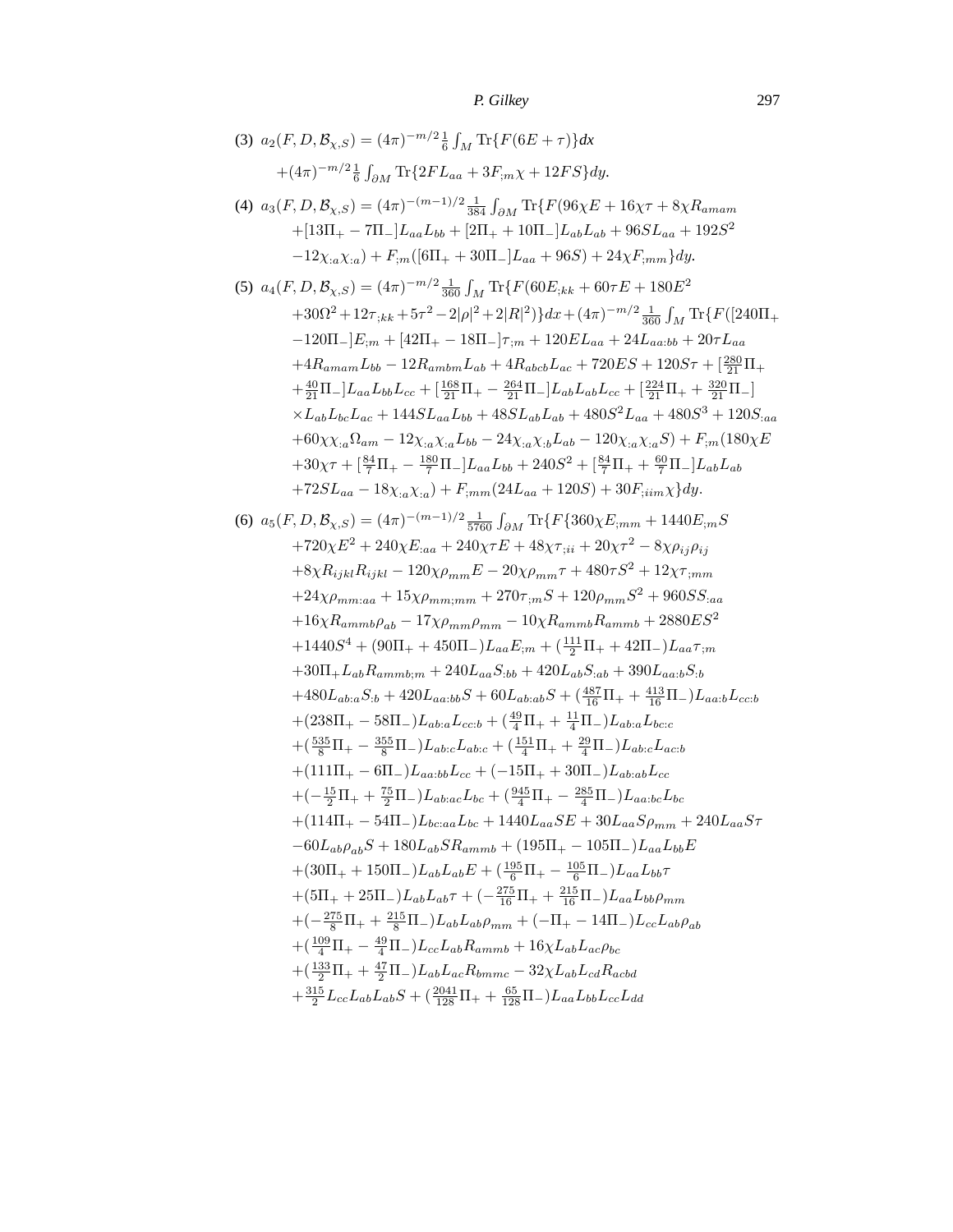+150L<sub>ab</sub>L<sub>bc</sub>L<sub>ac</sub>S + (
$$
\frac{417}{32}\Pi_{+} + \frac{141}{32}\Pi_{-})L_{cc}L_{dd}L_{ab}L_{ab}
$$
  
+1080L<sub>aa</sub>L<sub>bb</sub>S<sup>2</sup> + 360L<sub>ab</sub>L<sub>ab</sub>S<sup>2</sup> + ( $\frac{375}{32}\Pi_{+} - \frac{777}{32}\Pi_{-})L_{ab}L_{ab}L_{cd}L_{cd}$   
+ $\frac{885}{4}L_{aa}L_{bb}L_{cc}S + (25\Pi_{+} - \frac{17}{2}\Pi_{-})L_{dd}L_{ab}L_{bc}L_{ac} + 2160L_{aa}S^{3}$   
+( $\frac{231}{8}\Pi_{+} + \frac{327}{8}\Pi_{-})L_{ab}L_{bc}L_{cd}L_{da} - 180E^{2} + 180\chi E\chi E - 120S_{:a}S_{:a}$   
+720 $\chi S_{:a}S_{:a} - \frac{105}{4}\Omega_{ab}\Omega_{ab} + 120\chi\Omega_{ab}\Omega_{ab} + \frac{105}{4}\chi\Omega_{ab}\chi\Omega_{ab} - 45\Omega_{am}\Omega_{am}$   
+180 $\chi\Omega_{am}\Omega_{am} - 45\chi\Omega_{am}\chi\Omega_{am} + 360(\Omega_{am}\chi S_{:a} - \Omega_{am}S_{:a}\chi)$   
+45 $\chi\chi_{:a}\Omega_{am}L_{cc} - 180\chi_{:a}\chi_{:b}\Omega_{ab} + 90\chi\chi_{:a}\chi_{:b}\Omega_{ab} + 90\chi\chi_{:a}\Omega_{am;\pi}$   
+120 $\chi\chi_{:a}\Omega_{ab:b} + 180\chi\chi_{:a}\Omega_{bm}L_{ab} + 300\chi_{:a}\chi_{:a}\chi_{:b}L_{ab} + 90\chi\chi_{:a}\Omega_{am;\pi}$   
+120 $\chi_{:a}\Omega_{ab:b} + 180\chi\chi_{:a}\Omega_{bm}L_{ab} + 30\chi_{:a}\chi_{:a}\chi_{:b}L_{ab} + 90\chi\chi_{:a}\chi_{:a}L_{am}$   
+240 $\chi$ 

We now consider transmission and transfer boundary conditions. Let  $M_+$  and  $M_-$  be two manifolds which are coupled along a common boundary  $\Sigma := \partial M_+ = \partial M_-$ . We have metrics  $g_{\pm}$  and operators  $D_{\pm}$  of Laplace type on  $M_{\pm}$ . We have scalar smearing functions  $f_{\pm}$  over  $M_{\pm}$ . Transmission boundary conditions arise in the study of heat conduction problems between closely coupled membranes. We impose the compatibility conditions

$$
g_+|_{\Sigma} = g_-|_{\Sigma}, \quad V_+|_{\Sigma} = V_-|_{\Sigma} = V_{\Sigma}, \quad f_+|_{\Sigma} = f_-|_{\Sigma}.
$$

No matching condition is assumed on the normal derivatives of  $f$  or of  $g$  on the interface Σ. Assume given an impedance matching endomorphism U defined on the hypersurface Σ. The *transmission boundary operator* is given by:

$$
\mathcal{B}_{U}\phi := \left\{\phi_{+}|_{\Sigma} - \phi_{-}|_{\Sigma}\right\} \quad \oplus \quad \left\{\nabla_{\nu_{+}}\phi_{+}|_{\Sigma} + \nabla_{\nu_{-}}\phi_{-}|_{\Sigma} - U\phi_{+}|_{\Sigma}\right\}, \quad \text{(5.e)}
$$

$$
\omega_{a} := \nabla_{a}^{+} - \nabla_{a}^{-}.
$$

Since the difference of two connections is tensorial,  $\omega_a$  is a well defined endomorphism of  $V<sub>Σ</sub>$ . The tensor  $ω<sub>a</sub>$  is *chiral*; it changes sign if the roles of + and – are reversed. On the other hand, the tensor field U is *non-chiral* as it is not sensitive to the roles of + and −.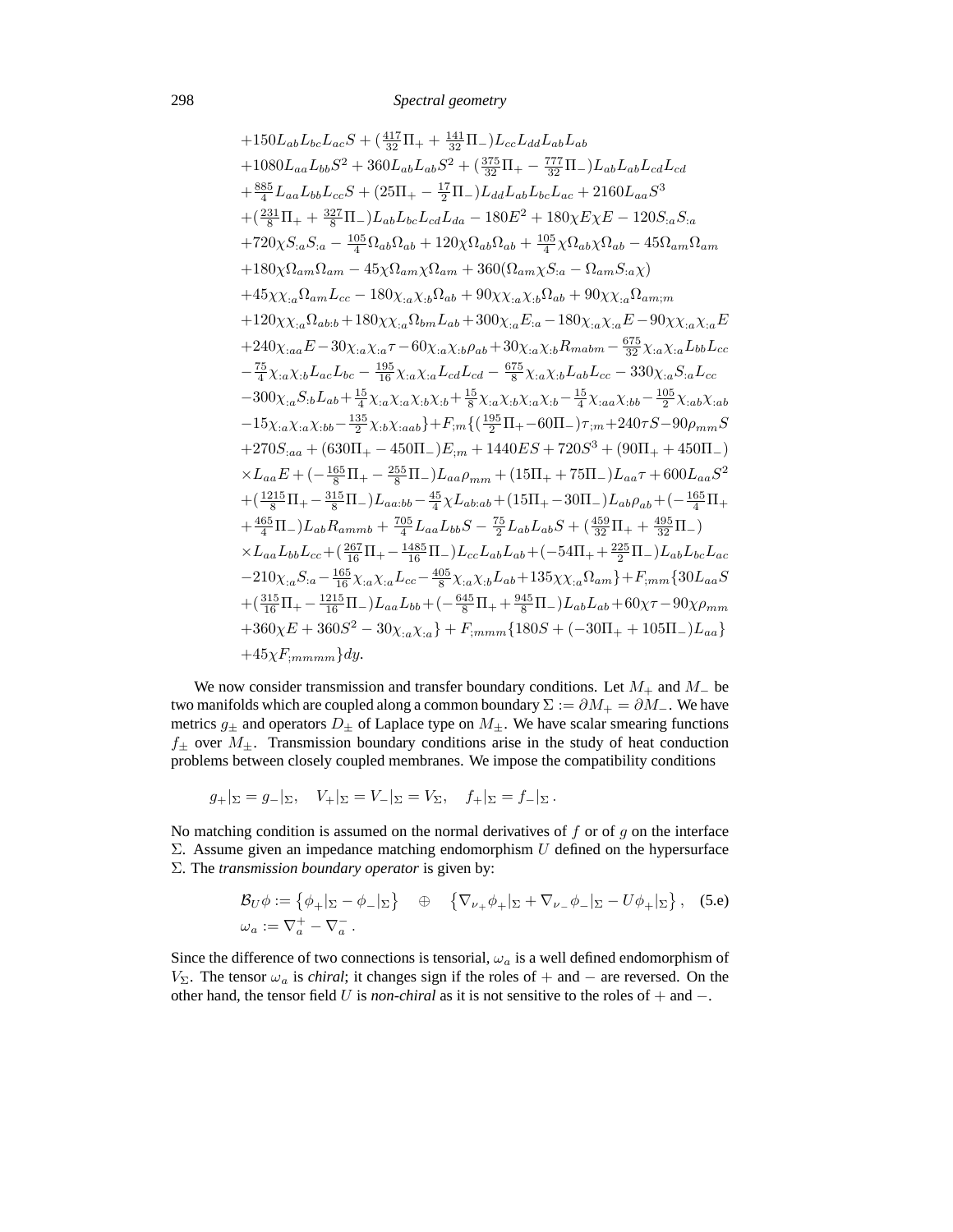The following result is due to Gilkey, Kirsten, and Vassilevich [62]; see also related work by Bordag and Vassilevich [31] and by Moss [95]. Define:

$$
\begin{array}{ll} \mathcal{L}_{ab}^{\text{even}} := L_{ab}^+ + L_{ab}^-, & \mathcal{L}_{ab}^{\text{odd}} := L_{ab}^+ - L_{ab}^-, \\ \mathcal{F}_{;\nu}^{\text{even}} := f_{;\nu^+} + f_{;\nu^-}, & \mathcal{F}_{;\nu}^{\text{odd}} := f_{;\nu^+} - f_{;\nu^-}, \\ \mathcal{F}_{;\nu\nu}^{\text{even}} := f_{;\nu^+\nu^+} + f_{;\nu^-\nu^-}, & \mathcal{F}_{;\nu\nu}^{\text{odd}} := f_{;\nu^+\nu^+} - f_{;\nu^-\nu^-}, \\ \mathcal{E}^{\text{even}} := E^+ + E^-, & \mathcal{E}^{\text{odd}} := E^+ - E^-, \\ \mathcal{E}_{;\nu}^{\text{even}} := E^+_{;\nu^+} + E^-_{;\nu^-}, & \mathcal{E}_{;\nu}^{\text{odd}} := E^+_{;\nu^+} - E^-_{;\nu^-}, \\ \mathcal{R}^{\text{even}}_{i\bar{j}kl} := R^+_{i\bar{j}kl} + R^-_{i\bar{j}kl}, & \mathcal{R}^{\text{odd}}_{i\bar{j}kl} := R^+_{i\bar{j}kl} - R^-_{i\bar{j}kl} \\ \Omega^{\text{even}}_{ij} := \Omega^+_{i\bar{j}} + \Omega^-_{i\bar{j}}, & \Omega^{\text{odd}}_{i\bar{j}} := \Omega^+_{i\bar{j}} - \Omega^-_{i\bar{j}}. \end{array}
$$

**Theorem 5.4** *[Transmission boundary conditions]*

- (1)  $a_0(f, D, \mathcal{B}_U) = (4\pi)^{-m/2} \int_M f \text{Tr}(\text{id}) dx.$ (2)  $a_1(f, D, \mathcal{B}_U) = 0.$ (3)  $a_2(f, D, \mathcal{B}_U) = (4\pi)^{-m/2} \frac{1}{6} \int_M f \, \text{Tr} \{ \tau \, \text{id} + 6E \} dx$  $+(4\pi)^{-m/2}\frac{1}{6}\int_{\Sigma}2f\,\text{Tr}\{\mathcal{L}_{aa}^{\text{even}}\,\text{id}-6U\}dy.$
- (4)  $a_3(f, D, \mathcal{B}_U) = (4\pi)^{(1-m)/2} \frac{1}{384} \int_{\Sigma} \text{Tr}\{f\left[\frac{3}{2}\mathcal{L}_{aa}^{\text{even}}\mathcal{L}_{bb}^{\text{even}} + 3\mathcal{L}_{ab}^{\text{even}}\mathcal{L}_{ab}^{\text{even}}\right] \text{id}$  $+9\mathcal{L}_{aa}^{\text{even}}\mathcal{F}_{;\nu}^{\text{even}}\text{ id}+48fU^2+24f\omega_a\omega_a-24f\mathcal{L}_{aa}^{\text{even}}U-24\mathcal{F}_{;\nu}^{\text{even}}U\}dy.$

(5) 
$$
a_4(f, D, \mathcal{B}_U) = (4\pi)^{-m/2} \frac{1}{360} \int_M f \text{Tr}\{60E_{;kk} + 60R_{ijji}E + 180E^2
$$

$$
+30\Omega_{ij}\Omega_{ij} + [12\tau_{;kk} + 5\tau^2 - 2|\rho|^2 + 2|R|^2] \text{ id} \} dx
$$

$$
+ (4\pi)^{-m/2} \frac{1}{360} \int_{\Sigma} \text{Tr}\{[-5\mathcal{R}_{ijji}^{\text{odd}}\mathcal{F}_{;\nu}^{\text{odd}} + 2\mathcal{R}_{abab}^{\text{odd}}\mathcal{F}_{;\nu}^{\text{odd}}
$$

$$
-5\mathcal{L}_{aa}^{\text{odd}}\mathcal{L}_{\text{b}}^{\text{even}}\mathcal{F}_{;\nu}^{\text{odd}} - \mathcal{L}_{ab}^{\text{odd}}\mathcal{L}_{\text{c}}^{\text{even}}\mathcal{F}_{;\nu}^{\text{odd}}
$$

$$
- \frac{12}{7}\mathcal{L}_{aa}^{\text{even}}\mathcal{L}_{bb}^{\text{even}}\mathcal{F}_{;\nu}^{\text{even}} + 12\mathcal{L}_{aa}^{\text{even}}\mathcal{F}_{;\nu}^{\text{even}}] \text{ id} + f[-\mathcal{L}_{ab}^{\text{odd}}\mathcal{L}_{ab}^{\text{odd}}\mathcal{L}_{\text{cc}}^{\text{even}}
$$

$$
-\mathcal{L}_{ab}^{\text{even}}\mathcal{L}_{ab}^{\text{odd}}\mathcal{L}_{\text{cc}}^{\text{even}} + 2\mathcal{L}_{ab}^{\text{even}}\mathcal{L}_{\text{ac}}^{\text{even}} + 2\mathcal{R}_{abbb}^{\text{odd}}\mathcal{L}_{\text{ac}}^{\text{odd}} + 12\mathcal{R}_{ijji}^{\text{even}}
$$

$$
+ \frac{40}{21}\mathcal{L}_{aa}^{\text{even}}\mathcal{L}_{\text{c}}^{\text{even}} - \frac{4}{7}\mathcal{L}_{\text{c}}^{\text{even}}\mathcal{L}_{\text{ac}}^{\text{even}} + 2\mathcal{R}_{abbb}^{\text{odd}}\mathcal{L}_{\text{ac}}^{\text{odd}} + 12\mathcal{R}_{ijji
$$

We now examine transfer boundary conditions. As previously, we take structures  $(M, g, V, D) = ((M_+, g_+, V_+, D_+), (M_-, g_-, V_-, D_-)).$  We now assume the compatibility conditions

$$
\partial M_+ = \partial M_- = \Sigma
$$
 and  $g_+|_{\Sigma} = g_-|_{\Sigma}$ .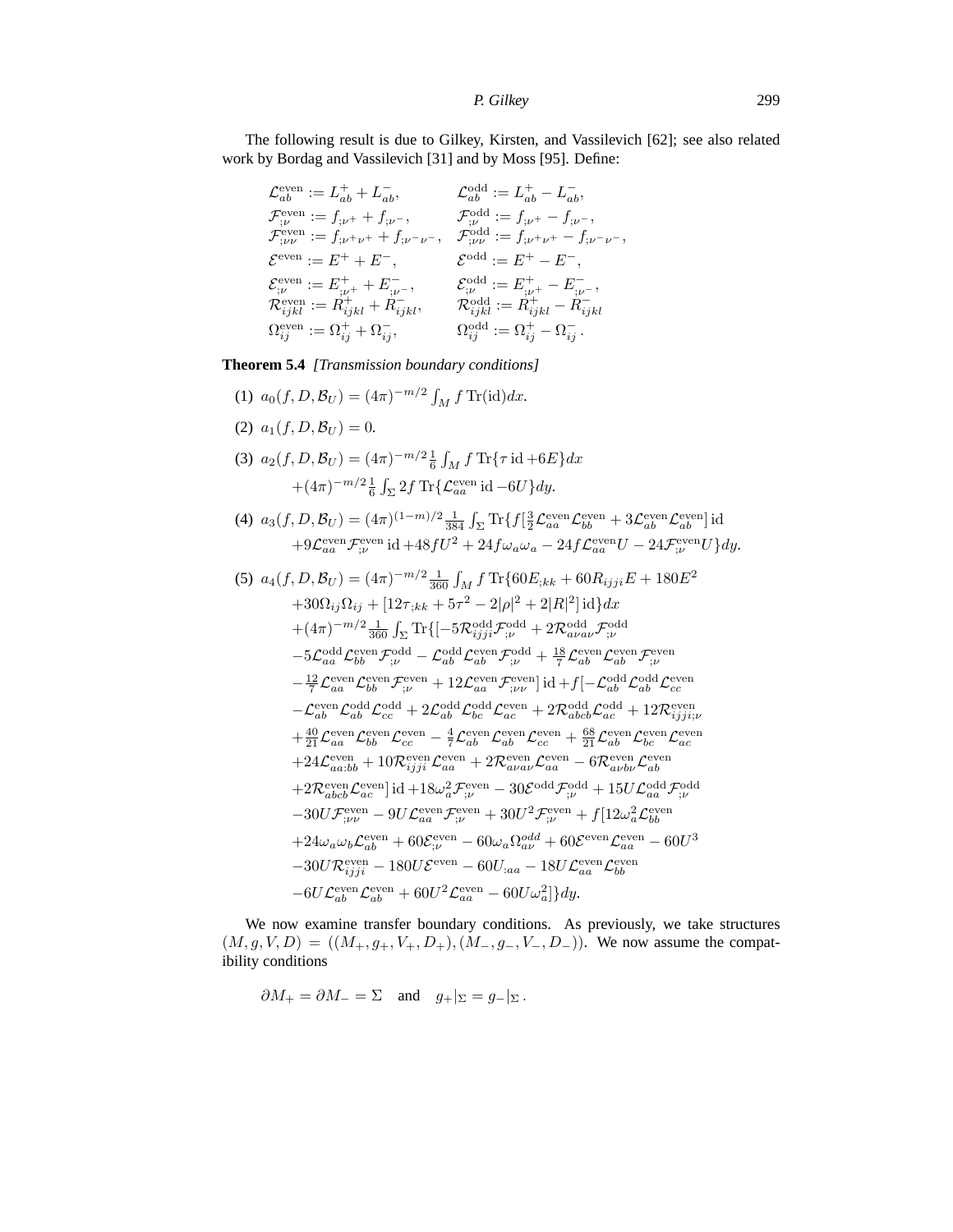We no longer assume an identification of  $V_+|_{\Sigma}$  with  $V_-|_{\Sigma}$ . Let  $F_{\pm}$  be smooth smearing endomorphisms of  $V_{\pm}$ ; there is no assumed relation between  $F_{+}$  and  $F_{-}$ . Let Tr<sub> $\pm$ </sub> denote the fiber trace on  $V_{\pm}$ . We suppose given auxiliary impedance matching endomorphisms  $\mathfrak{S} := \{ S_{\pm\pm} \}$  from  $V_{\pm}$  to  $V_{\pm}$ . The *transfer boundary operator* is defined by setting:

$$
\mathcal{B}_{\mathfrak{S}}\phi := \left\{ \left( \begin{array}{cc} \nabla_{\nu_{+}}^{+} + S_{++} & S_{+-} \\ S_{-+} & \nabla_{\nu_{-}}^{-} + S_{--} \end{array} \right) \left( \begin{array}{c} \phi_{+} \\ \phi_{-} \end{array} \right) \right\} \Big|_{\Sigma} .
$$
 (5. f)

We set  $S_{+-} = S_{-+} = 0$  to introduce the associated decoupled Robin boundary conditions

$$
\mathcal{B}_{R(S_{++})}\phi_+ := (\nabla_{\nu_+}^+ + S_{++})\phi_+|_{\Sigma}, \text{ and}
$$
  

$$
\mathcal{B}_{R(S_{--})}\phi_- := (\nabla_{\nu_-}^- + S_{--})\phi_-|_{\Sigma}.
$$

Define the correction term  $a_n(F, D, S)(y)$  by means of the identity

$$
a_n(F, D, \mathcal{B}_{\mathfrak{S}}) = \int_M a_n(F, D)(x) dx + \int_{\Sigma} a_n(F_+, D_+, \mathcal{B}_{R(S_{++})}) dy + \int_{\Sigma} a_n(F_-, D_-, \mathcal{B}_{R(S_{--})}) dy + \int_{\Sigma} a_n(F, D, S)(y) dy.
$$

As the interior invariants  $a_n(F, D)$  are discussed in Theorem 3.4 and as the Robin invariants  $a_n(F, D, \mathcal{B}_{R(S_{++})})$  and  $a_n(F, D, \mathcal{B}_{R(S_{--})})$  are discussed in Theorem 5.2, we must only determine the invariant  $a_n(F, D, S)$  which measures the new interactions that arise from  $S_{+-}$  and  $S_{-+}$ . We refer to [63] for the proof of the following result:

**Theorem 5.5** *[Transfer boundary conditions]*

(1)  $a_n(F, D, \mathcal{B}_{\mathfrak{S}})(y) = 0$  *for*  $n \leq 2$ *.* (2)  $a_3(F, D, \mathcal{B}_{\mathfrak{S}})(y) = (4\pi)^{(1-m)/2} \frac{1}{2} \{ \text{Tr}_+(F_+S_{+-}S_{-+}) + \text{Tr}_-(F_-S_{-+}S_{+-}) \}.$ (3)  $a_4(F, D, \mathcal{B}_{\mathfrak{S}})(y) = (4\pi)^{-m/2} \frac{1}{360} \{ \text{Tr}_+ \{ 480(F_+S_{++} + S_{++}F_+)S_{+-}S_{-+} \}$  $+480F_{+}S_{+-}S_{--}S_{-+}$  $+(288F_+L_{aa}^+ + 192F_+L_{aa}^- + 240F_{+;\nu_+})S_{+-}S_{-+}\}$  $+$  Tr<sub>−</sub>{480(*F*<sub>−</sub>*S*<sub>−−</sub> + *S*<sub>−−</sub>*F*<sub>−</sub>)*S*<sub>−+</sub>*S*<sub>+−</sub> + 480*F*<sub>−</sub>*S*<sub>−+</sub>*S*<sub>++</sub>*S*<sub>+</sub>−  $+(288F_{-}L_{aa}^{-}+192F_{-}L_{aa}^{+}+240F_{-;\nu_{-}})S_{-+}S_{+-}\}$ .

We now take up *spectral asymmetry*. We refer to [33, 34] for the material of this section. Let  $M$  be a compact Riemannian manifold. Let  $A$  be an operator of Dirac type and let  $D = A^2$  be the associated operator of Laplace type. Instead of studying  $\text{Tr}_{L^2}(e^{-tD})$ , we study  $\text{Tr}_{L^2}(Ae^{-tD})$ ; this provides a measure of the spectral asymmetry of A.

Let  $\nabla$  be a compatible connection; this means that  $\nabla \gamma = 0$  and that if there is a fiber metric on V that  $\nabla$  is unitary. Expand  $A = \gamma^{\nu} \nabla_{\partial_{x_{\nu}}} + \psi_A$ . If  $\partial M$  is non-empty, we shall use local boundary conditions; we postpone until a subsequent section the question of spectral boundary conditions. Let  $\{e_1, ..., e_m\}$  be a local orthonormal frame for the tangent bundle near  $\partial M$  which is normalized so  $e_m$  is the inward unit geodesic normal vector field. Suppose there exists an endomorphism  $\chi$  of  $V|_{\partial M}$  so that  $\chi$  is self-adjoint and so that

$$
\chi^2 = 1
$$
,  $\chi \gamma_m + \gamma_m \chi = 0$ , and  $\chi \gamma_a = \gamma_a \chi$  for  $1 \le a \le m - 1$ .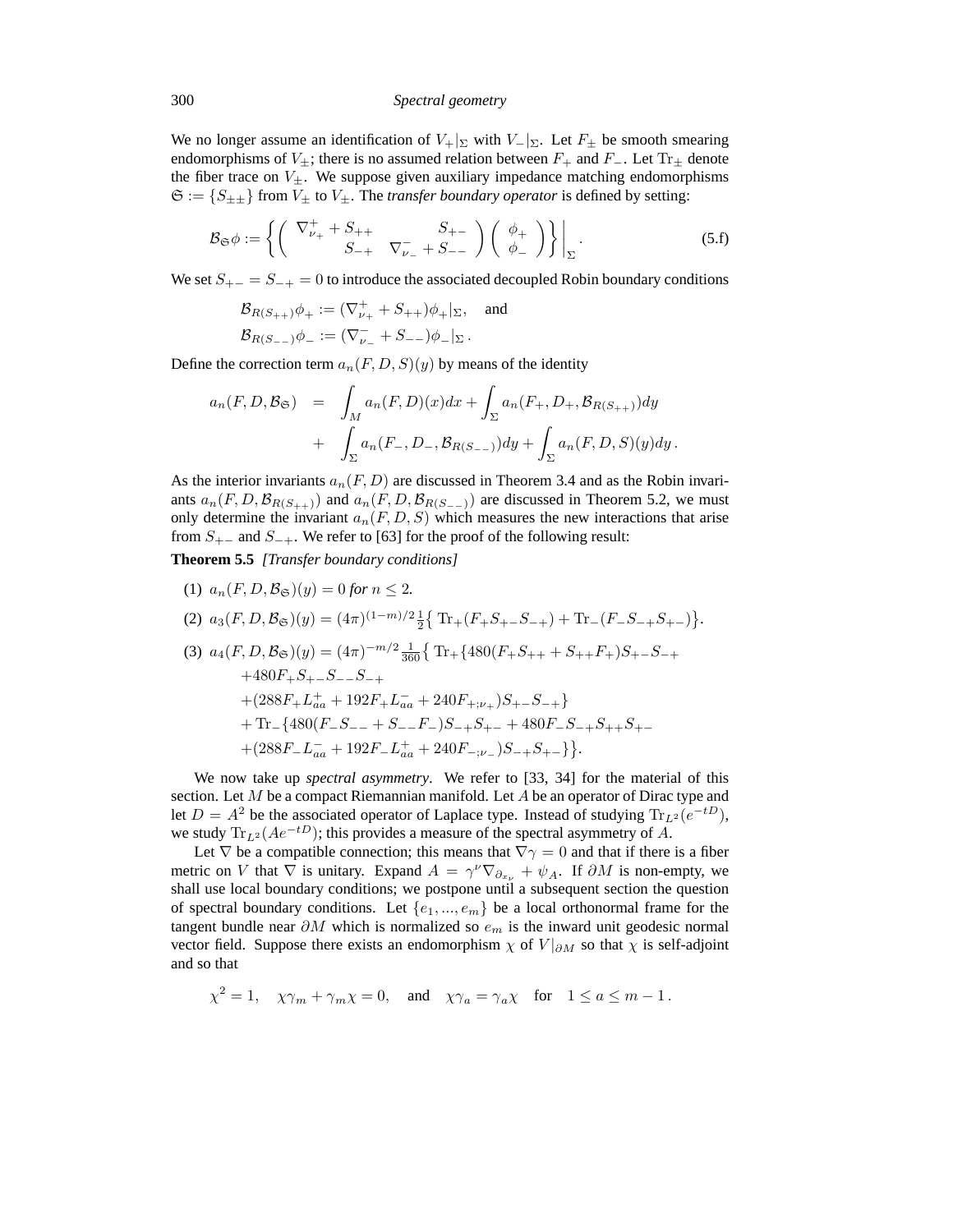Such a  $\chi$  always exists if M is orientable and if m is even as, for example, one could take  $\chi = \varepsilon \gamma_1 ... \gamma_{m-1}$  where  $\varepsilon$  is a suitable 4<sup>th</sup> root of unity. There are topological obstructions to the existence of  $\chi$  if m is odd; if  $\partial M$  is empty,  $\chi$  plays no role. Let  $\Pi^{\pm}_{\chi} := \frac{1}{2}(\mathrm{id} \pm \chi)$ be orthonormal projection on the  $\pm 1$  eigenspaces of  $\chi$ . We let  $\mathcal{B}\phi := \Pi_{\chi}^{-}\phi|_{\partial M}$ . The associated boundary condition for  $D := A^2$  is defined by the operator  $\mathcal{B}_1 \phi := \mathcal{B} \phi \oplus \mathcal{B} A \phi$ and is equivalent to a mixed boundary operator  $\mathcal{B}_{\chi,S}$  where

$$
S = \frac{1}{2}\Pi_{+}(\gamma_m \psi_A - \psi_A \gamma_m - L_{aa}\chi)\Pi_{+}.
$$

As  $t \downarrow 0$ , there is an asymptotic expansion

$$
\mathrm{Tr}_{L^2}(FAe^{-tA_B^2}) \sim \sum_{n=0}^{\infty} a_n^{\eta}(F, A, B)t^{(n-m-1)/2}.
$$

These invariants measure the spectral asymmetry of A;  $a_n^{\eta}(F, A, \mathcal{B}) = -a_n^{\eta}(F, -A, \mathcal{B})$ . **Theorem 5.6** *Let*  $W_{ij} := \Omega_{ij} - \frac{1}{4}R_{ijkl}\gamma_k\gamma_l$  *where*  $\Omega$  *is the curvature of*  $\nabla$ *. Let*  $F = f$  id *for*  $f \in C^{\infty}(M)$ *.* 

- (1)  $a_0^{\eta}(f, A, \mathcal{B}) = 0.$ (2)  $a_1^{\eta}(f, A, B) = -(4\pi)^{-m/2}(m-1) \int_M f \text{Tr}\{\psi_A\} dx.$
- (3)  $a_2^{\eta}(f, A, B) = \frac{1}{4}(4\pi)^{-(m-1)/2} \int_{\partial M} (2 m) f \operatorname{Tr} {\{\psi_A \chi\} dy}.$

(4) 
$$
a_3^{\eta}(f, A, B) = -\frac{1}{12}(4\pi)^{-m/2} \int_M f \{ \text{Tr}\{2(m-1)\nabla_{e_i}\psi_A + 3(4-m)\psi_A\gamma_i\psi_A + 3\gamma_j\psi_A\gamma_j\gamma_i\psi_A\}; \mu(m-3) \text{Tr}\{-\tau\psi_A - 6\gamma_i\gamma_jW_{ij}\psi_A + 6\gamma_i\psi_A\nabla_{e_i}\psi_A + (m-4)\psi_A^3 - 3\psi_A^2\gamma_j\psi_A\gamma_j\} dx - \frac{1}{12}(4\pi)^{-m/2} \int_{\partial M} \text{Tr}\{6(m-2)f_{;m}\chi\psi_A + f[(6m-18)\chi\nabla_{e_m}\psi_A + 2(m-1)\nabla_{e_m}\psi_A + 6\chi\gamma_m\gamma_a\nabla_{e_a}\psi_A + 6(2-m)\chi\psi_AL_{aa} + 2(3-m)\psi_AL_{aa} + 6(3-m)\chi\gamma_m\psi_A^2 + 3\gamma_m\psi_A\gamma_a\psi_A\gamma_a + 3(3-m)\chi\gamma_m\psi_A\chi\psi_A + 6\chi\gamma_aW_{am}]\} dy.
$$

#### **6 Heat trace asymptotics and index theory**

We refer to [54] for a more exhaustive treatment; the classical results may be found in [2, 3, 4, 7, 8]. In this section, we only present a brief introduction to the subject as it relates to heat trace asymptotics. Let  $P: C^{\infty}(V_1) \to C^{\infty}(V_2)$  be a first order partial differential operator on a closed Riemannian manifold M. We assume  $V_1$  and  $V_2$  are equipped with fiber metrics. We say that the triple  $C := (P, V_1, V_2)$  is an *elliptic complex of Dirac type* if the associated second order operators  $D_1 := P^*P$  and  $D_2 := PP^*$  are of Laplace type. One may then define  $\text{Index}(\mathcal{C}) := \dim \ker(D_1) - \dim \ker(D_2)$ 

Bott noted that  $\text{Tr}_{L^2}\{e^{-tD_1}\} - Tr_{L^2}\{e^{-tD_2}\} = \text{Index}(\mathcal{C})$  was independent of the parameter  $t$ . He then used the asymptotic expansion of the heat equation to obtain a local formula for the index in terms of heat trace asymptotics. Following the notation of Equation (3.a), one may define the heat trace asymptotics of  $P$  by setting:

$$
a_n^M(P)(x) := \{ \text{Tr}\{e_n^M(D_1)\} - \text{Tr}\{e_n^M(D_2)\}\}(x).
$$

One then has a local formula for the index: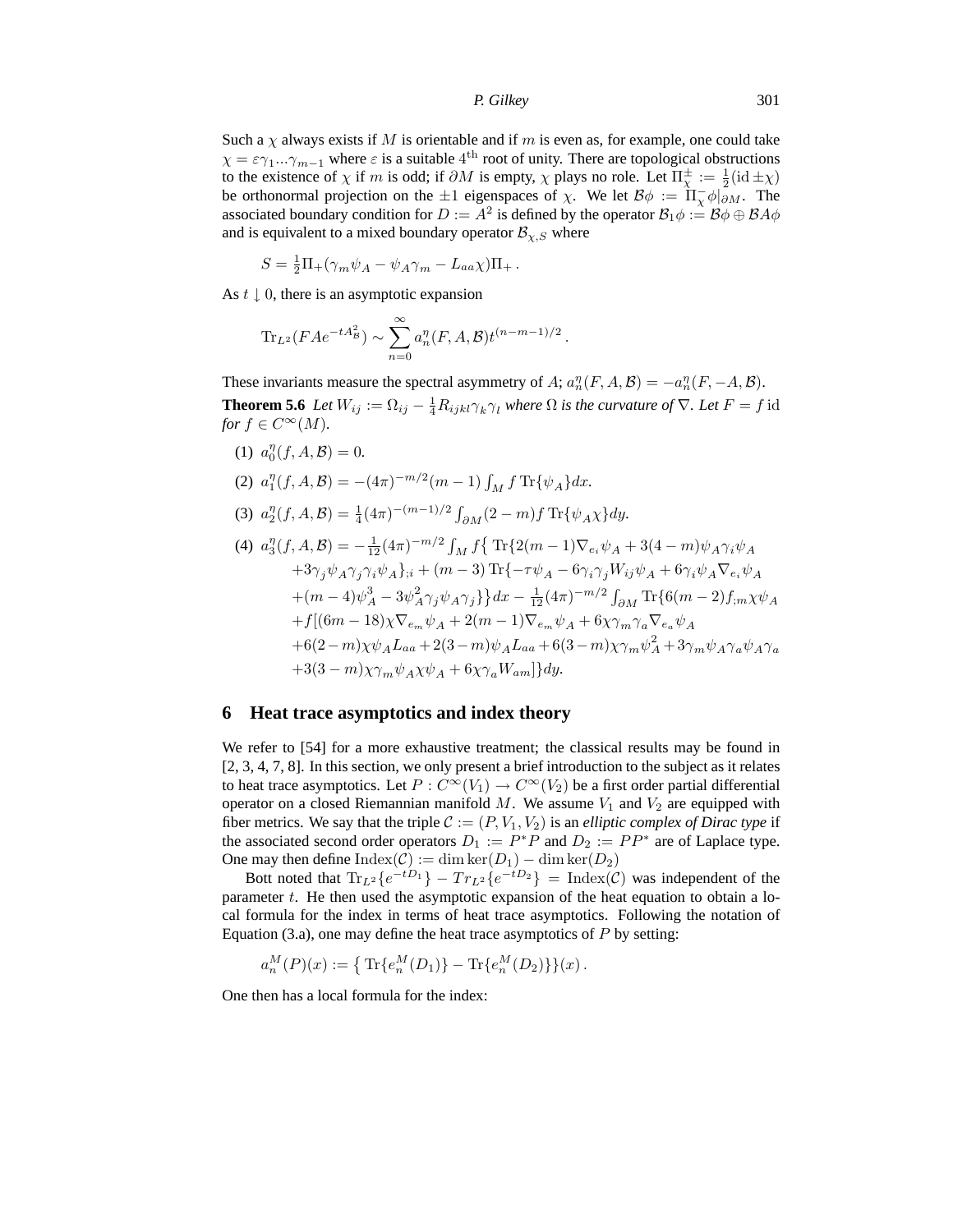**Theorem 6.1** *Let* C *be an elliptic complex of Dirac type over a closed Riemannian manifold* M*. Then:*

$$
\int_M a_n^M(P)(x)dx = \begin{cases} \text{Index}(\mathcal{C}) & \text{if } n = m, \\ 0 & \text{if } n \neq m. \end{cases}
$$

The critical term  $a_m^M(P)(x)dx$  is often referred to as the *index density*. The other terms are in divergence form since they integrate to zero. They need not, however, vanish identically.

The existence of a local formula for the index implies the index is constant under deformations. It also yields, less trivially, that the index is multiplicative under finite coverings and additive with respect to connected sums. In the next section, we shall see that the index of the DeRham complex is the Euler-Poincare characteristic  $\chi(M)$  of the manifold. Thus if  $F \to M_1 \to M_2$  is a finite covering, then  $\chi(M_1) = |F| \cdot \chi(M_2)$ . Similarly, if  $M = M_1 \# M_2$  is a connected sum, then  $\chi(M) + \chi(S^m) = \chi(M_1) + \chi(M_2)$ . Analogous formulas hold for the Hirzebruch signature of a manifold.

We define DeRham complex as follows. Let  $d: C^{\infty}(\Lambda^p M) \to C^{\infty}(\Lambda^{p+1} M)$  be exterior differentiation and let  $\delta: C^{\infty}(\Lambda^pM) \to C^{\infty}(\Lambda^{p-1}M)$  be the dual, interior multiplication. We may then define a 2-term elliptic complex of Dirac type:

$$
(d + \delta) : C^{\infty}(\Lambda^e M) \to C^{\infty}(\Lambda^o M) \quad \text{where}
$$
  

$$
\Lambda^e(M) := \bigoplus_n \Lambda^{2n}(M) \quad \text{and} \quad \Lambda^o(M) := \bigoplus_n \Lambda^{2n+1}(M).
$$
 (6.3)

Let  $R_{ijkl}$  be the curvature tensor. Let  $m = 2\bar{m}$  be even. Let  $\{e_1, ..., e_m\}$  be a local orthonormal frame for the tangent bundle. We sum over repeated indices to define the *Pfaffian*

$$
\mathcal{PF}_m: = \frac{g(e^{i_1} \wedge \ldots \wedge e^{i_m}, e^{j_1} \wedge \ldots \wedge e^{j_m})}{\pi^{\bar{m}} 8^{\bar{m}} \bar{m}!} R_{i_1 i_2 j_1 j_2} \ldots R_{i_{m-1} i_m j_{m-1} j_m}.
$$

Set  $\mathcal{PF}_m = 0$  if m is odd. The following result of Patodi [105] recovers the classical *Gauss-Bonnet theorem* of Chern [43]:

**Theorem 6.2** *Let* M *be a closed even dimensional Riemannian manifold. Then*

- (1)  $a_n^M(d+\delta)(x) = 0$  for  $n < m$ .
- (2)  $a_m^M(d+\delta)(x) = \mathcal{PF}_m(x)$ .
- (3)  $\chi(M) = \int_M \mathcal{PF}_m(x) dx$ .

One can discuss Gauss-Bonnet theorem for manifolds with boundary similarly. On the boundary, normalize the orthonormal frame so  $e_m$  is the inward unit normal and let indices  $a, b$  range from 1 to  $m - 1$  and index the induced frame for the tangent bundle of the boundary. Let  $L_{ab}$  be the components of the second fundamental form. Define the *transgression* of the Pfaffian by setting:

$$
T\mathcal{P}\mathcal{F}_m: = \sum_k \frac{g(e^{a_1} \wedge \ldots \wedge e^{a_{m-1}}, e^{b_1} \wedge \ldots \wedge e^{b_{m-1}})}{\pi^k 8^k k! (m-1-2k)! \operatorname{vol}(S^{m-1-2k})}
$$
  
  $\times R_{a_1 a_2 b_1 b_2 \ldots R_{a_{2k-1} a_{2k} b_{2k-1} b_{2k}} L_{a_{2k+1} b_{2k+1} \ldots L_{a_{m-1} b_{m-1}}}.$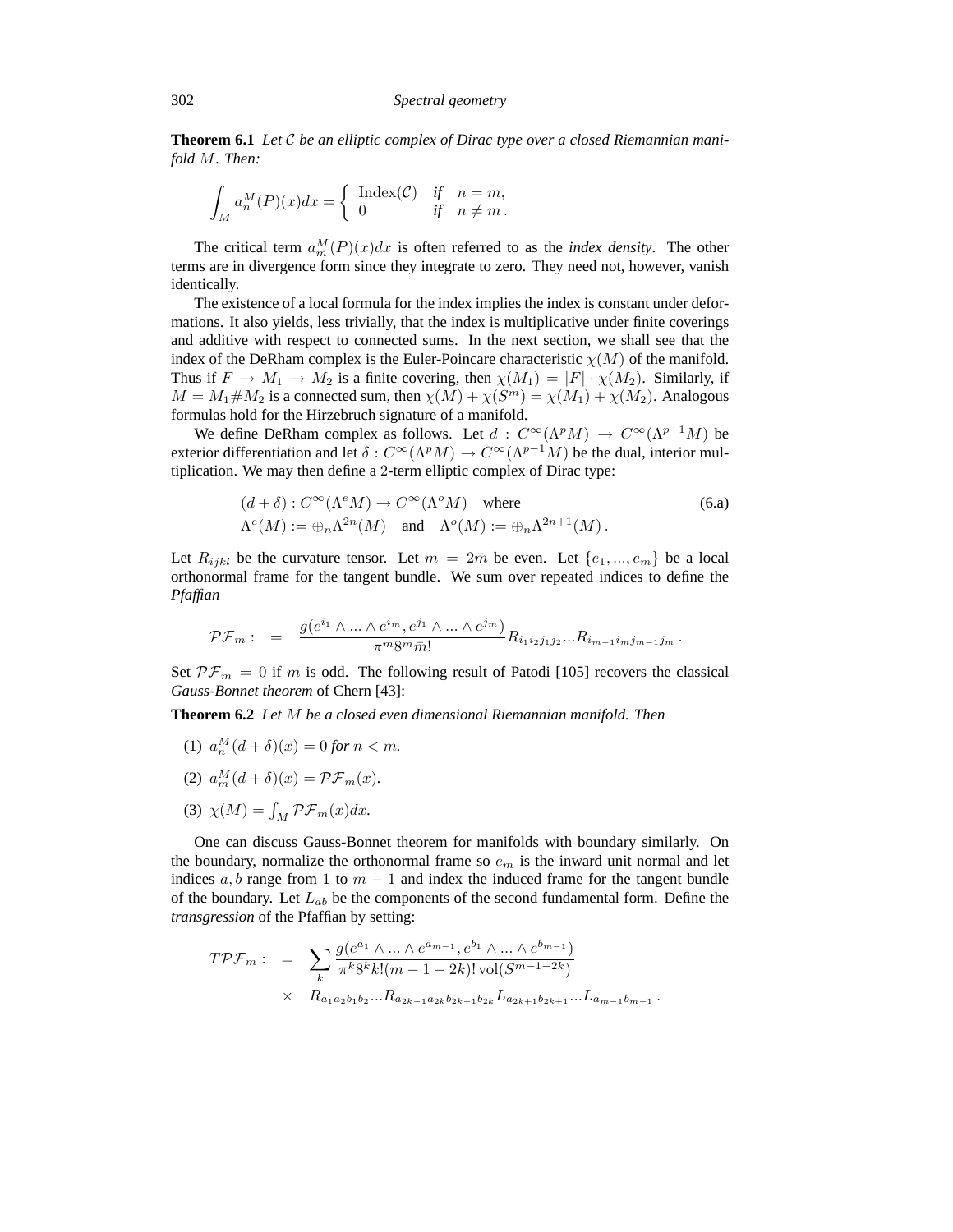If we impose absolute boundary conditions as discussed in Equation (5.c) to define the elliptic complex, we recover the Chern-Gauss-Bonnet theorem for manifolds with boundary [44]. Let  $\Delta_M^e$  and  $\Delta_M^o$  denote the Laplacians on the space of smooth differential forms of even and odd degrees, respectively. Let

$$
a_n^{\partial M}(d+\delta)(y) = \left\{ \text{Tr}\{e_n^{\partial M}(\Delta_M^e, \mathcal{B}_a)\} - \text{Tr}\{e_n^{\partial M}(\Delta_M^0, \mathcal{B}_a)\} \right\}(y).
$$

Theorem 6.1 extends to this setting to become:

$$
\int_M a_n^M (d+\delta)(x) dx + \int_{\partial M} a_n^{\partial M} (d+\delta)(y) dy = \begin{cases} 0 & \text{if } n \neq m, \\ \chi(M) & \text{if } n = m. \end{cases}
$$

Theorem 6.2 then extends to this setting to yield:

**Theorem 6.3** (1)  $a_n^{\partial M} (d + \delta)(y) = 0$  *for*  $n < m$ *.* 

- (2)  $a_m^{\partial M}(d+\delta)(y) = T\mathcal{PF}_m$ .
- (3)  $\chi(M) = \int_M \mathcal{PF}_m(x) dx + \int_{\partial M} T \mathcal{PF}_m(y) dy.$

The local index invariants  $a_{m+2}^M(d+\delta)(x)$  are in divergence form but do not vanish identically. Set

$$
\Phi_m = \frac{\bar{m}}{\pi^{\bar{m}} 8^{\bar{m}} \bar{m}!} \{R_{i_1 i_2 j_1 k; k} R_{i_3 i_4 j_3 j_4} ... R_{i_{m-1} i_m j_{m-1} j_m}\}_{;j_2} \times g(e^{i_1} \wedge ... \wedge e^{i_m}, e^{j_1} \wedge ... \wedge e^{j_m}).
$$

**Theorem 6.4** *If M is even, then*  $a_{m+2}^M(d+\delta) = \frac{1}{12} \mathcal{PF}_{m,kk} + \frac{1}{6} \Phi_m$ .

Spectral boundary conditions plan an important role in index theory. We suppose given an elliptic complex of Dirac type  $P: C^{\infty}(V_1) \to C^{\infty}(V_2)$ . Let  $\gamma$  be the leading symbol of P. Then

$$
\left(\begin{array}{cc} 0 & \gamma^* \\ \gamma & 0 \end{array}\right)
$$

defines a *unitary Clifford module structure* on  $V_1 \oplus V_2$ . We may choose a unitary connection  $\nabla$  on  $V_1 \oplus V_2$  which is compatible with respect to this Clifford module structure and which respects the splitting and induces connections  $\nabla_1$  and  $\nabla_2$  on the bundles  $V_1$  and  $V_2$ , respectively. Decompose  $P = \gamma_i \nabla_{e_i} + \psi$ . Near the boundary, the structures depend on the normal variable. We set the normal variable  $x<sub>m</sub>$  to zero to define a tangential operator of Dirac type

$$
B(y) := \gamma_m(y,0)^{-1} \left( \gamma_a(y,0) \nabla_{e_a} + \psi(y,0) \right) \text{ on } C^{\infty}(V_1|_{\partial M}).
$$

Let  $B^*$  be the adjoint of B on  $L^2(V_1|_{\partial M});$ 

$$
B^* = \gamma_m(y, 0)^{-1} \gamma_a(y, 0) \nabla_{e_a} + \psi_B^*
$$

where  $\psi_B := \gamma_m(y, 0)^{-1} \psi(y, 0)$ . Let  $\Theta$  be an auxiliary self-adjoint endomorphism of  $V_1$ . We set

$$
A := \frac{1}{2}(B + B^*) + \Theta \quad \text{on} \quad C^{\infty}(V_1|_{\partial M}),
$$
  

$$
A^{\#} := -\gamma^m A(\gamma^m)^{-1} \quad \text{on} \quad C^{\infty}(V_2|_{\partial M}).
$$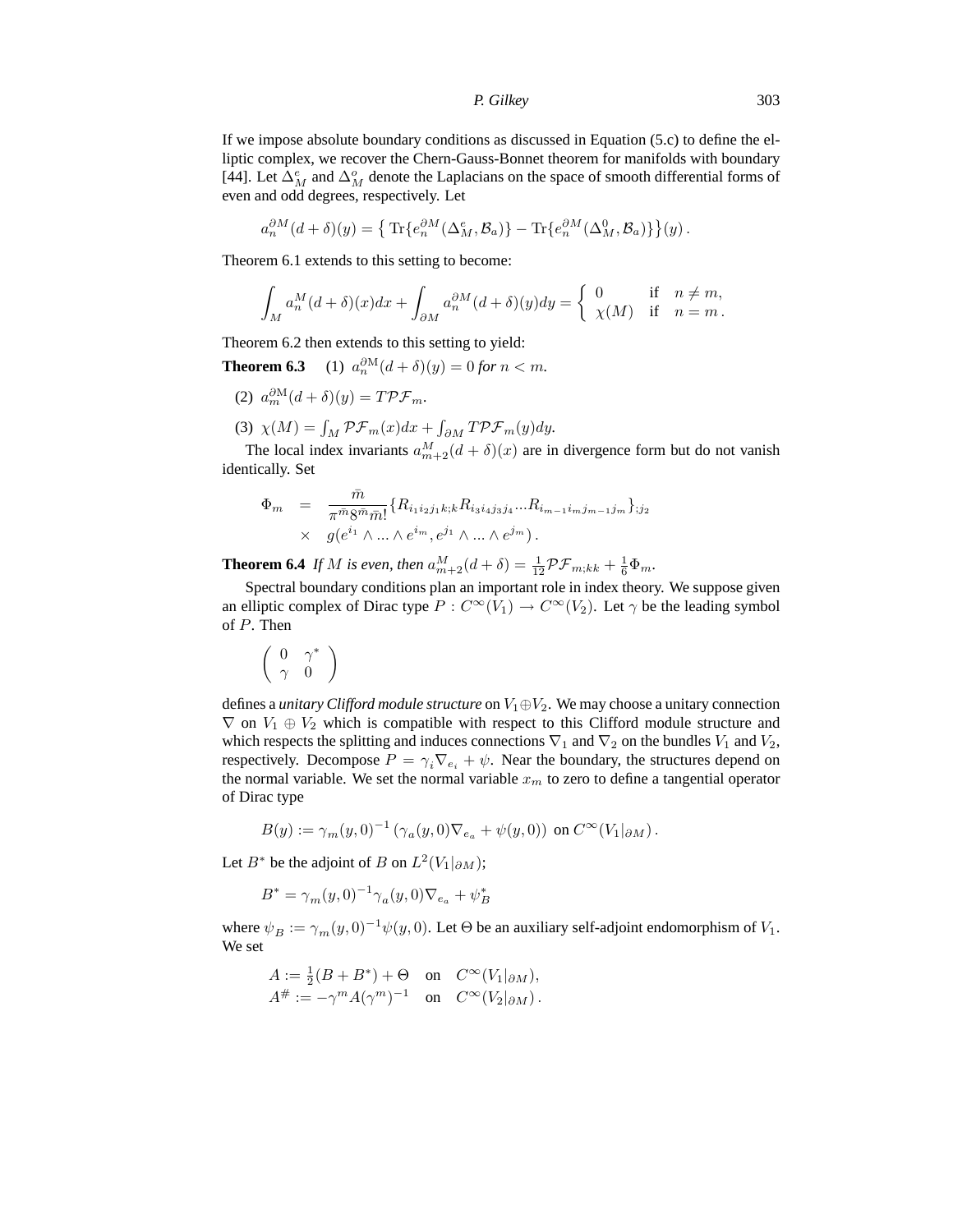The leading symbol of A is then given by  $\gamma_a^T := \gamma_m^{-1} \gamma_a$  which is a unitary Clifford module structure on  $V_1|_{\partial M}$ . Thus A is a self-adjoint operator of Dirac type on  $C^{\infty}(V_1|_{\partial M})$ ; similarly  $A^{\#}$  is a self-adjoint operator of Dirac type on  $C^{\infty}(V_2|_{\partial M})$ .

Let  $\Pi_A^+$  (resp.  $\Pi_{A^{\#}}^+$ ) be spectral projection on the eigenspaces of A (resp.  $A^{\#}$ ) corresponding to the positive (resp. non-negative) eigenvalues; there is always a bit of technical fuss concerning the harmonic eigenspaces that we will ignore as it does not affect the heat trace asymptotic coefficients that we shall be considering. Introduce the associated spectral boundary operators by

$$
\begin{aligned}\n\mathcal{B}_1 \phi_1 &:= \Pi_A^+(\phi_1|_{\partial M}) & \text{for} \quad \phi_1 \in C^\infty(V_1), \\
\mathcal{B}_2 \phi_2 &:= \Pi_{A^\#}^+(\phi_2|_{\partial M}) & \text{for} \quad \phi_2 \in C^\infty(V_2), \\
\mathcal{B}_\Theta \phi_1 &:= \mathcal{B}_1 \phi_1 \oplus \mathcal{B}_2(P\phi_1) & \text{for} \quad \phi_1 \in C^\infty(V_1).\n\end{aligned}
$$

If  $P_{\mathcal{B}_1}$ ,  $P_{\mathcal{B}_2}^*$ , and  $D_{1,\mathcal{B}}$  are the realizations of P, of  $P^*$ , and of  $D_1$  with respect to the boundary conditions  $\mathcal{B}_1, \mathcal{B}_2$ , and  $\mathcal{B}_{\Theta}$ , respectively, then

$$
(P_{\mathcal{B}_1})^* = P_{\mathcal{B}_2}^*
$$
 and  $D_{1,\mathcal{B}_{\Theta}} = P_{\mathcal{B}_1}^* P_{\mathcal{B}_1}$ .

We will discuss these boundary conditions in further detail in Section 10.

The local index density for the twisted signature and for the twisted spin complex has been identified using methods of invariance theory; see, for example, the discussion in Atiyah, Bott, and Patodi [5]. This identification of the local index density has been used to give a heat equation proof of the Atiyah-Singer index theorem in complete generality and has led to the proof of the index theorem for manifolds with boundary of Atiyah, Patodi, and Singer [6]. Unlike the DeRham complex, a salient feature of these complexes is the necessity to introduce spectral boundary conditions for the twisted signature and twisted spin complexes – there is a topological obstruction which prevents using local boundary conditions. The eta invariant plays an essential role in this development. We also refer to N. Berline, N. Getzler, and M. Vergne [28], to Bismut [30], and to Melrose [91] for other treatments of the local index theorem.

The Dolbeault complex is a bit different. Patodi [106] showed the heat trace invariants agreed with the classical Riemann-Roch invariant for a Kaehler manifold; it should be noted that this is not the case for an arbitrary Hermitian manifold. The Lefschetz fixed point formulas can also be established using heat equation methods.

#### **7 Heat content asymptotics**

We refer to [41, 56] for further details concerning the material of this section; we note that the asymptotic series for the heat content function is established by van den Berg et al [24] in a very general setting. Let  $D$  be an operator of Laplace type on a smooth vector bundle V over a smooth Riemannian manifold. Let  $\langle \cdot, \cdot \rangle$  denote the natural pairing between V and the dual bundle  $\tilde{V}$ . Let  $\rho \in C^{\infty}(\tilde{V})$  be the specific heat and let  $\phi \in C^{\infty}(V)$  be the initial heat temperature distribution of the manifold. Impose suitable boundary conditions  $B$ ; we shall denote the dual boundary conditions for the dual operator  $\tilde{D}$  on  $C^{\infty}(\tilde{V})$  by  $\tilde{B}$ . Let  $\nabla$  be the connection determined by  $D$  and  $E$  the associated endomorphism. Then the dual connection  $\nabla$  and the dual endomorphism E are the connection and the endomorphism determined by  $D$ .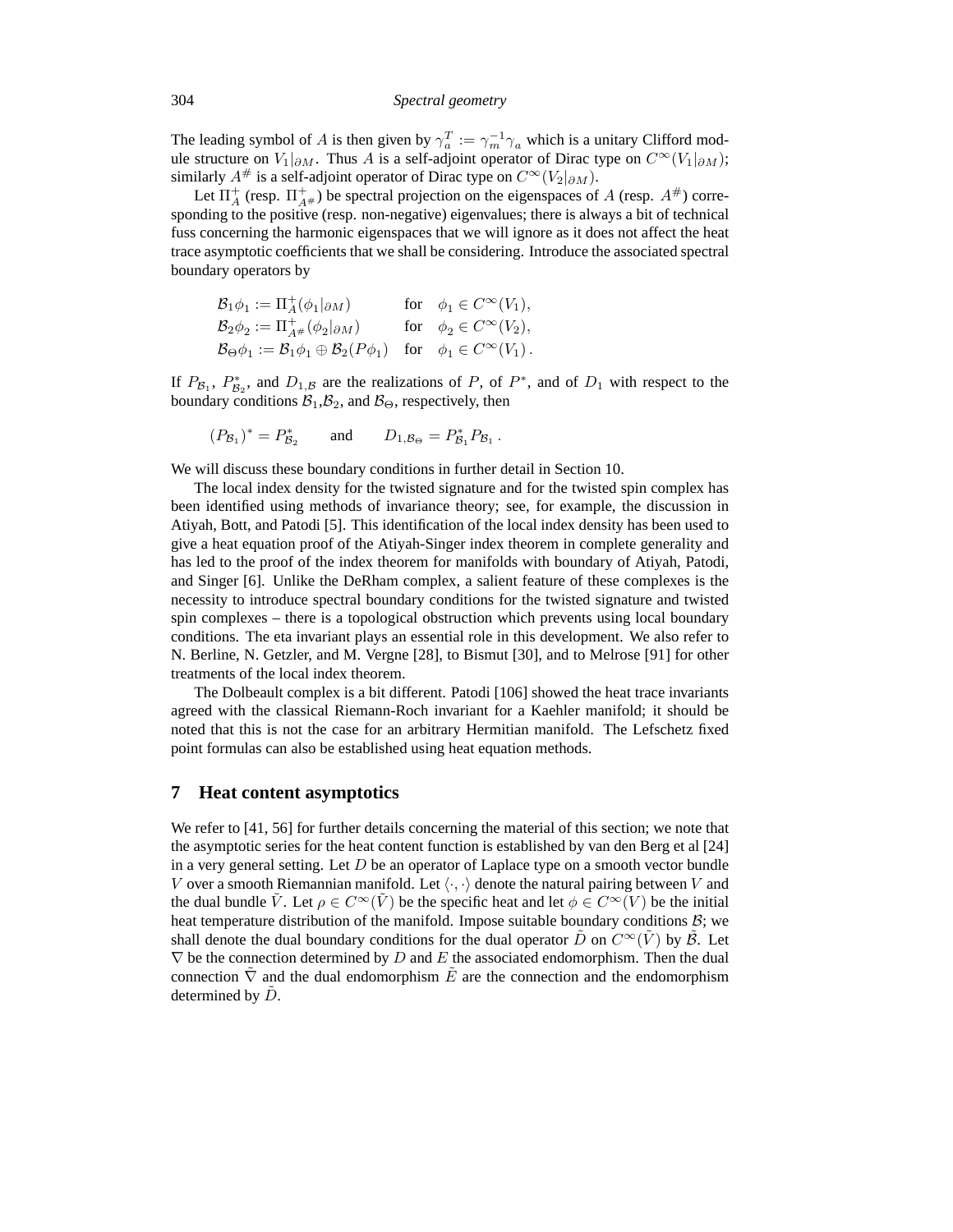The total heat energy content of the manifold is given by:

$$
\beta(\phi,\rho,D,\mathcal{B})(t) = \beta(\rho,\phi,\tilde{D},\tilde{\mathcal{B}})(t) := \int_M \langle \rho, e^{-tD}\phi \rangle dx.
$$

As  $t \downarrow 0$ , there is a complete asymptotic expansion of the form

$$
\beta(\phi,\rho,D,\mathcal{B})(t) \sim \sum_{n=0}^{\infty} \beta_n(\phi,\rho,D,\mathcal{B}) t^{n/2}.
$$

There are local interior invariants  $\beta_n^M$  and boundary invariants  $\beta_n^{\partial M}$  so that

$$
\beta_n(\phi,\rho,D,\mathcal{B})=\int_M\beta_n^M(\phi,\rho,D)(x)dx+\int_{\partial M}\beta_n^{\partial M}(\phi,\rho,D,\mathcal{B})(y)dy\,.
$$

These invariants are not uniquely characterized by this formula; divergence terms in the interior can be compensated by corresponding boundary terms.

We now study the heat content asymptotics of the disk  $D^m$  in  $\mathbb{R}^m$  and the hemisphere  $H^m$  in  $S^m$ . We let D be the scalar Laplacian,  $\phi = \rho = 1$ , and impose Dirichlet boundary conditions to define  $\beta_n(M) := \beta_n(1, 1, \Delta_M^0, \mathcal{B}_D)$ . One has [16, 17] that:

**Theorem 7.1** Let  $D^m$  be the unit disk in  $\mathbb{R}^m$ . Then:

(1) 
$$
\beta_0(D^m) = \frac{\pi^{m/2}}{\Gamma(\frac{(2+m)}{2})}
$$
.

(2) 
$$
\beta_1(D^m) = -4 \frac{\pi^{(m-1)/2}}{\Gamma(\frac{m}{2})}
$$
.

(3) 
$$
\beta_2(D^m) = \frac{\pi^{m/2}}{\Gamma(\frac{m}{2})}(m-1).
$$

(4) 
$$
\beta_3(D^m) = -\frac{\pi^{(m-1)/2}}{3\Gamma(\frac{m}{2})}(m-1)(m-3).
$$

(5) 
$$
\beta_4(D^m) = -\frac{\pi^{m/2}}{8\Gamma(\frac{m}{2})}(m-1)(m-3).
$$

(6) 
$$
\beta_5(D^m) = \frac{\pi^{(m-1)/2}}{120\Gamma(\frac{m}{2})}(m-1)(m-3)(m+3)(m-7).
$$

(7) 
$$
\beta_6(D^m) = \frac{\pi^{m/2}}{96\Gamma(\frac{m}{2})}(m-1)(m-3)(m^2-4m-9).
$$

(8) 
$$
\beta_7(D^m) = -\frac{\pi^{(m-1)/2}}{3360 \Gamma(\frac{m}{2})} (m-1)(m-3)(m^4 - 8m^3 - 90m^2 + 424m + 633).
$$

**Theorem 7.2** Let  $H^m$  be the upper hemisphere of the unit sphere  $S^m$ . Then

(1)  $\beta_{2k}(H^m) = 0$  *for any*  $m$  *if*  $k > 0$ *.* 

(2) 
$$
\beta_{2k+1}(H^3) = \frac{8\pi^{1/2}}{k!(2k-1)(2k+1)}.
$$

(3) 
$$
\beta_{2k+1}(H^5) = \frac{\pi^{3/2} 2^{2k+3} (2-k)}{3k! (2k-1)(2k+1)}.
$$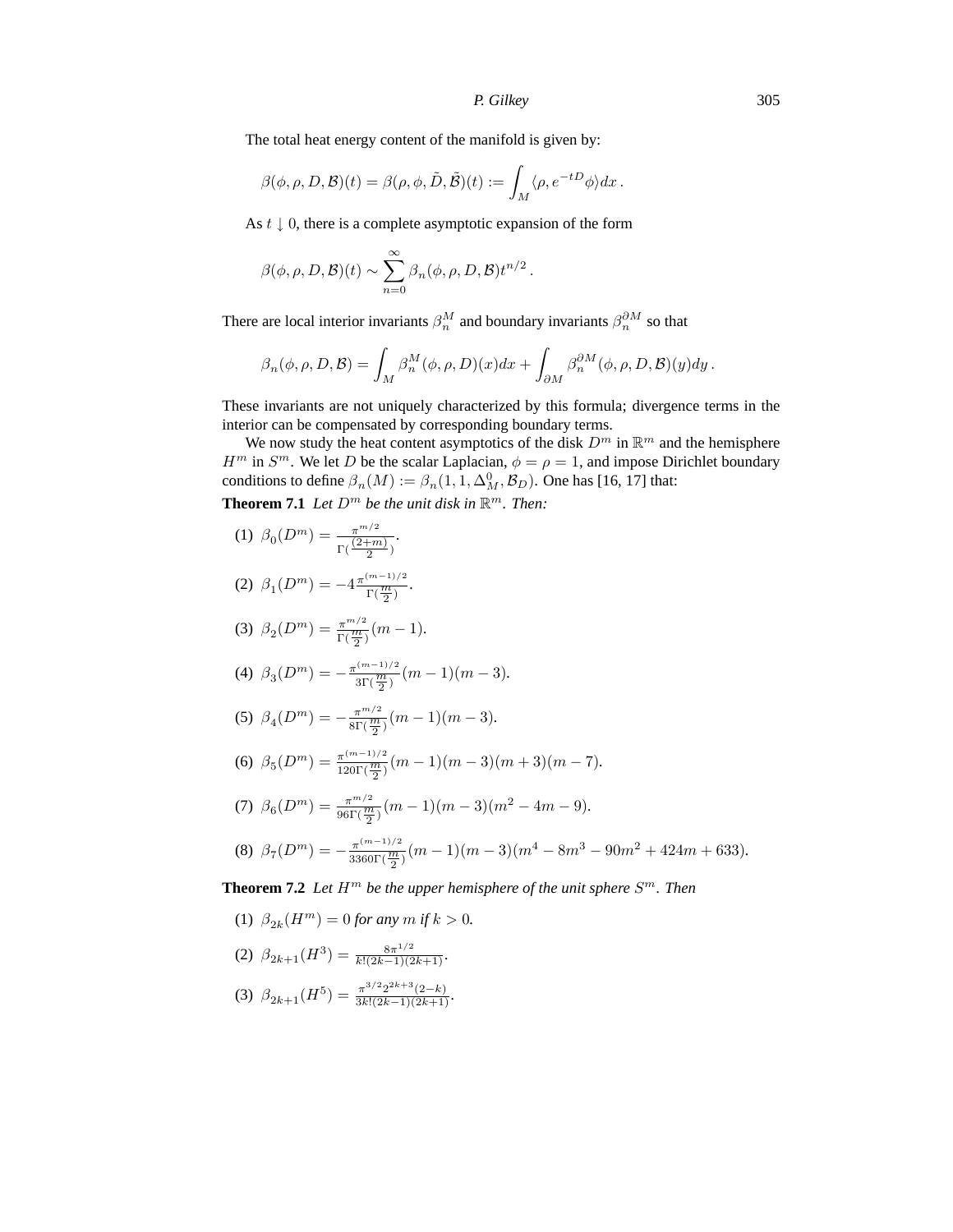306 *Spectral geometry*

(4) 
$$
\beta_{2k+1}(H^7) = \frac{\pi^{5/2}}{30} \left\{ \frac{(67-54k)9^k}{k!(2k-1)(2k+1)} + \sum_{\ell=0}^k \frac{3 \cdot 2^{3\ell}}{\ell!(k-\ell)!(2k-2\ell+1)} \right\}.
$$

We now study the heat content asymptotics with Dirichlet boundary conditions. Let  $B_D$  be the Dirichlet boundary operator of Equation (5.a). We refer to [16, 19] for the proof of:

**Theorem 7.3** *[Dirichlet boundary conditions]*

(1) 
$$
\beta_0(\phi, \rho, D, \mathcal{B}_D) = \int_M \langle \phi, \rho \rangle dx
$$
.  
\n(2)  $\beta_1(\phi, \rho, D, \mathcal{B}_D) = -\frac{2}{\sqrt{\pi}} \int_{\partial M} \langle \phi, \rho \rangle dy$ .  
\n(3)  $\beta_2(\phi, \rho, D, \mathcal{B}_D) = -\int_M \langle D\phi, \rho \rangle dx + \int_{\partial M} \{\langle \frac{1}{2} L_{aa} \phi, \rho \rangle - \langle \phi, \rho_{,m} \rangle \} dy$ .  
\n(4)  $\beta_3(\phi, \rho, D, \mathcal{B}_D) = -\frac{2}{\sqrt{\pi}} \int_{\partial M} \{\frac{2}{3} \langle \phi_{,mm}, \rho \rangle + \frac{2}{3} \langle \phi, \rho_{,mm} \rangle - \langle \phi_{,a}, \rho_{,a} \rangle + \langle E\phi, \rho \rangle -\frac{2}{3} L_{aa} \langle \phi, \rho \rangle_{,m} + \langle (\frac{1}{12} L_{aa} L_{bb} - \frac{1}{6} L_{ab} L_{ab} - \frac{1}{6} R_{\alpha m m a}) \phi, \rho \rangle \} dy.$   
\n(5)  $\beta_4(\phi, \rho, D, \mathcal{B}_D) = \frac{1}{2} \int_M \langle D\phi, \tilde{D}\rho \rangle dx + \int_{\partial M} \{\frac{1}{2} \langle (D\phi)_{,m}, \rho \rangle + \frac{1}{2} \langle \phi, (\tilde{D}\rho)_{,m} \rangle -\frac{1}{4} \langle L_{aa} D\phi, \rho \rangle - \frac{1}{4} \langle L_{aa} \phi, \tilde{D}\rho \rangle + \langle (\frac{1}{8} E_{,m} - \frac{1}{16} L_{ab} L_{ab} L_{cc} + \frac{1}{8} L_{ab} L_{ac} L_{bc} - \frac{1}{16} R_{\alpha m b m} L_{ab} + \frac{1}{16} R_{abc b} L_{ac} + \frac{1}{32} \tau_{,m} + \frac{1}{16} L_{ab} L_{ab} \phi, \rho \rangle$ 

$$
-\frac{1}{4}L_{ab}\langle \phi_{:a}, \rho_{:b}\rangle - \frac{1}{8}\langle \Omega_{am}\phi_{:a}, \rho\rangle + \frac{1}{8}\langle \Omega_{am}\phi, \rho_{:a}\rangle\}dy.
$$

We may compute  $\beta_n(M)$  for  $n \leq 4$  by setting  $\phi = \rho = 1$  and  $E = \Omega = 0$  in Theorem 7.3. One has a formula [18] for  $\beta_5(M)$ ;  $\beta_5(\phi, \rho, D, \mathcal{B}_D)$  is not known in full generality.

**Theorem 7.4** 
$$
\beta_5(M) = -\frac{1}{240\sqrt{\pi}} \int_{\partial M} \{8\rho_{mm;mm} - 8Laa\rho_{mm;m} + 16L_{ab}R_{ammb;m} - 4\rho_{mm}^2 + 16R_{ammb}R_{ammb}R_{ammb} - 4LaaL_{bb}\rho_{mm} - 8LabL_{ab}\rho_{mm} + 64L_{ab}L_{ac}R_{mbcm} - 16LaaL_{bc}R_{mbcm} - 8LabL_{ac}R_{bddc} - 8L_{ab}L_{cd}R_{acbd} + 4R_{abcm}R_{abcm} - 8R_{abbm}R_{accm} - 16Laa:bR_{bccm} - 8Lab:L_{c}L_{abc} + LaaL_{bb}L_{cc}L_{dd} - 4LaaL_{bb}L_{cd}L_{cd} + 4AaL_{ab}L_{ac}L_{cd}L_{cd} - 4LaaL_{bb}L_{cd}L_{cd} + 4Aa_{bc}L_{ab}L_{cd}L_{cd} - 24LaaL_{bc}L_{cd}L_{ab} + 48La_bL_{bc}L_{cd}L_{da} \} dy.
$$

The invariants  $\beta_0(M)$ ,  $\beta_1(M)$ , and  $\beta_2(M)$  were computed by van den Berg and Davies [20] and by van den Berg and Le Gall [21] for domains in  $\mathbb{R}^m$ . The invariants  $\beta_0(M)$ ,  $\beta_1(M)$ , and  $\beta_2(M)$  were computed by van den Berg [14] for the upper hemisphere of the unit sphere. The general case where  $D$  is an arbitrary operator of Laplace type and where  $\phi$  and  $\rho$  are arbitrary was studied in [16, 19]. Savo [112, 113, 114, 115] has given a closed formula for all the heat content asymptotics  $\beta_k(M)$  that is combinatorially quite different in nature from the formulas we have presented here. There is also important related work of McAvity [87, 88], of McDonald and Meyers [89], and of Phillips and Jansons [108].

We now study heat content asymptotics for Robin boundary conditions. Let  $\mathcal{B}_S$  be the Robin boundary operator of Equation (5.b); the dual boundary condition is then given by  $\tilde{\mathcal{B}}_{S}\rho = \mathcal{B}_{\tilde{S}}\rho = (\rho_{,m} + \tilde{S}\rho)|_{\partial M}$  where, of course, we use the dual connection on  $\tilde{V}$  to define  $\rho_{im}$ . The following result is proved in [19, 45]:

**Theorem 7.5** *[Robin boundary conditions]*

- (1)  $\beta_0(\phi, \rho, D, \mathcal{B}_S) = \int_M \langle \phi, \rho \rangle dx.$
- (2)  $\beta_1(\phi, \rho, D, \mathcal{B}_S) = 0.$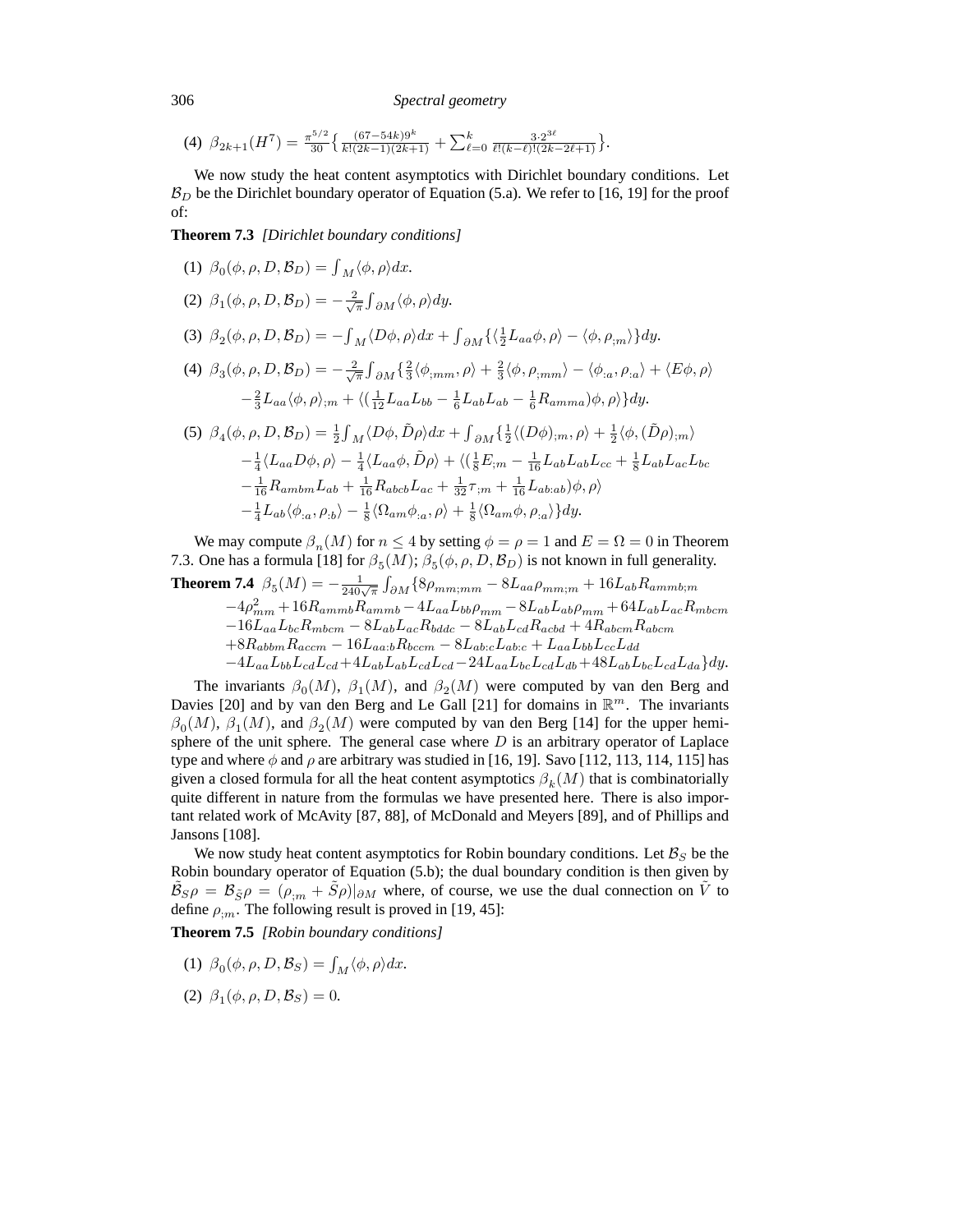(3)  $\beta_2(\phi, \rho, D, \mathcal{B}_S) = -\int_M \langle D\phi, \rho \rangle dx + \int_{\partial M} \langle \mathcal{B}_S \phi, \rho \rangle dy.$ (4)  $\beta_3(\phi, \rho, D, \mathcal{B}_S) = \frac{2}{3} \cdot \frac{2}{\sqrt{\pi}} \int_{\partial M} \langle \mathcal{B}_S \phi, \mathcal{B}_{\tilde{S}} \rho \rangle dy.$ (5)  $\beta_4(\phi, \rho, D, \mathcal{B}_S) = \frac{1}{2} \int_M \langle D\phi, \tilde{D}\rho \rangle dx + \int_{\partial M} \left\{ -\frac{1}{2} \langle \mathcal{B}_S \phi, \tilde{D}\rho \rangle - \frac{1}{2} \langle D\phi, \mathcal{B}_{\tilde{S}} \rho \rangle \right\}$  $+\langle (\frac{1}{2}S + \frac{1}{4}L_{aa})\mathcal{B}_S\phi, \mathcal{B}_{\tilde{S}}\rho \rangle \}dy.$ (6)  $\beta_5(\phi, \rho, D, \mathcal{B}_S) = \frac{2}{\sqrt{\pi}} \int_{\partial M} \left\{ -\frac{4}{15} (\langle \mathcal{B}_S D\phi, \mathcal{B}_{\tilde{S}} \rho \rangle + \langle \mathcal{B}_S \phi, \mathcal{B}_{\tilde{S}} \tilde{D} \rho \rangle \right\}$  $-\frac{2}{15}\langle(\mathcal{B}_S\phi)_{:a},(\mathcal{B}_{\tilde{S}}\rho)_{:a}\rangle+\langle(\frac{2}{15}E+\frac{4}{15}S^2+\frac{4}{15}SL_{aa}+\frac{1}{30}L_{aa}L_{bb}$  $+\frac{1}{15}L_{ab}L_{ab}-\frac{1}{15}R_{amam})\mathcal{B}_{S}\phi,\mathcal{B}_{\tilde{S}}\rho\rangle\}dy.$ (7)  $\beta_6(\phi, \rho, D, \mathcal{B}_S) = -\frac{1}{6} \int_M \langle D^2 \phi, \tilde{D} \rho \rangle dx + \int_{\partial M} \left\{ \frac{1}{6} \langle \mathcal{B}_S D\phi, \tilde{D} \rho \rangle + \frac{1}{6} \langle D^2 \phi, \tilde{\mathcal{B}}_S \rho \rangle \right\}$  $+\frac{1}{6} \langle \mathcal{B}_{S} \phi, \tilde{D}^{2} \rho \rangle -\frac{1}{6} \langle S \mathcal{B}_{S} D \phi, \tilde{\mathcal{B}}_{S} \rho \rangle -\frac{1}{6} \langle S \mathcal{B}_{S} \phi, \tilde{\mathcal{B}}_{S} \tilde{D} \rho \rangle -\frac{1}{12} \langle L_{aa} \mathcal{B}_{S} D \phi, \tilde{\mathcal{B}}_{S} \rho \rangle$  $-\frac{1}{12}\langle L_{aa}\mathcal{B}_S\phi,\tilde{\mathcal{B}}_S\tilde{D}\rho\rangle+\langle(\frac{1}{24}E_{;m}+\frac{1}{12}EL_{aa}+\frac{1}{48}L_{ab}L_{ab}L_{cc}+\frac{1}{24}L_{ab}L_{ac}L_{bc}$  $-\frac{1}{48}R_{ambm}L_{ab} + \frac{1}{48}R_{abcb}L_{ac} - \frac{1}{24}R_{amam}L_{bb} + \frac{1}{96}\tau_{;m} + \frac{1}{48}L_{ab:ab} +$  $\frac{1}{12} SL_{aa} \check{L}_{bb}$  $+\frac{1}{12}SL_{ab}L_{ab} - \frac{1}{12}SR_{amam} + \frac{1}{12}(SE + ES) + \frac{1}{4}S^2L_{aa} + \frac{1}{6}S^3$  $+\frac{1}{6} S_{:aa}) {\cal B}_S \phi, \tilde {\cal B}_S \rho \rangle -\frac{1}{12} L_{aa} \langle ({\cal B}_S \phi)_{:b}, (\tilde {\cal B}_S \rho)_{:b} \rangle -\frac{1}{12} L_{ab} \langle ({\cal B}_S \phi)_{:a}, (\tilde {\cal B}_S \rho)_{:b} \rangle$ 

We now turn our attention to mixed boundary conditions. We use Equation (5.d) to defined the mixed boundary operator  $\mathcal{B}_{\chi,S}$ . The dual boundary operator on V is given by  $\tilde{\mathcal{B}}_{\chi,S}\rho:=\tilde{\Pi}_+(\rho_{;m}+\tilde{S}\rho)|_{\partial M}\oplus\tilde{\Pi}_-\rho|_{\partial M}.$  Extend  $\chi$  to a collared neighborhood of  $M$  to be parallel along the inward normal geodesic rays. Then  $\chi_{,m} = 0$ . Let  $\phi_{\pm} := \Pi_{\pm} \phi$  and  $\rho_{\pm} := \Pi_{\pm} \rho$ . Since  $\chi_{;m} = 0$ ,  $\phi_{\pm;m} = \Pi_{\pm} (\phi_{;m})$  and  $\rho_{\pm;m} = \Pi_{\pm} (\phi_{;m})$ . As  $\chi_{;a}$  need not vanish in general, we need not have equality between  $\phi_{\pm:a}$  and  $\Pi_{\pm}(\phi_{:a})$  or between  $\rho_{\pm:a}$ and  $\tilde{\Pi}_{\pm}(\rho_{:a})$ . We refer to [45] for the proof of:

**Theorem 7.6** *[Mixed boundary conditions]*

- (1)  $\beta_0(\phi, \rho, D, \mathcal{B}_{\chi, S}) = \int_M \langle \phi, \rho \rangle dx.$
- (2)  $\beta_1(\phi, \rho, D, \mathcal{B}_{\chi, S}) = -\frac{2}{\sqrt{\pi}} \int_{\partial M} \langle \phi_-, \rho_- \rangle dy.$

 $+\frac{1}{24}\langle \Omega_{am}\mathcal{B}_{S}\phi,(\tilde{\mathcal{B}}_{S}\rho)_{:a}\rangle\}dy.$ 

(3)  $\beta_2(\phi, \rho, D, \mathcal{B}_{\chi, S}) = -\int_M \langle D\phi, \rho \rangle dx + \int_{\partial M} \{ \langle \phi_{+,m} + S\phi_+, \rho_+ \rangle \}$  $+\langle \frac{1}{2}L_{aa}\phi_-, \rho_-\rangle - \langle \phi_-, \rho_{-;m}\rangle\}dy.$ 

 $-\frac{1}{6} \langle S(\mathcal{B}_{S}\phi)_{:a},(\tilde{\mathcal{B}}_{S}\rho)_{:a} \rangle -\frac{1}{24} \langle \Omega_{am}(\mathcal{B}_{S}\phi)_{:a},\tilde{\mathcal{B}}_{S}\rho \rangle$ 

(4)  $\beta_3(\phi, \rho, D, \mathcal{B}_{\chi,S}) =$   $\frac{2}{\sqrt{3}}$  $\frac{2}{\sqrt{\pi}} \int_{\partial M} \{-\frac{2}{3} \langle \phi_{-;mm}, \rho_{-} \rangle - \frac{2}{3} \langle \phi_{-}, \rho_{-;mm} \rangle +$  $\frac{2}{3} L_{aa} \langle \phi_-, \rho_- \rangle_{;m}$  $+\langle (-\tfrac{1}{12} L_{aa} L_{bb} + \tfrac{1}{6} L_{ab} L_{ab} + \tfrac{1}{6} R_{amma} )\phi_-,\rho_-\rangle + \tfrac{2}{3} \langle \phi_{+;m} + S\phi_+, \rho_{+;m} + \tilde{S}\rho_+ \rangle$  $-\langle E\phi_-, \rho_-\rangle + \langle \phi_{-a}, \rho_{-a}\rangle + \frac{2}{3}\langle \phi_{+,a}, \rho_{-,a}\rangle + \frac{2}{3}\langle \phi_{-,a}, \rho_{+,a}\rangle$  $-\frac{2}{3}\langle E\phi_-, \rho_+\rangle - \frac{2}{3}\langle E\phi_+, \rho_-\rangle\}dy.$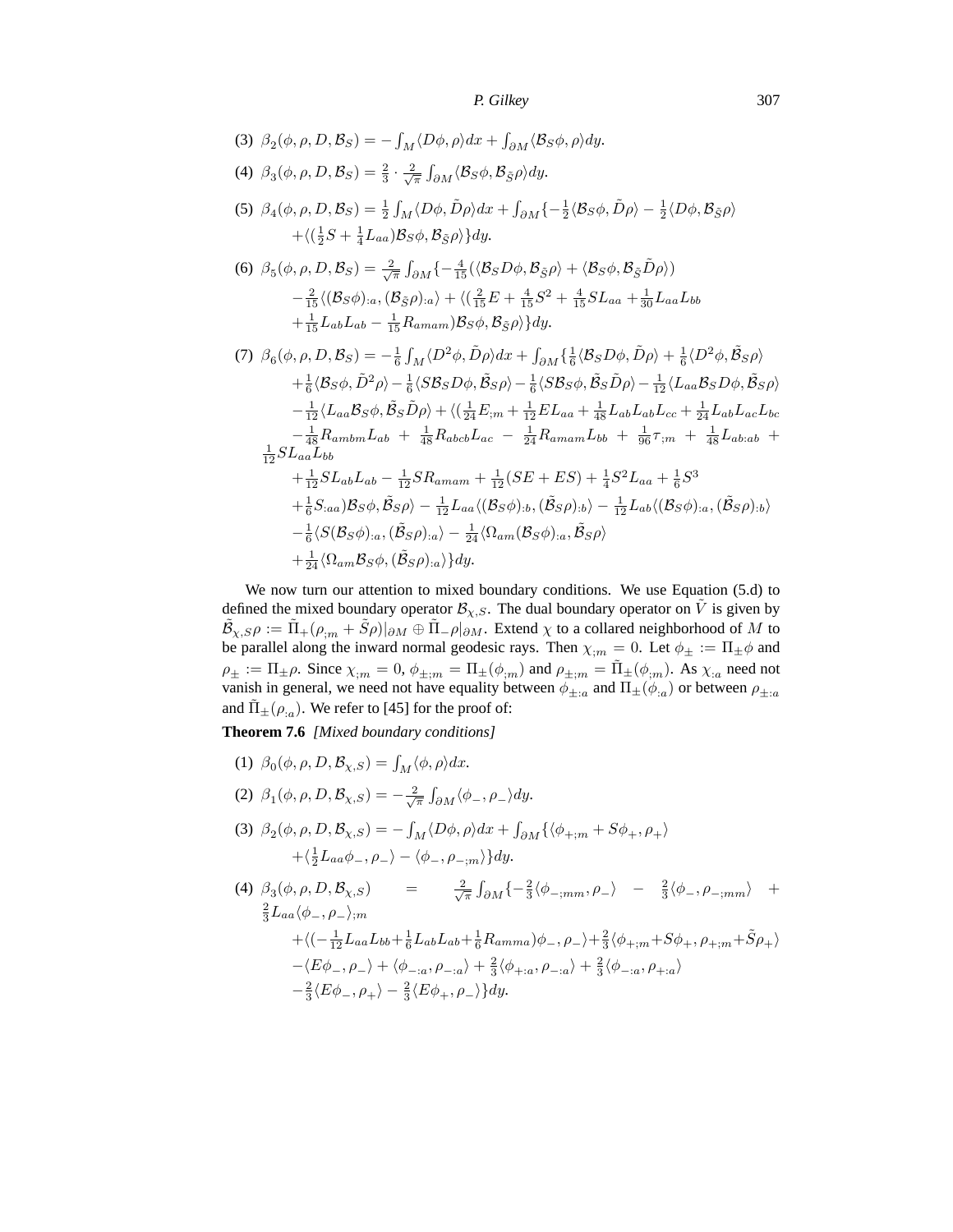We adopt the notation of Equation (5.e) to define the transmission boundary operator  $\mathcal{B}_U$  and the tensor  $\omega$ .

**Theorem 7.7** *[Transmission boundary conditions]*

(1) 
$$
\beta_0(\phi, \rho, D, B_U) = \int_{M_+} \langle \phi_+, \rho_+ \rangle dx_+ + \int_{M_-} \langle \phi_-, \rho_- \rangle dx_-.
$$
  
\n(2)  $\beta_1(\phi, \rho, D, B_U) = -\frac{1}{\sqrt{\pi}} \int_{\Sigma} \langle \phi_+ - \phi_-, \rho_+ - \rho_- \rangle dy.$   
\n(3)  $\beta_2(\phi, \rho, D, B_U) = -\int_{M_+} \langle D_+ \phi_+, \rho_+ \rangle dx_+ - \int_{M_-} \langle D_- \phi_-, \rho_- \rangle dx_-$   
\n $+ \int_{\Sigma} \left\{ \frac{1}{8} (L_{aa}^+ + L_{aa}^-) ((\phi_+, \rho_+) + \langle \phi_-, \rho_-))$   
\n $- \frac{1}{8} (L_{aa}^+ + L_{aa}^-) ((\phi_+, \rho_+) + \langle \phi_-, \rho_+) \rangle + \frac{1}{2} ((\phi_{+, \nu}, \rho_+) + \langle \phi_-, \rho_- \rangle + \langle \phi_+, \rho_+) \rangle$   
\n $+ \langle \phi_{-, \nu}, \rho_+ \rangle) - \frac{1}{2} ((\phi_+, \rho_{+, \nu}) + \langle \phi_-, \rho_{-, \nu}) \rangle + \frac{1}{2} (\langle \phi_+, \rho_{-, \nu}) + \langle \phi_-, \rho_{+, \nu} \rangle )$   
\n $- \frac{1}{4} ((U\phi_+, \rho_+) + \langle U\phi_-, \rho_-) + \langle U\phi_+, \rho_- \rangle + \langle U\phi_-, \rho_+) \rangle) dy.$   
\n(4)  $\beta_3(\phi, \rho, D, B_U) = \frac{1}{6\sqrt{\pi}} \int_{\Sigma} \{ 4((D_+ \phi_+, \rho_+) + \langle \phi_+, \tilde{D}_+ \rho_+) + \langle D_- \phi_-, \rho_+) \rangle$   
\n $- (\langle \omega_a \phi_{+,a}, \rho_+) - \langle \omega_a \phi_{-,a}, \rho_- \rangle - \langle \omega_a \phi_+, \rho_+, \omega \rangle + \langle \omega_a \phi_-, \rho_-, \omega \rangle )$   
\n $- (\langle \omega_a \phi_{+,a}, \rho_+) - \langle \omega_a \phi_{-,a}, \rho_+) + \langle \omega_a \phi_+, \rho_-, \omega \rangle + \langle \phi_-, \rho$ 

We continue our studies by examining the heat content asymptotics for transfer boundary conditions Adopt the Equation (5.f) to define the transfer boundary operator  $B_{\mathfrak{S}}$ . Let  $\tilde{\mathcal{B}_{\mathfrak{S}}}$  be the dual boundary operator

$$
\tilde{\mathcal{B}_{\mathfrak{S}}}\rho:=\left\{\left(\begin{array}{cc} \tilde{\nabla}^+_{\nu_+}+\tilde{S}_{++} & \tilde{S}_{-+} \\ \tilde{S}_{+-} & \tilde{\nabla}^-_{\nu_-}+\tilde{S}_{--} \end{array}\right)\left(\begin{array}{c} \rho_+ \\ \rho_- \end{array}\right)\right\}\bigg|_{\Sigma}\,.
$$

We refer to [57] for the proof of the following result: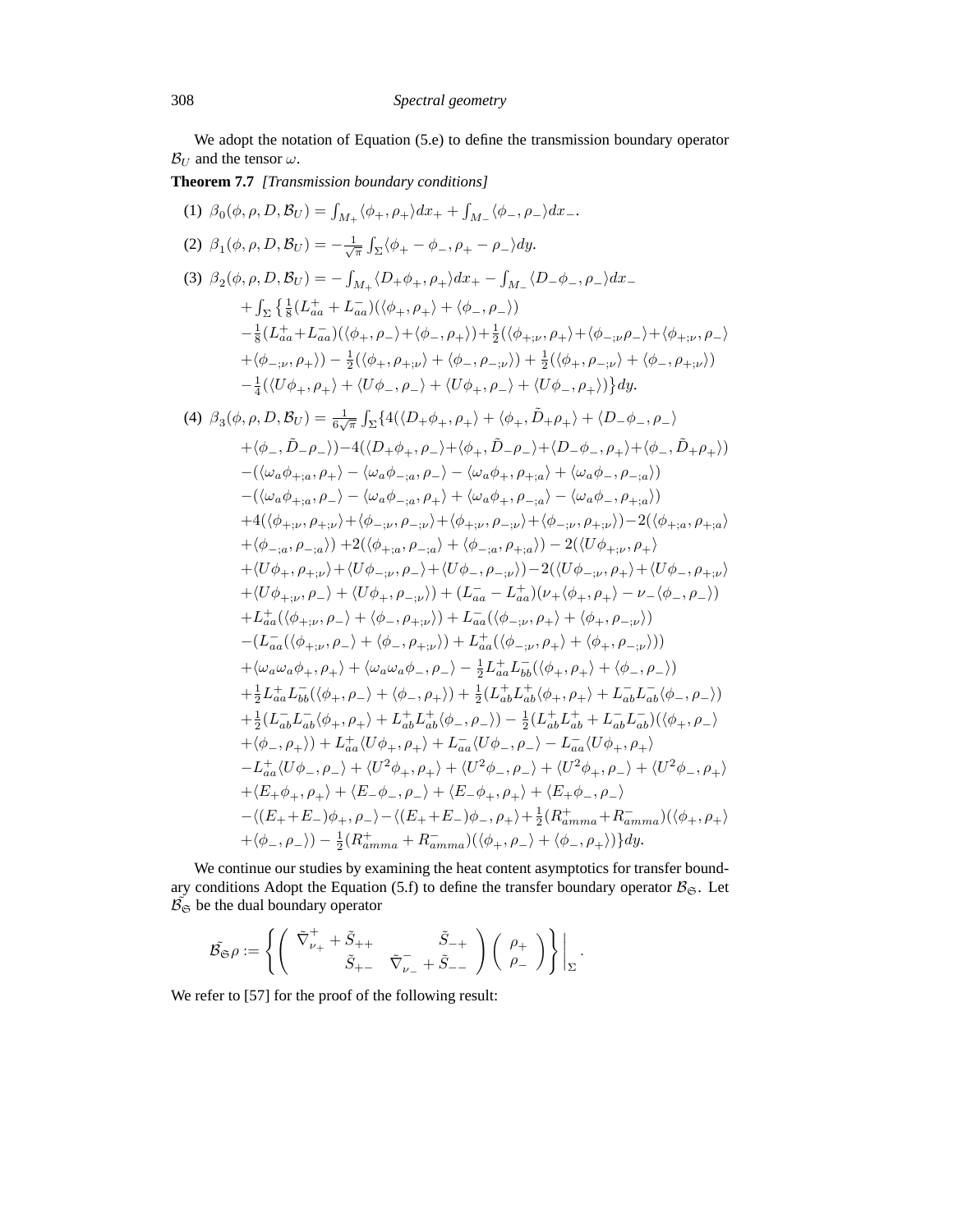**Theorem 7.8** *[Transfer boundary conditions]*

(1)  $\beta_0(\phi, \rho, D, \mathcal{B}_{\mathfrak{S}}) = \int_{M_+} \langle \phi_+, \rho_+ \rangle dx_+ + \int_{M_-} \langle \phi_-, \rho_- \rangle dx_-.$ (2)  $\beta_1(\phi, \rho, D, \mathcal{B}_{\mathfrak{S}}) = 0.$ (3)  $\beta_2(\phi, \rho, D, \mathcal{B}_{\mathfrak{S}}) = -\int_{M_+} \langle D_+ \phi_+, \rho_+ \rangle dx_+ - \int_{M_-} \langle D_- \phi_-, \rho_- \rangle dx_ +\int_{\Sigma}\langle\mathcal{B}_{\mathfrak{S}}\phi,\rho\rangle dy.$ 

(4) 
$$
\beta_3(\phi, \rho, D, \mathcal{B}_{\mathfrak{S}}) = \frac{4}{3\sqrt{\pi}} \int_{\Sigma} \langle \mathcal{B}_{\mathfrak{S}} \phi, \tilde{\mathcal{B}_{\mathfrak{S}}} \rho \rangle) dy.
$$

Oblique boundary conditions are of particular interest. Let  $D$  be an operator of Laplace type on a bundle V over M. Let  $\mathcal{B}_T$  be a tangential first order partial differential operator on  $V|_{\partial M}$  and let  $\tilde{B}_T$  be the dual operator on  $\tilde{V}|_{\partial M}$ . The associated *oblique boundary conditions* on V and dual boundary conditions on  $\tilde{V}$  are defined by:

$$
\mathcal{B}_{\mathcal{O}}\phi := (\phi_{;m} + \mathcal{B}_T\phi)|_{\partial M} \quad \text{and} \quad \tilde{\mathcal{B}}_{\mathcal{O}}\rho := (\rho_{;m} + \tilde{\mathcal{B}}_T\rho)|_{\partial M}.
$$

Note that we recover Robin boundary conditions by taking  $B_T$  to be a  $0^{th}$  order operator. We refer to [59] for the proof of the following result:

**Theorem 7.9** *[Oblique boundary conditions]*

- (1)  $\beta_0(\phi, \rho, D, \mathcal{B}_{\mathcal{O}}) = \int_M \langle \phi, \rho \rangle dx.$
- (2)  $\beta_1(\phi, \rho, D, \mathcal{B}_{\mathcal{O}}) = 0.$
- (3)  $\beta_2(\phi, \rho, D, \mathcal{B}_{\mathcal{O}}) = -\int_M \langle D\phi, \rho \rangle dx + \int_{\partial M} \langle \mathcal{B}_{\mathcal{O}} \phi, \rho \rangle dy.$
- (4)  $\beta_3(\phi, \rho, D, \mathcal{B}_{\mathcal{O}}) = \frac{4}{3\sqrt{\pi}} \int_{\partial M} \langle \mathcal{B}_{\mathcal{O}} \phi, \tilde{\mathcal{B}}_{\mathcal{O}} \rho \rangle dy.$
- (5)  $\beta_4(\phi, \rho, D, \mathcal{B}_{\mathcal{O}}) = \frac{1}{2} \int_M \langle D\phi, \tilde{D}\rho \rangle dx + \int_{\partial M} \left\{-\frac{1}{2} \langle \mathcal{B}_{\mathcal{O}} \phi, \tilde{D}\rho \rangle \right\}$  $-\frac{1}{2}\langle D\phi, \tilde{B}\rho\rangle + \langle (\frac{1}{2}\mathcal{B}_T + \frac{1}{4}L_{aa})\mathcal{B}_\mathcal{O}\phi, \tilde{\mathcal{B}}_\mathcal{O}\rho\rangle\}dy.$

We refer to [24] for further details concerning *Zaremba boundary conditions*. We assume given a decomposition  $\partial M = C_R \cup C_D$  as the union of two closed submanifolds with common smooth boundary  $C_R \cap C_D = \Sigma$ . Let  $\phi_{lm}$  denote the covariant derivative of  $\phi$  with respect to the inward unit normal on  $\partial M$ . Let S be an auxiliary endomorphism of  $V|_{C_R}$ . We take Robin boundary conditions on  $C_R$  and Dirichlet boundary conditions on  $C_D$  arising from the boundary operator:

$$
\mathcal{B}_Z \phi := (\phi_{;m} + S\phi)|_{\{C_R - \Sigma\}} \oplus \phi|_{C_D}.
$$

We refer to related work of Avramidi [11], of Dowker [46, 47], and of Jakobson et al. [80] concerning the heat trace asymptotics.

There is some additional technical fuss concerned with choosing a boundary condition on the interface  $C_D \cap C_R$  that we will suppress in the interests of brevity. Instead, we shall simply give a classical formulation of the problem. Suppose  $D = \Delta$  is the Laplacian and that  $S = 0$ . Let  $W^{1,2}(M)$  be the closure of  $C^{\infty}(M)$  with respect to the Sobolev norm

$$
||\phi||_1^2 = \int_M \{ |\nabla \phi|^2 + |\phi|^2 \} dx.
$$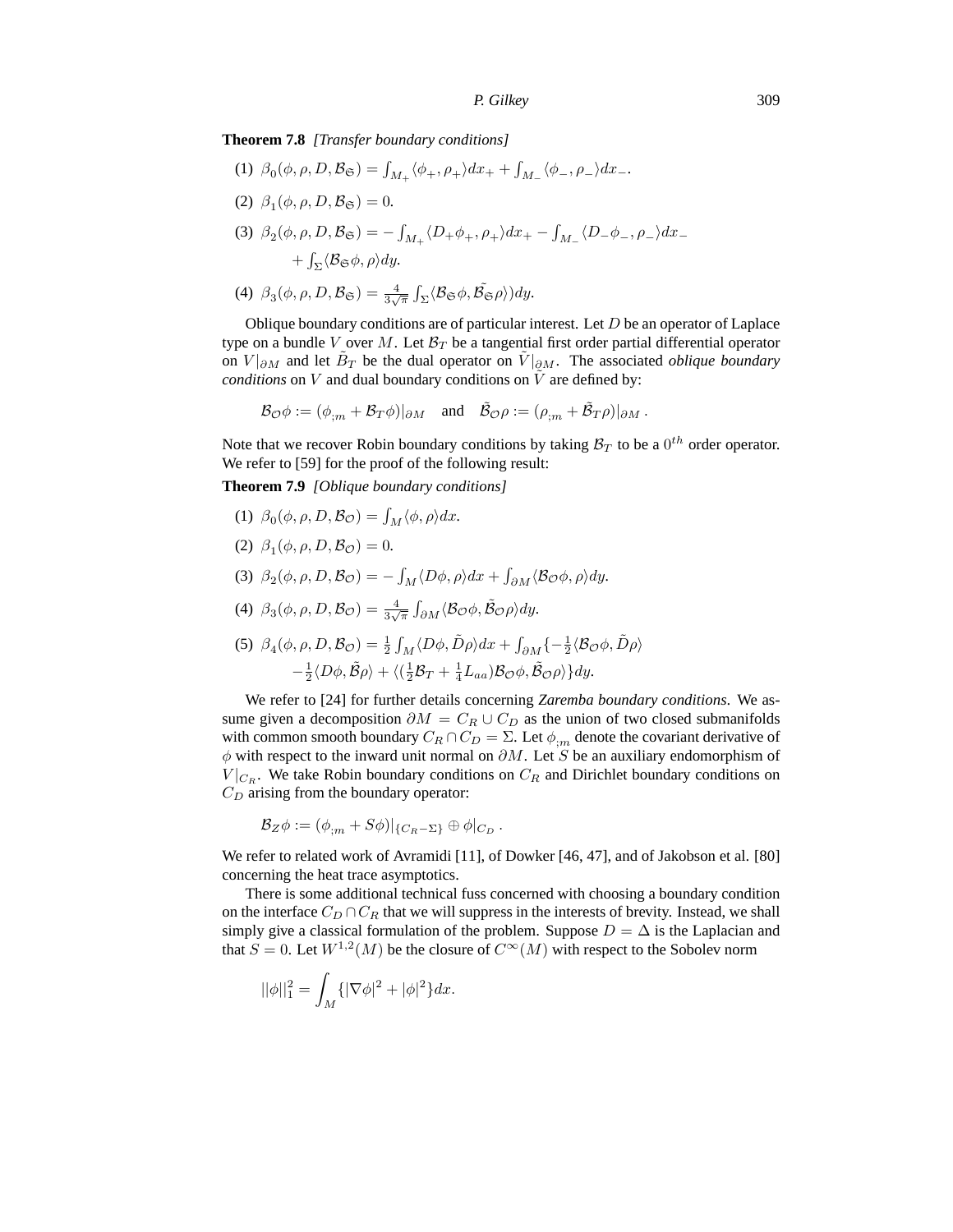Let  $W^{1,2}_{0,C_D}(M)$  be the closure of the set  $\{\phi \in W^{1,2}(M) : \text{supp}(\phi) \cap C_D = \emptyset\}$ . Let

$$
N(M, C_D, \lambda) = \sup(\dim E_{\lambda})
$$
 for  $\lambda > 0$ 

where the supremum is taken over all subspaces  $E_{\lambda} \subset W_{0,C_D}^{1,2}(M)$  such that

$$
||\nabla \phi||_{L^2(M)} < \lambda ||\phi||_{L^2(M)}, \quad \forall \phi \in E_\lambda \, .
$$

This is the spectral counting function for the Zaremba problem described above.

On Σ, we choose an orthonormal frame so  $e_m$  is the inward unit normal of  $\partial M$  in M and so that  $e_{m-1}$  is the inward unit normal of  $\Sigma$  in  $C_D$ .

**Theorem 7.10** *[Zaremba boundary conditions] There exist universal constants*  $c_1$  *and*  $c_2$ *so that:*

- (1)  $\beta_0(\phi, \rho, D, \mathcal{B}) = \int_M \langle \phi, \rho \rangle dx.$
- (2)  $\beta_1(\phi, \rho, D, \mathcal{B}) = -\frac{2}{\sqrt{\pi}} \int_{C_D} \langle \phi, \rho \rangle dy.$ (3)  $\beta_2(\phi, \rho, D, \mathcal{B}) = -\int_M \langle D\phi, \rho \rangle dx + \int_{C_R} {\{\langle \phi_{;m} + S\phi, \rho \rangle\}} dy$  $+\int_{C_D} {\frac{1}{2}L_{aa} \langle \phi, \rho \rangle - \langle \phi, \rho_{,m} \rangle} dy - \frac{1}{2} \int_{\Sigma} {\langle \phi, \rho \rangle} dz.$
- (4)  $\beta_3(\phi, \rho, D, \mathcal{B}) = \frac{4}{3\sqrt{\pi}} \int_{C_R} \langle \phi_{,m} + S\phi, \rho_{,m} + \tilde{S}\rho \rangle dy \frac{2}{\sqrt{\pi}} \int_{C_D} \left\{ \frac{2}{3} \langle \phi_{,mm}, \rho \rangle \right\}$  $+\frac{2}{3}\langle \phi, \rho_{;mm}\rangle - \langle \phi_{:a}, \rho_{:a}\rangle + \langle E\phi, \rho\rangle - \frac{2}{3}L_{aa}\langle \phi, \rho\rangle_{;m} + \langle (\frac{1}{12}L_{aa}L_{bb}$  $-\frac{1}{6}L_{ab}L_{ab} + \frac{1}{6}R_{amam})\phi, \rho\rangle\}dy + \int_{\Sigma}\{ \langle (c_1L_{m-1,m-1} + (\frac{1}{2}c_2 + \frac{2}{3\sqrt{\pi}})L_{uu}$  $+\frac{1}{2\sqrt{\pi}}\tilde{L}_{uu}+c_2S)\phi,\rho\rangle+\frac{1}{2\sqrt{\pi}}\langle\phi,\rho\rangle_{;m-1}-\frac{2}{3\sqrt{\pi}}\langle\phi,\rho\rangle_{;m}\}dz.$

We conclude this section with a brief description of the non-smooth setting. We refer to van den Berg and Srisatkunarajah [25] for a discussion of the heat content asymptotics of polygonal regions in the plane. The fractal setting also an important one and we refer to van den Berg [15], to Fleckinger et al. [51], to Griffith and Lapidus [70], to Lapidus and Pang [85], and to Neuberger et al. [100] for a discussion of some asymptotic results for heat problems on the von Koch snowflake.

#### **8 Heat content with source terms**

We follow the discussion in [18, 22, 23, 56] throughout this section. Let  $D$  be an operator of Laplace type. Assume  $\partial M = C_D \cup C_R$  decomposes as a disjoint union of two closed, possibly empty, disjoint subsets; in contrast to the Zaremba problem, we emphasize that  $C_D \cap C_R$  is empty. Let B be the Dirichlet boundary operator on  $C_D$  and the Robin boundary operator on  $C_R$ . Let  $\phi$  be the initial temperature of the manifold, let  $\rho = \rho(x;t)$  be a variable specific heat, let  $p = p(x; t)$  be an auxiliary smooth internal heat source and let  $\psi = \psi(y; t)$  be the temperature of the boundary. We assume, for the sake of simplicity, that the underlying geometry is fixed. Let  $u(x;t) = u_{\phi, p, \psi}(x;t)$  be the subsequent temperature distribution which is defined by the relations:

$$
(\partial_t + D)u(x;t) = p(x;t) \quad \text{for} \quad t > 0,
$$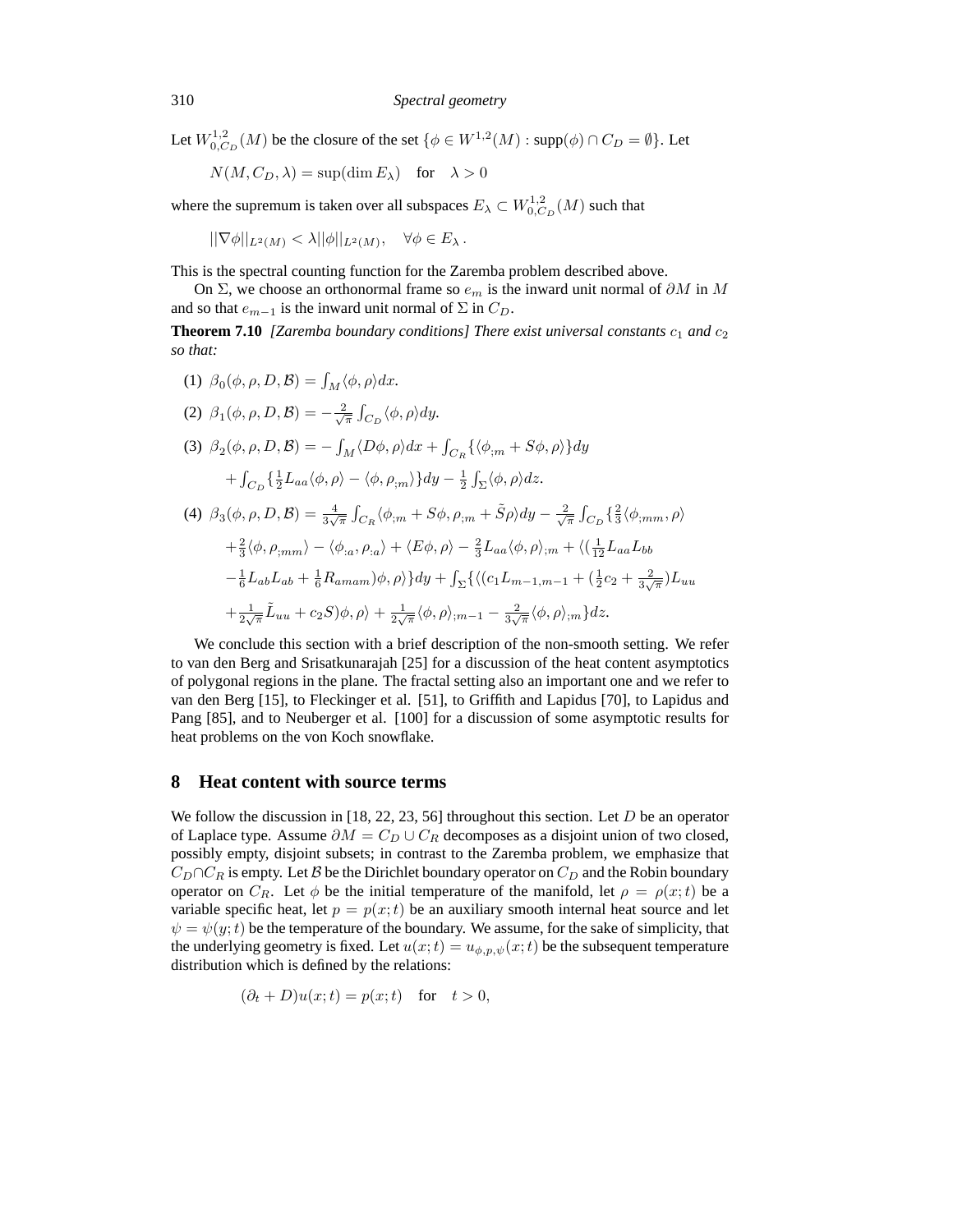$$
\mathcal{B}u(y;t) = \psi(y;t) \quad \text{for} \quad t > 0, y \in \partial M,
$$
  
\n
$$
\lim_{t \downarrow 0} u(\cdot;t) = \phi(\cdot) \text{ in } L^2.
$$

The associated heat content function has a complete asymptotic series as  $t \downarrow 0$ :

$$
\beta(\phi, \rho, D, \mathcal{B}, p, \psi)(t) : = \int_M \langle u_{\phi, p, \psi}(x; t), \rho(x; t) \rangle dx
$$

$$
\sim \sum_{n=0}^{\infty} \beta_n(\phi, \rho, D, \mathcal{B}, p, \psi) t^{n/2}.
$$

Assertions (1)-(4) in the following result are valid for quite general boundary conditions. Assertion (5) refers to the particular problem under consideration. This result when combined with the results of Theorems 7.3 and 7.4 permits evaluation of this invariant for  $n \leq 4$ . Assertion (1) reduces to the case  $\rho$  is static and Assertion (2) decouples the invariants as a sum of 3 different invariants. Assertion (3) evaluates the invariant which is independent of  $\{p, \psi\}$ , Assertion (4) evaluates invariant which depends on p, and Assertion (5) evaluates the invariant which depends on  $\psi$ .

**Theorem 8.1** (1) *Expand the specific heat*  $\rho(x;t) \sim \sum_{k\geq 0} t^k \rho_k(x)$  *in a Taylor series. Then*  $\beta_n(\phi, \rho, D, \mathcal{B}, p, \psi) = \sum_{2k \leq n} \beta_{n-2k}(\phi, \rho_k, D, \overline{\mathcal{B}}, p, \psi)$ *.* 

- (2) *If the specific heat*  $\rho$  *is static, then*  $\beta_n(\phi, \rho, D, \mathcal{B}, p, \psi) = \beta_n(\phi, \rho, D, \mathcal{B}, 0, 0)$  $+\beta_n(0, \rho, D, \mathcal{B}, p, 0) + \beta_n(0, \rho, D, \mathcal{B}, 0, \psi).$
- (3) *If the specific heat*  $\rho$  *is static, then*  $\beta_n(\phi, \rho, D, \mathcal{B}, 0, 0) = \beta_n(\phi, \rho, D, \mathcal{B})$ *.*
- (4) Let  $c_{ij} := \int_0^1 (1-s)^i s^{j/2} ds$ . Expand  $p(x;t) \sim \sum_{k\geq 0} t^k p_k(x)$  in a Taylor series. If *the specific heat is static, then:*
	- *a*)  $\beta_0(0, \rho, D, \mathcal{B}, p, 0) = 0.$
	- *b*) If  $n > 0$ , then  $\beta_n(0, \rho, D, \mathcal{B}, p, 0) = \sum_{2i+j+2=n} c_{ij} \beta_j(p_i, \rho, D, \mathcal{B})$ *.*
- (5) *Expand the boundary source term*  $\psi(x,t) \sim \sum_{k\geq 0} t^k \psi_k(x)$  *in a Taylor series. Assume the specific heat* ρ *is static. Then:*

a) 
$$
\beta_0(0, \rho, D, \mathcal{B}, 0, \psi) = 0.
$$
  
\nb)  $\beta_1(0, \rho, D, \mathcal{B}, 0, \psi) = \frac{2}{\sqrt{\pi}} \int_{C_D} \langle \psi_0, \rho \rangle dy.$   
\nc)  $\beta_2(0, \rho, D, \mathcal{B}, 0, \psi) = - \int_{C_D} \{ \langle \frac{1}{2} L_{aa} \psi_0, \rho \rangle - \langle \psi_0, \rho_{;m} \rangle \} dy - \int_{C_R} \langle \psi_0, \rho \rangle dy.$   
\nd)  $\beta_3(0, \rho, D, \mathcal{B}, 0, \psi) = \frac{2}{\sqrt{\pi}} \int_{C_D} \{ \frac{2}{3} \langle \psi_0, \rho_{;mn} \rangle + \frac{1}{3} \langle \psi_0, \rho_{:aa} \rangle + \langle \frac{1}{3} E \psi, \rho \rangle - \frac{2}{3} L_{aa} \langle \psi_0, \rho_{;m} \rangle + \langle \frac{1}{12} L_{aa} L_{bb} - \frac{1}{6} L_{ab} L_{ab} - \frac{1}{6} R_{amma} \rangle \psi_0, \rho \rangle \} dy - \frac{4}{3\sqrt{\pi}} \int_{C_R} \langle \psi_0, \tilde{\mathcal{B}} \rho \rangle dy + \frac{4}{3\sqrt{\pi}} \int_{C_D} \langle \psi_1, \rho \rangle dy.$   
\ne)  $\beta_4(0, \rho, D, \mathcal{B}, 0, \psi) = - \int_{C_D} \{ \frac{1}{2} \langle \psi_0, (\tilde{\mathcal{D}} \rho)_{;m} \rangle - \frac{1}{4} \langle L_{aa} \psi_0, \tilde{\mathcal{D}} \rho \rangle + \langle (\frac{1}{8} E_{;m} - \frac{1}{16} L_{ab} L_{ab} L_{cc} + \frac{1}{8} L_{ab} L_{ac} L_{bc} - \frac{1}{16} R_{ambm} L_{ab} + \frac{1}{16} R_{abcb} L_{ac} - \frac{1}{32} \tau_{;m} + \frac{1}{16} L_{ab;ab} \psi_0, \rho \rangle - \frac{1}{4} L_{ab} \langle \psi_{0;a}, \rho_{;b} \rangle - \frac{1}{8} \langle \Omega_{am} \psi_{0;a}, \rho \rangle + \frac$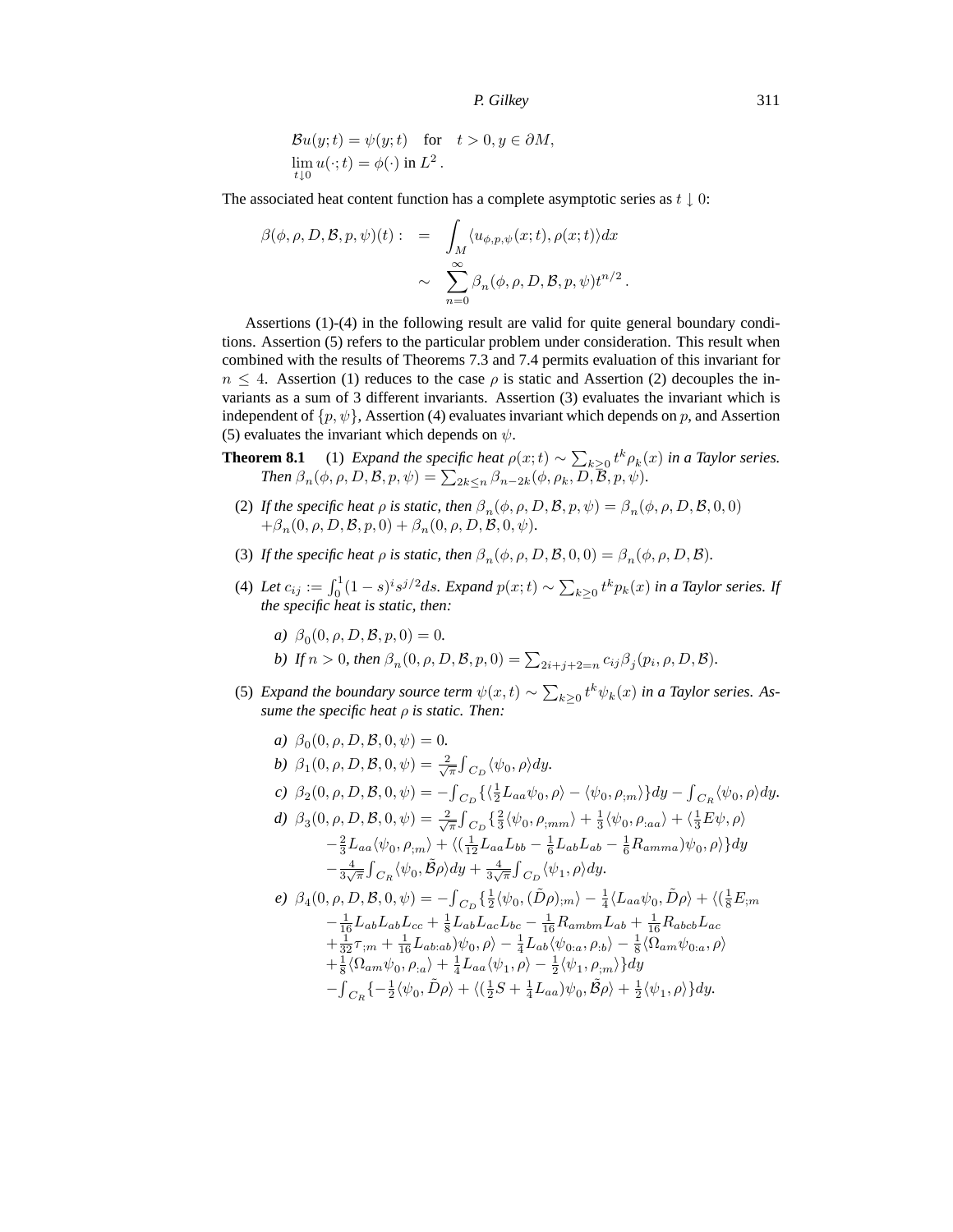#### **9 Time dependent phenomena**

We refer to [56] for proofs of the assertions in this section and also for a more complete historical discussion. Let  $\mathfrak{D} = \{D_t\}$  be a time-dependent family of operators of Laplace type. We expand  $\mathcal{D}$  in a Taylor series expansion

$$
D_t u := Du + \sum_{r=1}^{\infty} t^r \bigg\{ \mathcal{G}_{r,ij} u_{;ij} + \mathcal{F}_{r,i} u_{;i} + \mathcal{E}_r u \bigg\}.
$$

We use the initial operator  $D := D_0$  to define a reference metric  $q_0$ . Choose local frames  ${e_i}$  for the tangent bundle of M and local frames  ${e_i}$  for the tangent bundle of the boundary which are orthonormal with respect to the initial metric  $g_0$ . Use  $g_0$  to define the measures dx on M and dy on  $\partial M$ . The metric  $g_0$  defines the curvature tensor R and the second fundamental form  $L$ . We also use  $D$  to define a background connection  $\nabla_0$  that we use to multiply covariantly differentiate tensors of all types and to define the endomorphism E.

As in Section 8, we again assume  $\partial M = C_D \cup C_R$  decomposes as a disjoint union of two closed, possibly empty, disjoint subsets. We consider a 1 parameter family  $\mathfrak{B} = {\mathfrak{B}_t}$ of boundary operators which we expand formally in a Taylor series

$$
\mathcal{B}_{t}\phi := \phi \bigg|_{C_D} \oplus \left\{ \phi_{;m} + S\phi + \sum_{r>0} t^r (\Gamma_{r,a}\phi_{;a} + S_r \phi) \right\} \bigg|_{C_R}.
$$

The reason for including a dependence on time in the boundary condition comes, for example, by considering the dynamical Casimir effect. Slowly moving boundaries give rise to such boundary conditions. We let  $u$  be the solution of the time-dependent heat equation

$$
(\partial_t + D_t)u = 0, \quad \mathcal{B}_t u = 0, \quad \lim_{t \downarrow 0} u(\cdot; t) = \phi(\cdot) \text{ in } L^2.
$$

There is a smooth kernel function so that  $u(x;t) = \int_M K(t, x, \bar{x}, \mathfrak{D}, \mathfrak{B}) \phi(\bar{x}) d\bar{x}$ . The analogue of the heat trace expansion in this setting and of the heat content asymptotic expansion are given, respectively, by

$$
\int_M f(x) \operatorname{Tr}_{V_x} \left\{ K(t, x, x, \mathfrak{D}, \mathfrak{B}) \right\} dx \sim \sum_{n=0}^{\infty} a_n(f, \mathfrak{D}, \mathfrak{B}) t^{(n-m)/2},
$$
  

$$
\int_M \langle K(t, x, \bar{x}, \mathfrak{D}, \mathfrak{B}) \phi(x), \rho(\bar{x}) \rangle dx d\bar{x} \sim \sum_{n=0}^{\infty} \beta_n(\phi, \rho, \mathfrak{D}, \mathfrak{B}) t^{n/2}.
$$

By assumption, the operators  $G_{r,ij}$  are scalar. The following theorem describes the additional terms in the heat trace asymptotics which arise from the structures described by  $\mathcal{G}_{r,ij}, \mathcal{F}_{r,i}, \mathcal{E}_r, \Gamma_{r,a}$ , and  $S_r$  given above.

**Theorem 9.1** *[Varying geometries]*

- (1)  $a_0(F, \mathfrak{D}, \mathfrak{B}) = a_0(F, D, \mathcal{B})$ *.*
- (2)  $a_1(F, \mathfrak{D}, \mathfrak{B}) = a_1(F, D, \mathcal{B})$ *.*
- (3)  $a_2(F, \mathfrak{D}, \mathfrak{B}) = a_2(F, D, \mathcal{B}) + (4\pi)^{-m/2} \frac{1}{6} \int_M \text{Tr}\left\{ \frac{3}{2} F \mathcal{G}_{1, ii} \right\} dx.$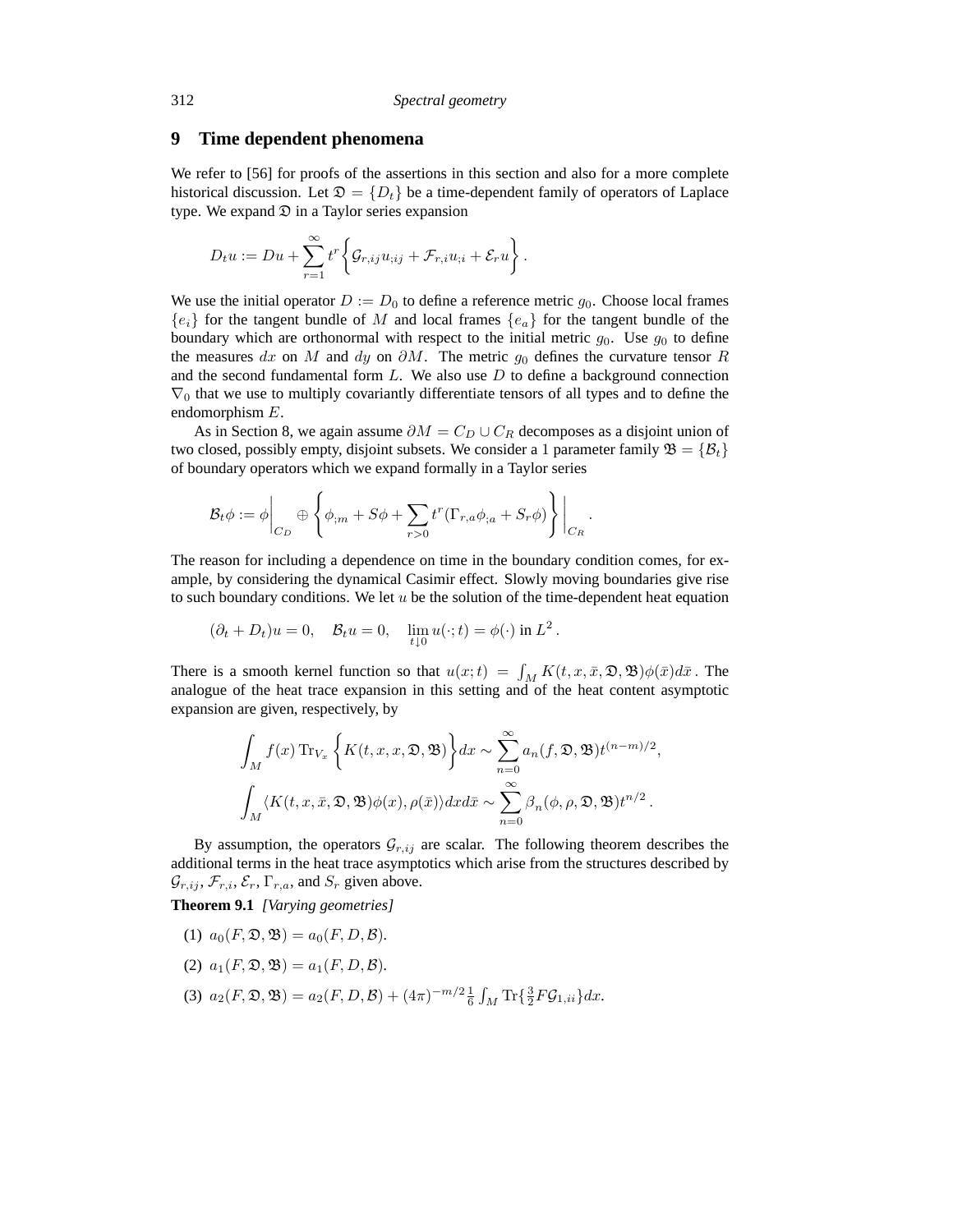(4) 
$$
a_3(F, \mathfrak{D}, \mathfrak{B}) = a_3(F, D, \mathcal{B}) + (4\pi)^{(1-m)/2} \frac{1}{384} \int_{C_D} \text{Tr}\{-24F\mathcal{G}_{1,aa}\}dy
$$
  
  $+ (4\pi)^{(1-m)/2} \frac{1}{384} \int_{C_R} \text{Tr}\{24F\mathcal{G}_{1,aa}\}dy.$ 

$$
(5) \ a_{4}(F, \mathfrak{D}, \mathfrak{B}) = a_{4}(F, D, \mathcal{B}) + (4\pi)^{-m/2} \frac{1}{360} \int_{M} \text{Tr}\{F(\frac{45}{4} \mathcal{G}_{1,ii} \mathcal{G}_{1,jj} + \frac{45}{2} \mathcal{G}_{1,ij} \mathcal{G}_{1,ij} + 60 \mathcal{G}_{2,ii} - 180 \mathcal{E}_{1} + 15 \mathcal{G}_{1,ii} \tau - 30 \mathcal{G}_{1,ij} \rho_{ij} + 90 \mathcal{G}_{1,ii} E + 60 \mathcal{F}_{1,ii} + 15 \mathcal{G}_{1,ii;jj} - 30 \mathcal{G}_{1,ij;ij} \} dx + (4\pi)^{-m/2} \frac{1}{360} \int_{C_D} \text{Tr}\{f(30 \mathcal{G}_{1,aa} L_{bb} - 60 \mathcal{G}_{1,mm} L_{bb} + 30 \mathcal{G}_{1,ab} L_{ab} + 30 \mathcal{G}_{1,mm;m} - 30 \mathcal{G}_{1,aa;m} - 30 \mathcal{F}_{1,m} \} + F_{;m}(-45 \mathcal{G}_{1,aa} + 45 \mathcal{G}_{1,mm} \} dy + (4\pi)^{-m/2} \frac{1}{360} \int_{C_R} \text{Tr}\{F(30 \mathcal{G}_{1,aa} L_{bb} + 120 \mathcal{G}_{1,mm} L_{bb} - 150 \mathcal{G}_{1,ab} L_{ab} - 60 \mathcal{G}_{1,mm;m} + 60 \mathcal{G}_{1,aa;m} + 150 \mathcal{F}_{1,m} + 180 S \mathcal{G}_{1,aa} - 180 S \mathcal{G}_{1,mm} + 360 S_1) + F_{;m}(45 \mathcal{G}_{1,aa} - 45 \mathcal{G}_{1,mm}) \} dy.
$$

Next we study the heat content asymptotics for variable geometries. We have the following formulas for Dirichlet and for Robin boundary conditions. Let  $B := \mathfrak{B}_0$ . **Theorem 9.2** *[Dirichlet boundary conditions]*

(1) 
$$
\beta_n(\phi, \rho, \mathfrak{D}, \mathcal{B}) = \beta_n(\phi, \rho, D_0, \mathcal{B})
$$
 for  $n = 0, 1, 2$ .

(2)  $\beta_3(\phi, \rho, \mathfrak{D}, \mathcal{B}) = \beta_3(\phi, \rho, D_0, \mathcal{B}) + \frac{1}{2\sqrt{\pi}} \int_{C_D} \langle \mathcal{G}_{1,mm}\phi, \rho \rangle dy.$ 

(3) 
$$
\beta_4(\phi, \rho, \mathfrak{D}, \mathcal{B}) = \beta_4(\phi, \rho, D_0, \mathcal{B}) - \frac{1}{2} \int_M \langle \mathcal{G}_{1,ij} \phi_{;ij} + \mathcal{F}_{1,i} \phi_{;i} + \mathcal{E}_1 \phi, \rho \rangle dx + \int_{C_D} \left\{ \frac{7}{16} \langle \mathcal{G}_{1,mm;m} \phi, \rho \rangle - \frac{9}{16} L_{aa} \langle \mathcal{G}_{1,mm} \phi, \rho \rangle - \frac{5}{16} \langle \mathcal{F}_{1,m} \phi, \rho \rangle \right. + \frac{5}{16} L_{ab} \langle \mathcal{G}_{1,ab} \phi, \rho \rangle - \frac{5}{8} \langle \mathcal{G}_{1,am} \phi_{;a}, \rho \rangle + \frac{1}{2} \langle \mathcal{G}_{1,mm} \phi, \rho_{;m} \rangle \right\} dy + \int_{C_R} \left\{ -\frac{1}{2} \langle \mathcal{G}_{1,mm} \mathcal{B}_0 \phi, \rho \rangle + \frac{1}{2} \langle \langle S_1 + \Gamma_a \nabla_{e_a} \rangle \phi, \rho \rangle \right\} dy.
$$

# **10 Spectral boundary conditions**

We adopt the notation used to discuss spectral boundary conditions in Section 6. Let  $P: C^{\infty}(V_1) \to C^{\infty}(V_2)$  be an elliptic complex of Dirac type. Let  $D = P^*P$  and let  $\mathcal{B}_{\Theta}$ be the spectral boundary conditions defined by the auxiliary self-adjoint endomorphism Θ of  $V_1$ . Let  $\nabla$  be a compatible connection. Expand  $P = \gamma_i \nabla_{e_i} + \psi$ .

We begin by studying the heat trace asymptotics with spectral boundary conditions. There is an asymptotic series

$$
\text{Tr}_{L^2}(fe^{-tD_{\mathcal{B}_{\Theta}}}) \sim \sum_{k=0}^{m-1} a_k(f, D_{\mathcal{B}_{\Theta}}, \mathcal{B}_{\Theta}) t^{(k-m)/2} + O(t^{-1/8}).
$$

Continuing further introduces non-local terms; we refer to Atiyah et al. [6], to Grubb [71, 72], and to Grubb and Seeley [74, 75] for further details. Define  $\gamma_a^T := \gamma_m^{-1} \gamma_a$ ,  $\hat{\psi} := \gamma_m^{-1} \psi$ , and  $\beta(m) := \Gamma(\frac{m}{2}) \Gamma(\frac{1}{2})^{-1} \Gamma(\frac{m+1}{2})^{-1}$ . We refer to [48] for the proof of the following result:

**Theorem 10.1** *[Spectral boundary conditions] Let*  $f \in C^{\infty}(M)$ *. Then:* 

(1) 
$$
a_0(f, D, \mathcal{B}_{\Theta}) = (4\pi)^{-m/2} \int_M \text{Tr}(f \, \text{id}) dx.
$$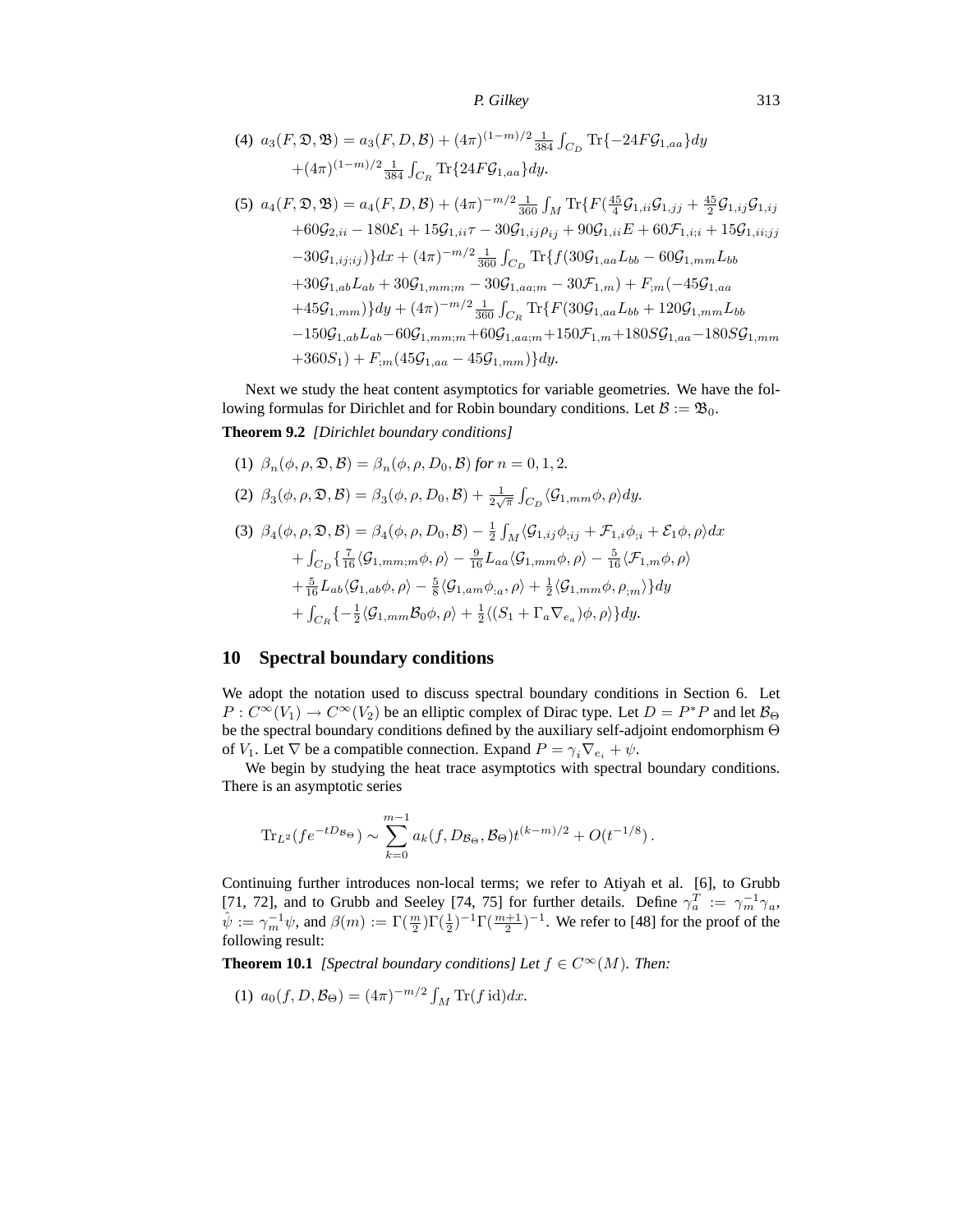#### 314 *Spectral geometry*

(2) If 
$$
m \ge 2
$$
, then  $a_1(f, D, \mathcal{B}_{\Theta}) = \frac{1}{4} [\beta(m) - 1](4\pi)^{-(m-1)/2} \int_{\partial M} \text{Tr}(f \text{id}) dy$ .  
\n(3) If  $m \ge 3$ , then  $a_2(f, D, \mathcal{B}_{\Theta}) = (4\pi)^{-m/2} \int_M \frac{1}{6} \text{Tr}\{f(\tau \text{id} + 6E)\} dx$   
\n $+ (4\pi)^{-m/2} \int_{\partial M} \text{Tr}\{\frac{1}{2}[\hat{\psi} + \hat{\psi}^*]f + \frac{1}{3}[1 - \frac{3}{4}\pi\beta(m)]L_{aa}f \text{id}$   
\n $- \frac{m-1}{2(m-2)}[1 - \frac{1}{2}\pi\beta(m)]f_{;m} \text{id}\} dy$ .  
\n(4) If  $m \ge 4$ , then  $a_3(f, D, \mathcal{B}_{\Theta}) = (4\pi)^{-(m-1)/2} \int_{\partial M} \text{Tr}\{\frac{1}{32}(1 - \frac{\beta(m)}{m-2})f(\hat{\psi}\hat{\psi} + \hat{\psi}^*\hat{\psi}^*)$   
\n $+ \frac{1}{16}(5 - 2m + \frac{7 - 8m + 2m^2}{m-2}\beta(m))f\hat{\psi}\hat{\psi}^* - \frac{1}{48}(\frac{m-1}{m-2}\beta(m) - 1)f\tau \text{id}$   
\n $+ \frac{1}{32(m-1)}(2m - 3 - \frac{2m^2 - 6m + 5}{m-2}\beta(m))f(\gamma_a^T\hat{\psi}\gamma_a^T\hat{\psi} + \gamma_a^T\hat{\psi}^*\gamma_a^T\hat{\psi}^*)$   
\n $+ \frac{1}{16(m-1)}(1 + \frac{3-2m}{m-2}\beta(m))f\gamma_a^T\hat{\psi}\gamma_a^T\hat{\psi}^* + \frac{1}{48}(1 - \frac{4m-10}{m-2}\beta(m))f\rho_{mm} \text{id}$   
\n $+ \frac{1}{48(m+1)}(\frac{17+5m}{4} + \frac{23-2m-4m^2}{m-2}\beta(m))fL_{ab}L_{ab} \text{id}$   
\n $+ \frac{1}{48(m^2-1$ 

We now study heat content asymptotics with spectral boundary conditions. To simplify the discussion, we suppose  $P$  is formally self-adjoint. We refer to [60, 61] for the proof of: **Theorem 10.2** (1)  $\beta_0(\phi, \rho, D, \mathcal{B}_{\Theta}) = \int_M \langle \phi, \rho \rangle dx$ .

(2) 
$$
\beta_1(\phi, \rho, D, \mathcal{B}_{\Theta}) = -\frac{2}{\sqrt{\pi}} \int_{\partial M} \langle \Pi_A^+ \phi, \Pi_{A^{\#}}^+ \rho \rangle dy.
$$
  
\n(3)  $\beta_2(\phi, \rho, D, \mathcal{B}_{\Theta}) = -\int_M \langle D\phi, \rho \rangle dx + \int_{\partial M} \{ -\langle \gamma_m \Pi_A^+ P \phi, \rho \rangle - \langle \gamma_m \Pi_A^+ \phi, \tilde{P} \rho \rangle \right.$   
\n $+ \frac{1}{2} \langle (L_{aa} + A + \tilde{A}^{\#} - \gamma_m \psi_P + \psi_P \gamma_m - \psi_A - \tilde{\psi}_A^{\#}) \Pi_A^+ \phi, \Pi_{A^{\#}}^+ \rho \rangle \} dy.$ 

# **11 Operators which are not of Laplace type**

We follow Avramidi and Branson [12], Branson et al. [32], Fulling [52], Gusynin [77], and Ørsted and Pierzchalski [101] to discuss the heat trace asymptotics of *non-minimal operators*. Let  $M$  be a compact Riemannian manifold with smooth boundary and let  $\beta$ define either absolute or relative boundary conditions. Let  $E \in C^{\infty}(\text{End}(\Lambda^p M))$  be an auxiliary endomorphism and let  $A$  and  $B$  be positive constants. Let

$$
D_E^p := Ad\delta + B\delta d - E \quad \text{on} \quad C^\infty(\Lambda^p(M)),
$$
  

$$
c_{m,p}(A,B) := B^{-m} + (B^{-m} - A^{-m}) \sum_{k < p} (-1)^{k+p} \binom{m}{p}^{-1} \binom{m}{k}.
$$

**Theorem 11.1** (1) *If*  $E = 0$ *, then*  $a_n(1, D^p, \mathcal{B}) = B^{(n-m)/2} a_n(1, \Delta_M^p, \mathcal{B})$ +( $B^{(n-m)/2} - A^{(n-m)/2}$ )  $\sum_{k < p} (-1)^{k+p} a_n(1, \Delta_M^p, \mathcal{B})$ .

(2) *For general* E *one has:*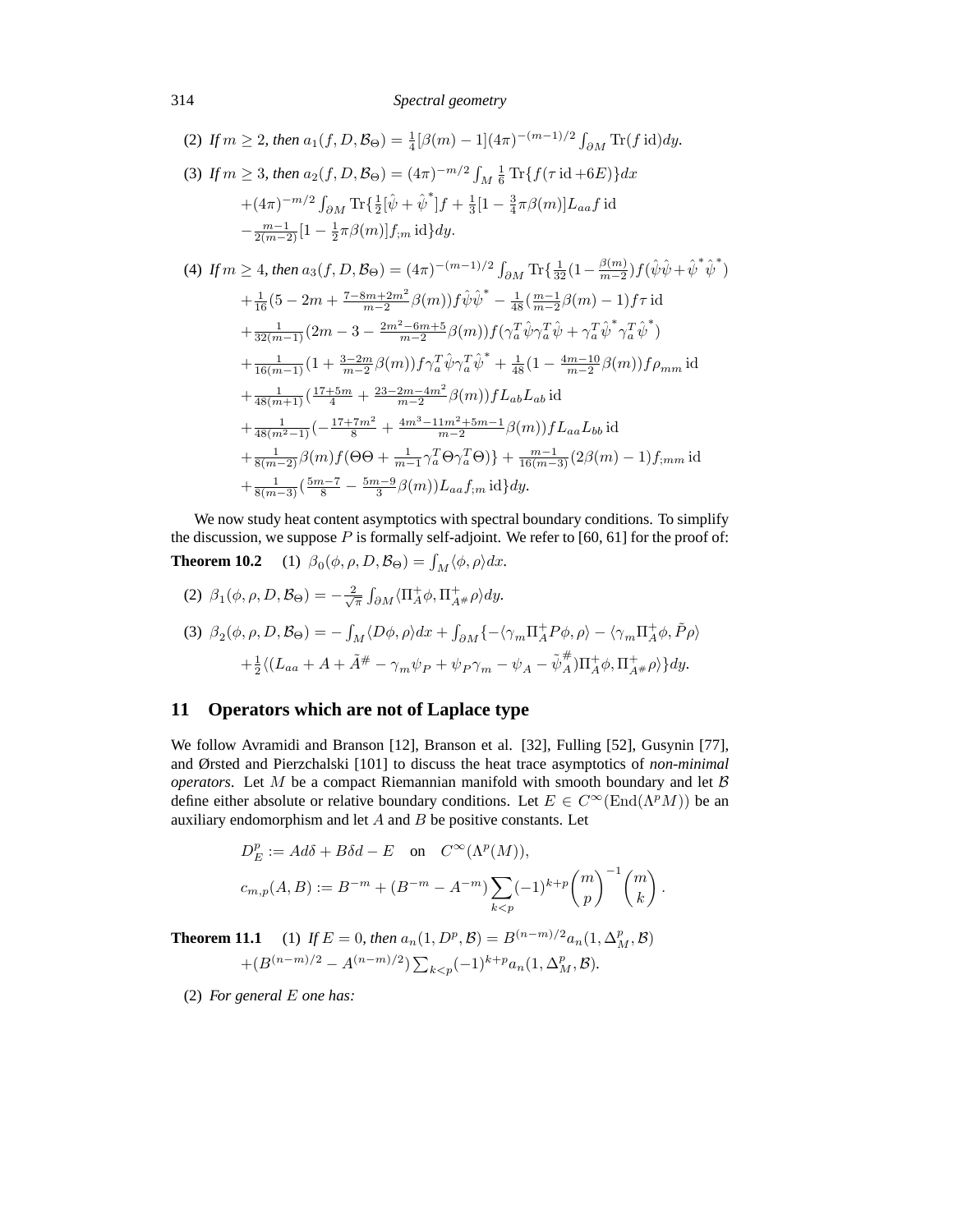a) 
$$
a_0(1, D_E^p, \mathcal{B}) = a_0(1, D^p, \mathcal{B}).
$$
  
\nb)  $a_1(1, D_E^p, \mathcal{B}) = a_1(1, D^p, \mathcal{B}).$   
\nc)  $a_2(1, D_E^p, \mathcal{B}) = a_2(1, D^p, \mathcal{B}) + (4\pi)^{-m/2} c_{m,p}(A, B) \int_M \text{Tr}(E) dx.$ 

We follow the discussion in [56] to study the heat content asymptotics of the nonminimal operator  $D := Ad\delta + B\delta d - E$  on  $C^{\infty}(\Lambda^1(M))$ . Let  $\phi$  and  $\rho$  be smooth 1 forms; expand  $\phi = \phi_i e_i$  and  $\rho = \rho_i e_i$  where  $e_m$  is the inward geodesic normal.

**Theorem 11.2** (1) *Let* B *define absolute boundary conditions. Then:*

a) 
$$
\beta_0(\phi, \rho, D, \mathcal{B}) = \int_M (\phi, \rho) dx
$$
.  
\nb)  $\beta_1(\phi, \rho, D, \mathcal{B}) = -\frac{2}{\sqrt{\pi}} \sqrt{A} \int_{\partial M} \phi_m \rho_m dy$ .  
\nc)  $\beta_2(\phi, \rho, D, \mathcal{B}) = -\int_M \{A(\delta\phi, \delta\rho) + B(d\phi, d\rho) - E(\phi, \rho)\} dx$   
\t $+ \int_{\partial M} A\{-\phi_m \rho_{a:a} - \phi_{a:a} \rho_m - \phi_{m;m} \rho_m - \phi_m \rho_{m;m}$   
\t $+ \frac{3}{2} L_{aa} \phi_m \rho_m \} dy$ .

### (2) *Let* B *define relative boundary conditions. Then*

a) 
$$
\beta_0(\phi, \rho, D, \mathcal{B}) = \int_M (\phi, \rho) dx
$$
.  
\nb)  $\beta_1(\phi, \rho, D, \mathcal{B}) = -\frac{2}{\sqrt{\pi}} \sqrt{B} \int_{\partial M} \phi_a \rho_a dy$ .  
\nc)  $\beta_2(\phi, \rho, D, \mathcal{B}) = -\int_M \{A(\delta\phi, \delta\rho) + B(d\phi, d\rho) - E(\phi, \rho)\} dx$   
\t $+ \int_{\partial M} B\{-\phi_{a:a}\rho_m - \phi_m \rho_{a:a} - \phi_{a;m}\rho_a - \phi_a \rho_{a;m}$   
\t $+ L_{ab}\phi_b \rho_a + \frac{1}{2} L_{aa}\phi_b \rho_b\} dy$ .

We now turn our attention to fourth order operators. Let  $M$  be a closed Riemannian manifold. Let  $\nabla$  be a connection on a vector bundle V over a closed Riemannian manifold M. Set

$$
\Gamma(\tfrac{m-n}{2})^{-1}\Gamma(\tfrac{m-n}{4}) := \lim_{s\to n}\{\Gamma(\tfrac{m-s}{2})^{-1}\Gamma(\tfrac{m-s}{4})\}\,.
$$

**Theorem 11.3** Let  $Pu = u_{;iijj} + p_{2,ij}u_{;ij} + p_{1,i}u_{;i} + p_0$  on a closed Riemannian manifold *where*  $p_{2,ij} = p_{2,ji}$  *and where*  $\{p_{2,ij}, p_{1,i}, p_0\}$  *are endomorphism valued.* . Then:

(1) 
$$
a_0(1, P) = \frac{1}{2} (4\pi)^{-m/2} \Gamma(\frac{m}{2})^{-1} \Gamma(\frac{m}{4}) \int_M \text{Tr}(\text{id}) dx.
$$

(2) 
$$
a_2(1, P) = \frac{1}{2}(4\pi)^{-m/2} \Gamma(\frac{m-2}{2})^{-1} \Gamma(\frac{m-2}{4}) \frac{1}{6} \int_M \text{Tr}\{\tau \operatorname{id} + \frac{3}{m} p_{2,ii}\} dx.
$$

(3) 
$$
a_4(1, P) = \frac{1}{2}(4\pi)^{-m/2} \Gamma(\frac{m}{2})^{-1} \Gamma(\frac{m}{4}) \frac{1}{360} \int_M \text{Tr}\left\{\frac{90}{m+2} p_{2,ij} p_{2,ij} + \frac{45}{m+2} p_{2,ii} p_{2,jj}\right\}
$$
  
  $+ (m-2)(5\tau^2 \text{ id} - 2|\rho|^2 \text{ id} + 2|R|^2 \text{ id} + 30\Omega_{ij}\Omega_{ij}) + 30\tau p_{2,ii} - 60\rho_{ij} p_{2,ij}$   
  $-360p_0\}dx.$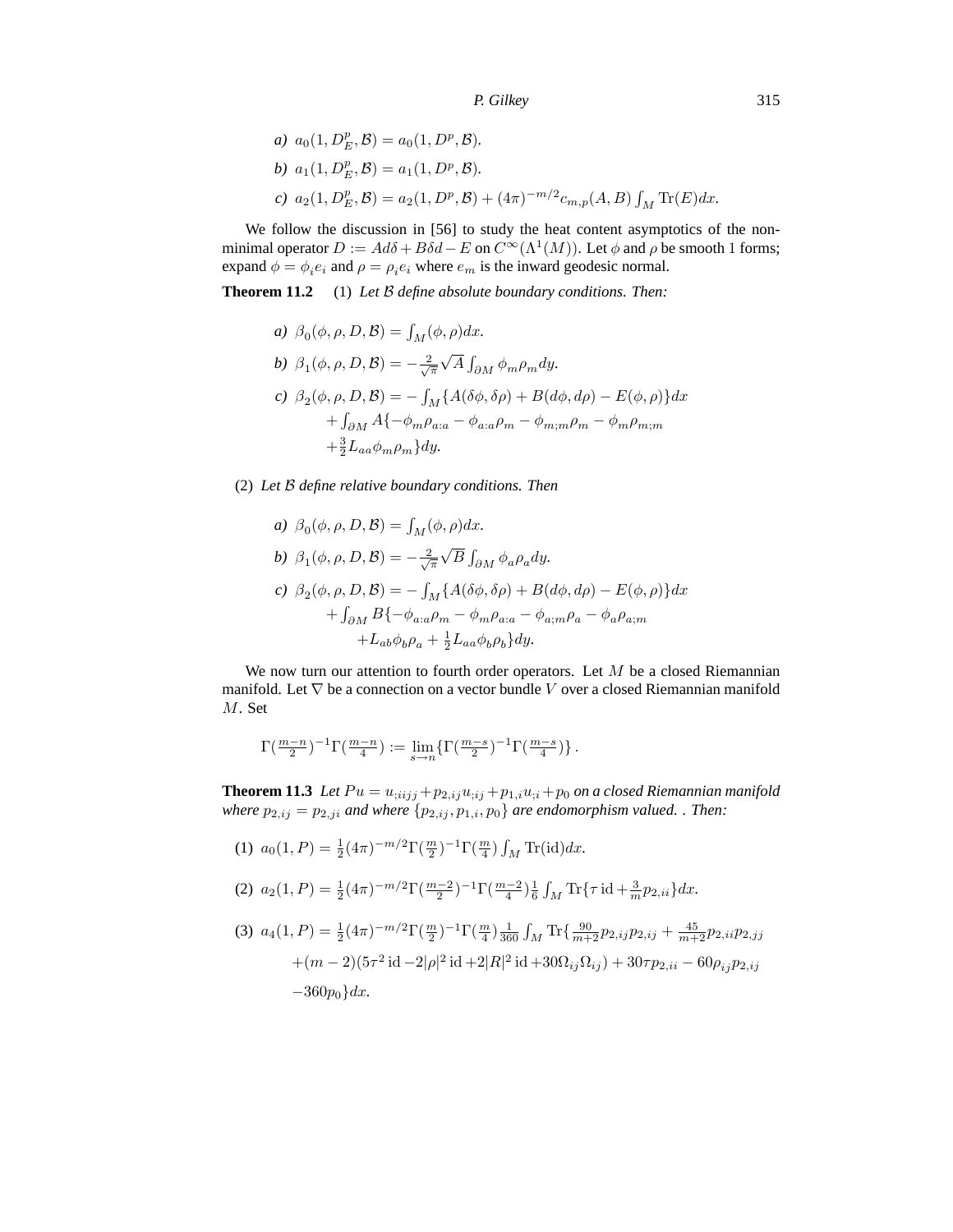#### **12 The spectral geometry of Riemannian submersions**

We refer to [64] for further details concerning the material of this section; additionally see Bergery and Bourguignon[13], Besson and Bordoni [29], Goldberg and Ishihara [65] and Watson [126]. Let  $\pi : Z \to Y$  be a smooth map where Z and Y are connected closed Riemannian manifolds. We say that  $\pi$  is a submersion if  $\pi$  is surjective and if  $\pi_*: T_z Z \to T_{\pi z} Y$  is surjective for every  $z \in Z$ .

Submersions are fiber bundles. Let  $\mathcal{F} := \pi^{-1}(y_0)$  be the fiber over some point  $y_0 \in Y$ . If O is a contractable open subset of Y, then  $\pi^{-1}(\mathcal{O})$  is homeomorphic to  $\mathcal{O} \times F$  and under this homeomorphism,  $\pi$  is projection on the first factor. The vertical distribution  $\mathcal{V} := \ker(\pi_*)$  is a smooth subbundle of TZ. The horizontal distribution is defined by  $\mathcal{H} := \mathcal{V}^\perp$ . One says that  $\pi$  is a Riemannian submersion if  $\pi_* : \mathcal{H}_z \to T_{\pi z} Y$  is an isometry for every point  $z$  in  $Z$ .

The fundamental tensors may be introduced as follows. Let  $\pi : Z \to Y$  be a Riemannian submersion. We use indices a, b, c to index local orthonormal frames  $\{f_a\}$ ,  $\{f^a\}$ ,  ${F_a}$ , and  ${F^a}$  for  $H, H^*, TY$ , and  $T^*$ , respectively. We use indices i, j, k to index local orthonormal frames  $\{e_i\}$  and  $\{e^i\}$  for  $\mathcal V$  and  $\mathcal V^*$ , respectively. There are two fundamental tensors which arise naturally in this setting. The unnormalized mean curvature vector  $\theta$ and the integrability tensor  $\omega$  are defined by:

$$
\theta := -g_Z([e_i, f_a], e_i) f^a = {}^Z\Gamma_{iia} f^a \in C^\infty(\mathcal{H}),
$$
  

$$
\omega := \omega_{abi} = \frac{1}{2} g_Z(e_i, [f_a, f_b]) = \frac{1}{2} ({}^Z\Gamma_{abi} - {}^Z\Gamma_{bai}).
$$

**Lemma 12.1** *Let*  $\pi$  :  $Z \rightarrow Y$  *be a Riemannian submersion.* 

- (1) *The following assertions are equivalent: a)* The fibers of  $\pi$  are minimal. b)  $\pi$  is a harmonic map. c)  $\theta = 0$ .
- (2) *The following assertions are equivalent: a)* The distribution H is integrable. b)  $\omega = 0$ .
- (3) Let  $\Theta := \pi_* \theta$  *be the integration of*  $\theta$  *along the fiber, and let*  $V(y)$  *be the volume of the fiber. Then*  $\Theta = -d_Y \ln(V)$ *. Thus in particular, if*  $\theta = 0$ *, then the fibers have constant volume.*

By naturality  $\pi^* d_Y = d_Z \pi^*$ . The intertwining formulas for the coderivatives and for the Laplacians are more complicated. Let  $\mathcal{E} := \omega_{abi} \exp(e^i) \operatorname{int}_Z(f^a) \operatorname{int}_Z(f^b)$  and let  $\Xi := \mathrm{int}_Z(\theta) + \mathcal{E}.$ 

**Lemma 12.2** *Let*  $\pi$  :  $Z \to Y$  *be a Riemannian submersion. Then*  $\delta_Z \pi^* - \pi^* \delta_Y = \Xi \pi^*$ and  $\Delta_Z^p \pi^* - \pi^* \Delta_Y^p = {\Xi d_Z + d_Z \Xi} \pi^*$ .

One is interested in relating the spectrum on the base to the spectrum on the total space. The situation is particularly simple if  $p = 0$ :

**Theorem 12.3** *Let*  $\pi$  :  $Z \rightarrow Y$  *be a Riemannian submersion.* 

- (1) If  $\Phi \in E(\lambda, \Delta_Y^0)$  is nontrivial and if  $\pi^* \Phi \in E(\mu, \Delta_Z^0)$ , then  $\lambda = \mu$ .
- (2) *The following conditions are equivalent: a*)  $\Delta_Z^0 \pi^* = \pi^* \Delta_Y^0$ *. b) For all*  $\lambda$ ,  $\pi^* E(\lambda, \Delta_Y^0) \subset E(\lambda, \Delta_Z^0)$ *. c)*  $\theta = 0$ *.*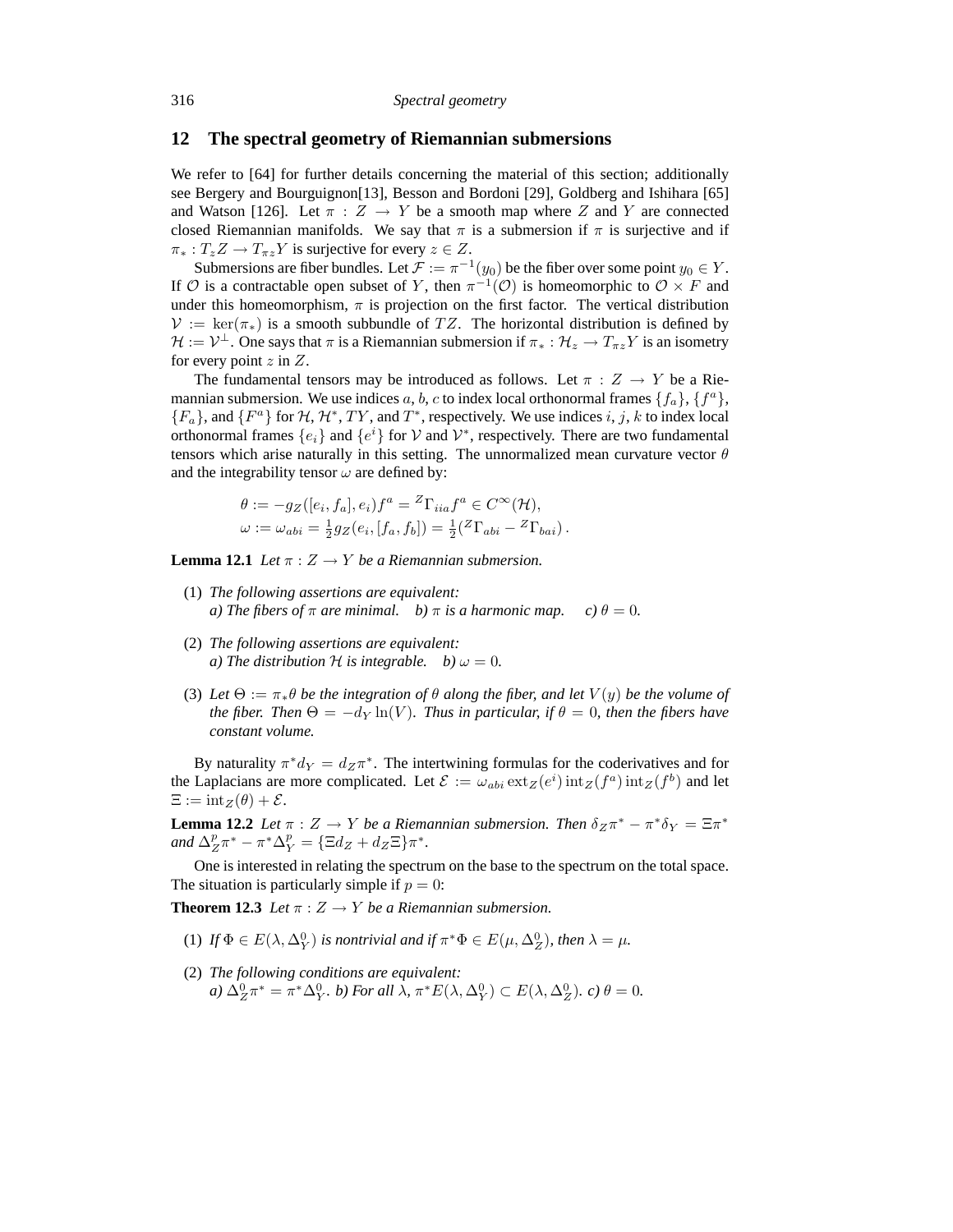Muto [97, 98, 99] has given examples of Riemannian principal  $S<sup>1</sup>$  bundles where eigenvalues can change. The study of homogeneous space also provides examples. This leads to the result:

- **Theorem 12.4** (1) Let Y be a homogeneous manifold with  $H^2(Y; \mathbb{R}) \neq 0$ . There exists *a complex line bundle* L *over* Y *with associated circle fibration*  $\pi_S : S(L) \to Y$ *, and there exists a unitary connection*  ${}^L\nabla$  *on* L *so that the curvature*  $\mathcal{F}$  *of*  ${}^L\nabla$  *is harmonic and has constant norm*  $\epsilon \neq 0$  *and so that*  $\pi_S^* \mathcal{F} \in E(\epsilon, \Delta_S^2)$ *.*
- (2) Let  $0 \leq \lambda \leq \mu$  and let  $p \geq 2$  be given. There exists a principal circle bundle  $\pi$  :  $P \to Y$  *over some manifold* Y, and there exists  $0 \neq \Phi \in E(\lambda, \Delta_Y^p)$  so that  $\pi^*\Phi \in E(\mu, \Delta_Z^p).$

The case  $p = 1$  is unsettled; it is not known if eigenvalues can change if  $p = 1$ . On the other hand, one can show that eigenvalue can never decrease.

**Theorem 12.5** *Let*  $\pi$  :  $Z \rightarrow Y$  *be a Riemannian submersion of closed smooth manifolds. Let*  $1 \leq p \leq \dim(Y)$ *.* If  $0 \neq \Phi \in E(\lambda, \Delta_Y^p)$  and if  $\pi^* \Phi \in E(\mu, \Delta_Z^p)$ *, then*  $\lambda \leq \mu$ *. The following conditions are equivalent:*

- *a*) We have  $\Delta_Z^p \pi^* = \pi^* \Delta_Y^p$ .
- *b*) For all  $\lambda$ , we have  $\pi^* E(\lambda, \Delta_Y^p) \subset E(\lambda, \Delta_Z^p)$ .
- *c)* For all  $\lambda$ , there exists  $\mu = \mu(\lambda)$  so  $\pi^* E(\lambda, \Delta_Y^p) \subset E(\mu, \Delta_Z^p)$ .
- *d)* We have  $\theta = 0$  and  $\omega = 0$ .

Results of Park [103] show this if Neumann boundary conditions are imposed on a manifolds with boundary, then eigenvalues can decrease.

There are results related to finite Fourier series. We have  $L^2(\Lambda^pM) = \bigoplus_{\lambda} E(\lambda, \Delta_M^p)$ . Thus if  $\phi$  is a smooth p-form, we may decompose  $\phi = \sum_{\lambda} \phi_{\lambda}$  for  $\phi_{\lambda} \in E(\lambda, \Delta_{M}^{\vec{p}})$ . Let  $\nu(\phi)$  be the number of  $\lambda$  so that  $\phi_{\lambda} \neq 0$ . We say that  $\phi$  has *finite Fourier series* if  $\nu(\phi) < \infty$ . For example, if  $M = S^1$ , then  $\phi$  has finite Fourier series if and only if  $\phi$ is a trignometric polynomial. The first assertion in the following result is an immediate consequence of the Peter-Weyl theorem; the second result follows from [49].

- **Theorem 12.6** (1) Let  $\pi$  :  $G \rightarrow G/H$  be a homogeneous space where  $G/H$  is equipped *with a* G *invariant metric and where* G *is equipped with a left invariant metric. If* φ *is a smooth* p*-form on* G/H *with finite Fourier series, then* π <sup>∗</sup>φ *has finite Fourier series on* G*.*
	- (2) Let  $1 \leq p$ ,  $0 < \lambda$ , and  $2 \leq \mu_0$  be given. There exists  $\pi : G \to G/H$  and there exists  $\phi \in E(\lambda, \Delta_{G/H}^p)$  so that  $\mu_G(\pi^* \phi) = \nu_0$ .

In general, there is no relation between the heat trace asymptotics on the base, fiber, and total space of a Riemannian submersion. McKean and Singer [90] have determined the heat equation asymptotics for the sphere  $S<sup>n</sup>$ . Let

$$
Z(M,t) := \frac{(4\pi t)^{m/2}}{\text{Vol}(M)} \operatorname{Tr}_{L^2} e^{-t\Delta_M^0} \sim \sum_{n\geq 0} \frac{(4\pi t)^{m/2}}{\text{Vol}(M)} a_n(\Delta_M^0) t^{n/2}
$$

be the normalized heat trace; with this normalization,  $Z(M, t)$  is regular at the origin and has leading coefficient 1. Their results (see page 63 of McKean and Singer [90]) show that

$$
Z(S^1, t) = 1 + O(t^k)
$$
 for any k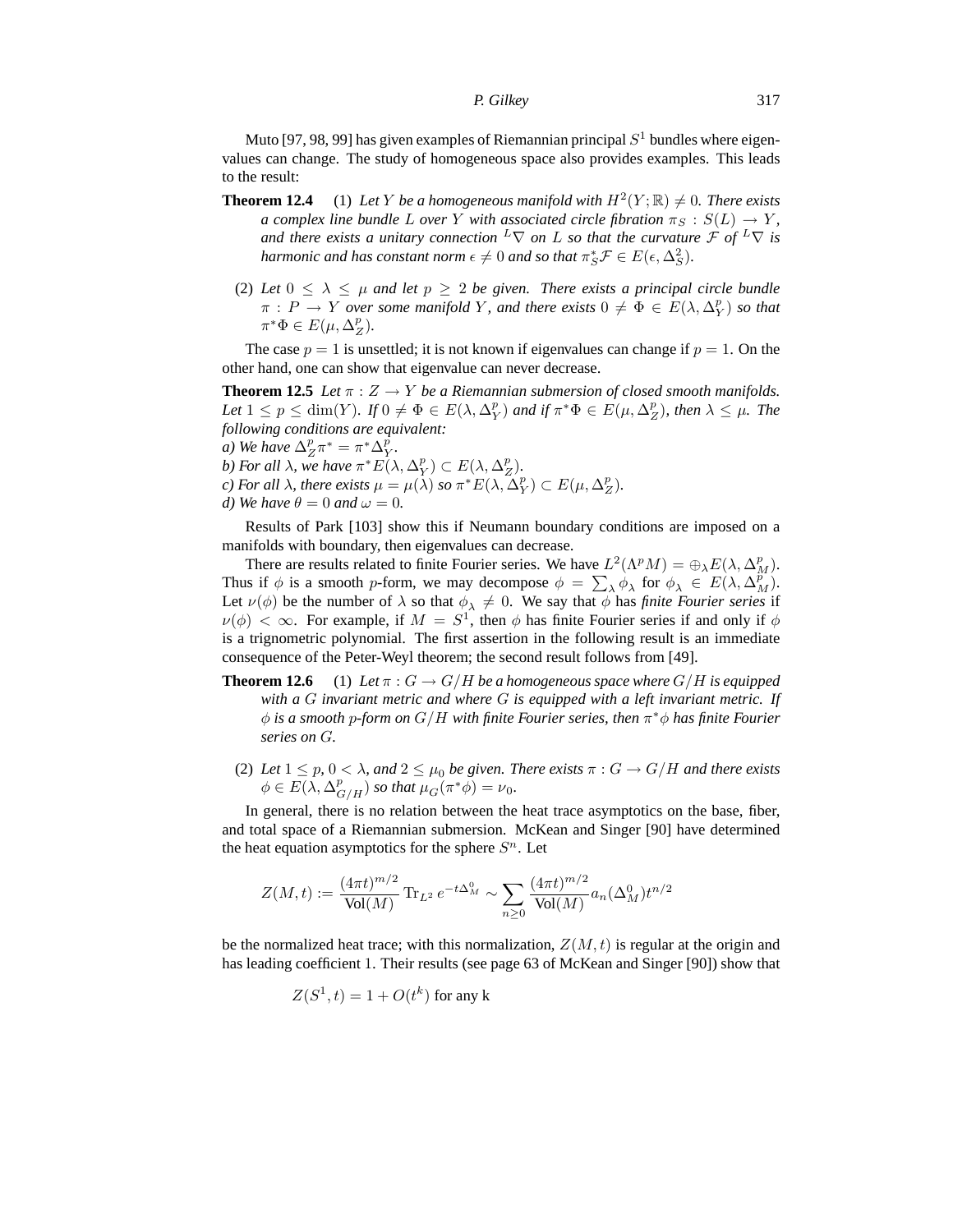318 *Spectral geometry*

$$
Z(S^2, t) = \frac{e^{t/4}}{\sqrt{\pi t}} \int_0^1 \frac{e^{-x/t}}{\sin \sqrt{x}} dx = 1 + \frac{t}{3} + \frac{t^2}{15} + \dots
$$
  
\n
$$
Z(S^1 \times S^2, t) = Z(S^2, t) Z(S^1, t) = 1 + \frac{t}{3} + \frac{t^2}{15} + \dots
$$
  
\n
$$
Z(S^3, t) = e^t = 1 + t + \frac{1}{2}t^2 + \dots
$$

The two fibrations  $\pi : S^1 \times S^2 \to S^2$  and  $\pi : S^3 \to S^2$  have base  $S^2$  and minimal fibers  $S<sup>1</sup>$ . However, the heat trace asymptotics are entirely different.

On the other hand, the following result shows that the heat content asymptotics on  $Z$ *are* determined by the heat content asymptotics of the base and by the volume of the fiber if  $\theta = 0$ ; Lemma 12.1 shows the volume V of the fiber is independent of the point in question in this setting.

**Theorem 12.7** *Let*  $\pi$  :  $Z \rightarrow Y$  *be a Riemannian submersion of compact manifolds with smooth boundary. Let*  $\rho_Z := \pi^* \rho_Y$  *and let*  $\phi_Z := \pi^* \phi_Y$ *. If*  $\theta = 0$  *and if*  $\mathcal{B} = \mathcal{B}_D$  *or*  $\mathcal{B} = \mathcal{B}_N$ , then  $\beta_n(\rho_Z, \phi_Z, \Delta_Z^0, \mathcal{B}) = \beta_n(\rho_Y, \phi_Y, \Delta_Y^0, \mathcal{B}) \cdot V$ .

### **Acknowledgments**

Research of P. Gilkey was partially supported by the Max Planck Institute in the Mathematical Sciences (Leipzig, Germany) and by Project MTM2006-01432 (Spain). It is a pleasure to acknowledge helpful conversations with E. Puffini and L. Loro concerning these matters.

### **Bibliography**

- [1] P. Amsterdamski, A. Berkin and D. O'Connor:  $b_8$  Hamidew coefficient for a scalar field *Classical Quantum Gravity* **6** (1989) 1981–1991
- [2] M. F. Atiyah and R. Bott: The index problem for manifolds with boundary *In: Differential Analysis - papers presented at the Bombay Coll. (1964)* (Oxford Univ. Press, 1965) 337–351
- [3] M. F. Atiyah and R. Bott: A Lefschetz fixed point formula for elliptic differential operators *Bull Amer. Math. Soc.* **72** (1966) 245–256
- [4] M. F. Atiyah and R. Bott: A Lefschetz fixed point formula for elliptic complexes (I,II) *Ann. of Math.* **86** (1967) 374–407; *Ann. of Math.* **88** (1968) 451–491
- [5] M. F. Atiyah, R. Bott and V. K. Patodi: On the heat equation and the index theorem *Invent. Math.* **19** (1973) 279–330; *Errata* **28** (1975) 277–280
- [6] M. F. Atiyah, V. K. Patodi and I. M. Singer: Spectral asymmetry and Riemannian geometry I, II, III *Math. Proc. Cambridge Philos. Soc.* **77** (1975) 43–69; *Math. Proc. Cambridge Philos. Soc.* **78** (1975) 405–432; *Math. Proc. Cambridge Philos. Soc.* **79** (1976) 71–99
- [7] M. F. Atiyah and G. B. Segal: The index of elliptic operators III *Ann. of Math.* **87** (1968) 531–545
- [8] M. F. Atiyah and I. M. Singer: The index of elliptic operators I, II, IV, V *Ann. of Math.* **87** (1968) 484–530; *Ann. of Math.* **87** (1968) 546–604; *Ann. of Math.* **93** (1971) 119–138; *Ann. of Math.* **93** (1971) 139–149
- [9] I. G. Avramidi: The covariant technique for the calculation of the heat kernel asymptotic expansion *Phys. Lett. B* **238** (1990) 92–97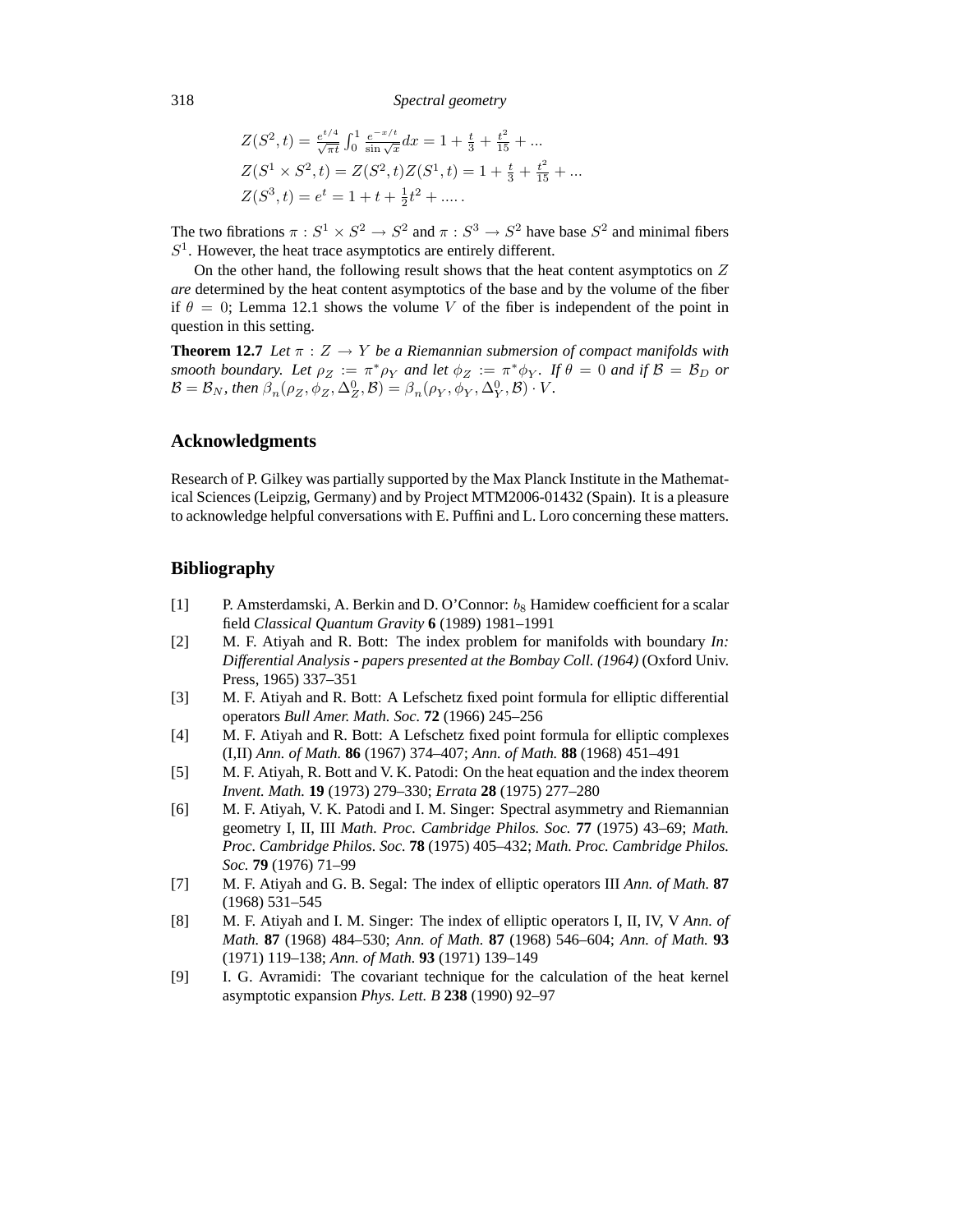- [10] I. G. Avramidi: Covariant methods of studying the nonlocal structure of an effective action *Sov. J. Nucl. Phys.* **49** (1989) 735–739
- [11] I. G. Avramidi: Heat kernel asymptotics of Zaremba boundary value problem *Mathematical Physics, Analysis and Geometry* **7** (2004) 9-46
- [12] I. G. Avramidi and T. Branson: Heat kernel asymptotics of operators with non-Laplace principal part *Rev. Math. Phys.* **13** (2001) 847–890
- [13] L. Berard Bergery and J. P. Bourguignon: Laplacians and Riemannian submer- ´ sions with totally geodesic fibers *Illinois J. Math.* **26** (1982) 181–200
- [14] M. van den Berg: Heat equation on a hemisphere *Proc. Edinb. Math. Soc.* **118A** (1991) 5–12
- [15] M. van den Berg: Heat equation on the arithmetic von Koch snowflake *Probab. Theory Related Fields* **118** (2000) 17–36
- [16] M. van den Berg and P. Gilkey: Heat content asymptotics of a Riemannian manifold with boundary *J. Funct. Anal.* **120** (1994) 48–71
- [17] M. van den Berg and P. Gilkey: Heat invariants for odd dimensional hemispheres *Proc. Edinb. Math. Soc.* **126A** (1996) 187–193
- [18] M. van den Berg and P. Gilkey: The heat equation with inhomogeneous Dirichlet boundary conditions *Comm. Anal. Geom.* **7** (1999) 279–294
- [19] M. van den Berg, S. Desjardins and P. Gilkey: Functorality and heat content asymptotics for operators of Laplace type *Topol. Methods Nonlinear Anal.* **2** (1993) 147–162
- [20] M. van den Berg and E. B. Davies: Heat flow out of regions in  $\mathbb{R}^m$  *Math. Z.* 202 (1989) 463–482
- [21] M. van den Berg and J-F Le Gall: Mean curvature and the heat equation *Math. Z.* **215** (1994) 437–464
- [22] M. van den Berg and P. Gilkey: The heat content asymptotics of a time dependent process *Proc. Edinb. Math. Soc.* **130A** (2000) 307–312
- [23] M. van den Berg and P. Gilkey: Heat content asymptotics with inhomogeneous Neumann and Dirichlet boundary conditions *Potential Anal.* **14** (2001) 269–274
- [24] M. van den Berg, P. Gilkey, K. Kirsten and V. A. Kozlov: Heat Content Asymptotics for Riemannian manifolds with Zaremba boundary conditions *to appear Potential Anal.* (2005) 1–24; arXiv:math-ph/0506076
- [25] M. van den Berg and S. Srisatkunarajah: Heat flow and Brownian motion for a region in R <sup>2</sup> with a polygonal boundary *Probab. Th. Rel. Fields* **86** (1990) 41–52
- [26] P. Bérard: Variétés Riemanniennes isospectrales non isométriques *In: Séminaire Bourbaki* (41, 1989)
- [27] M. Berger: Sur le spectre des variétés Riemanniennes Rev. Roum. Math. Pure *Appl.* **13** (1969) 915–931
- [28] N. Berline, N. Getzler and M. Vergne: *Heat kernels and Dirac operators* (Grundlehren Band 298, Springer-Verlag, Berlin, 1991)
- [29] G. Besson and M. Bordoni: On the spectrum of Riemannian submersions with totally geodesic fibers *Atti Accad. Naz. Lincei Cl. Sci. Fis. Mat. Natur. Rend. (9) Mat. Appl.* **1** (1990) 335–340
- [30] J.-M. Bismut: Index theory and the heat equation *In: Proc. ICM Berkeley 1986* (Vol. I, 1987) 491–504
- [31] M. Bordag and D. V. Vassilevich: Heat kernel expansion for semitransparent boundaries *J. Phys. A* **32** (1999) 8247–8259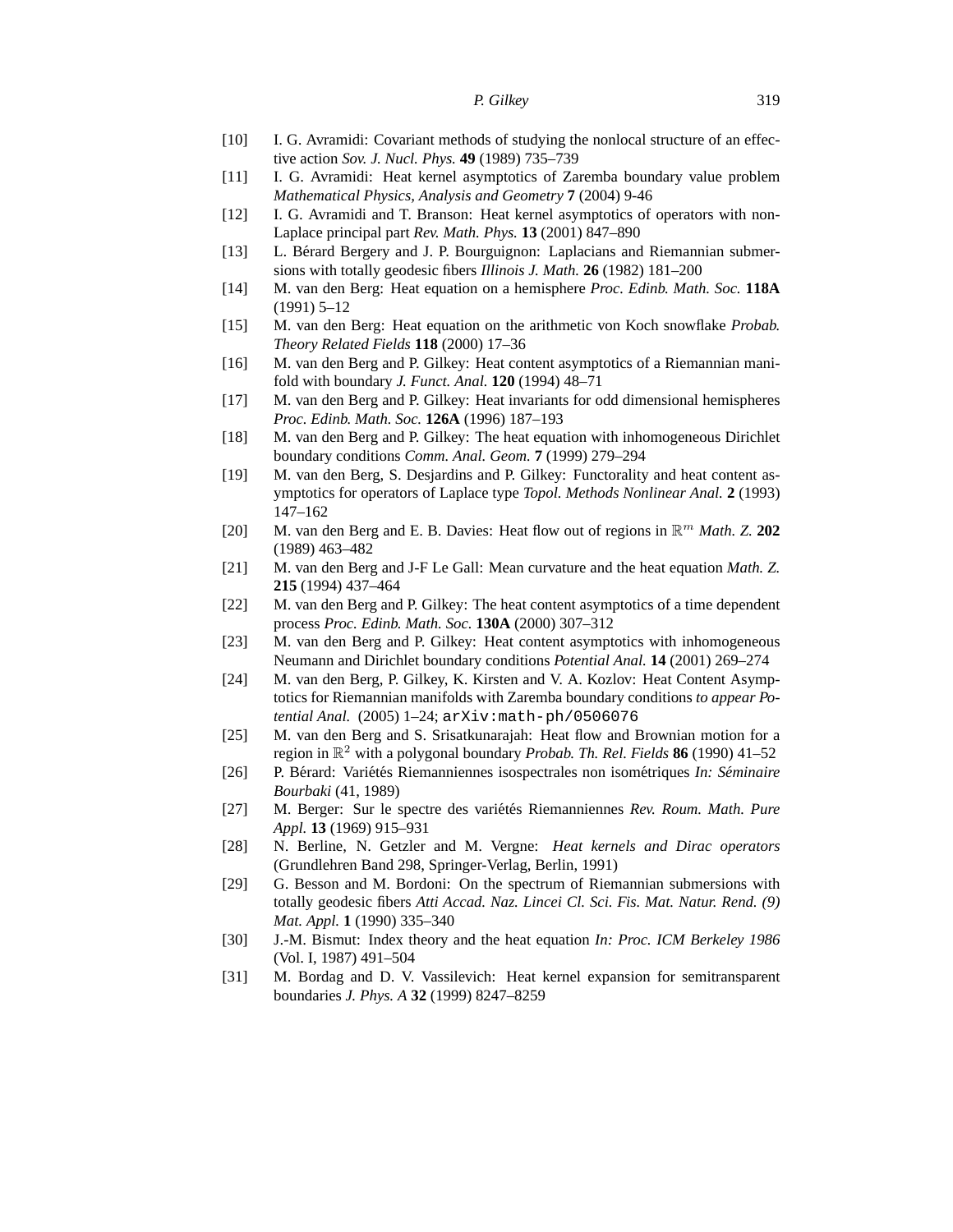# [32] T. Branson, S. Fulling and P. Gilkey: Heat equation asymptotics of 'nonminimal' operators on differential forms *J. Math. Phys.* **32** (1991) 2089–2091 [33] T. Branson and P. Gilkey: Residues of the eta function for an operator of Dirac Type *J. Funct. Anal.* **108** (1992) 47–87 [34] T. Branson and P. Gilkey: Residues of the eta function for an operator of Dirac type with local boundary conditions *Differential Geom. Appl.* **2** (1992) 249–267 [35] T. Branson, P. Gilkey, K. Kirsten and D. Vassilevich: Heat kernel asymptotics with mixed boundary conditions *Nuclear Phys. B* **563** (1999) 603–626 [36] T. Branson, P. Gilkey and B. Ørsted: Leading terms in the heat invariants *Proc. Amer. Math. Soc.* **109** (1990) 437–450 [37] R. Brooks and C. Gordon: Isospectral families of conformally equivalent Riemannian metrics *Bull. Amer. Math. Soc.* **23** (1990) 433–436 [38] R. Brooks, P. Perry and P. Petersen: Finiteness of diffeomorphism types of isospectral manifolds *In: Proc. Symp. Pure Math.* (54, Part 3 1993) 89–94 [39] R. Brooks, P. Perry and P. Yang: Isospectral sets of conformally equivalent metrics *Duke Math. J.* **58** (1989) 131–150 [40] T. Carleman: Propriétés asymptotiques des fonctions fondamentales des membranes vibrantes *In: Attonde Skand Matematikerkongressen i Stockholm, 1934 ˚* (, 1935) 34–44 [41] H. S. Carslaw and J. C. Jaeger: *Conduction of Heat in Solids* (Oxford Science Publications, Oxford Univ. Press, 1946) [42] A. Chang and P. Yang: Isospectral conformal metrics on 3 manifolds *J. Amer. Math. Soc.* **3** (1990) 117–145 [43] S. Chern: A simple intrinsic proof of the Gauss-Bonnet formula for closed Riemannian manifolds *Ann. of Math.* **45** (1944) 741–752 [44] S. Chern: On the curvature integra in a Riemannian manifold *Ann. of Math.* **46** (1945) 674–684 [45] S. Desjardins and P. Gilkey: Heat content asymptotics for operators of Laplace type with Neumann boundary conditions *Math. Z.* **215** (1994) 251–268 [46] J. S. Dowker: The hybrid spectral problem and Robin boundary conditions *J. Phys. A* **38** (2005) 4735–4754 [47] J. S. Dowker: The N ∪ D problem *Preprint* arXiv:hep-th/0007129 (2000) [48] J. S. Dowker, P. Gilkey and K. Kirsten: Heat asymptotics with spectral boundary conditions *Contemp. Math.* **242** (1999) 107–124 [49] C. Dunn, P. Gilkey and J. H. Park: The spectral geometry of the canonical Riemannian submersion of a compact Lie Group *Preprint* arXiv:math.AP/ 0610788 (2006) [50] H. Fegan and P. Gilkey: Invariants of the heat equation *Pacific Journal of Mathematics* **117** (1985) 233–254 [51] J. Fleckinger, M. Levitin and D. Vassiliev: Heat content of the triadic von Koch

- *of the Third International Colloquium on Differential Equations* (Plovdiv, 1992) 63–76
- [53] P. Gilkey: The spectral geometry of a Riemannian manifold *J. Differential Geom.* **10** (1975) 601–618
- [54] P. Gilkey: *Invariance Theory, the Heat Equation, and the Atiyah-Singer index*

#### 320 *Spectral geometry*

- snowflake *Internat. J. Appl. Sci. Comput.* **2** (1995) 289–305
- [52] S. Fulling: Kernel asymptotics of exotic second-order operators *In: Proceedings*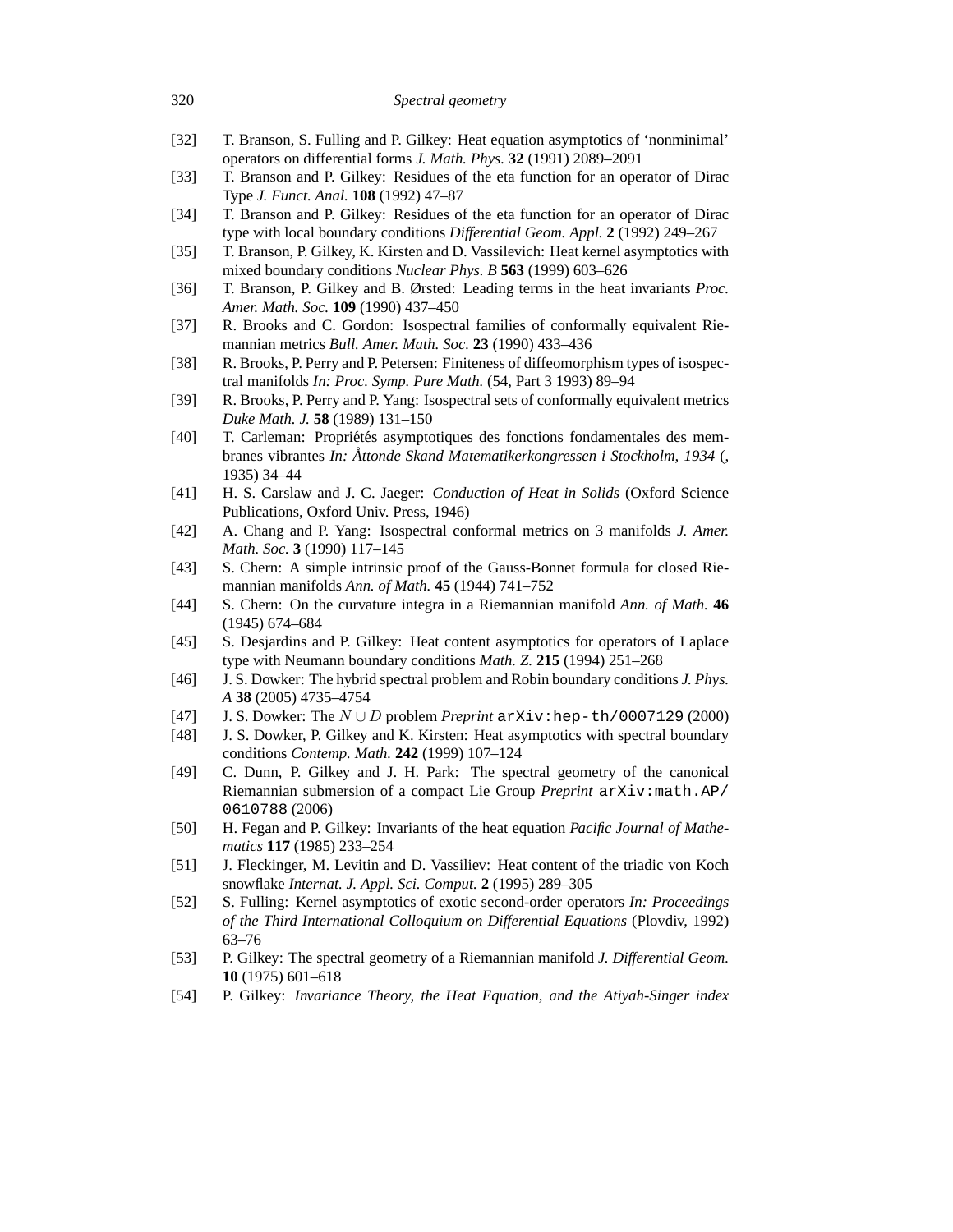*theorem* (Second edition. Studies in Advanced Mathematics. CRC Press, Boca Raton, FL, 1995)

- [55] P. Gilkey: The heat content asymptotics for variable geometries *J. Phys. A* **32** (1999) 2825–2834
- [56] P. Gilkey: *Asymptotic Formulas in Spectral Geometry* (Studies in Advanced Mathematics. CRC Press, Boca Raton, FL, 2004)
- [57] P. Gilkey and K. Kirsten: Heat content asymptotics with transmittal and transmission boundary *J. London Math Soc.* **68** (2003) 431–443
- [58] P. Gilkey, K. Kirsten and J. H. Park: Heat trace asymptotics of a time dependent process *J. Phys. A* **34** (2001) 1153–1168
- [59] P. Gilkey, K. Kirsten and J. H. Park: Heat content asymptotics for oblique boundary conditions *Lett. Math. Phys.* **59** (2002) 269–276
- [60] P. Gilkey, K. Kirsten and J. H. Park: Heat content asymptotics for spectral boundary conditions *Trends in Math.* **5** (2002) 49–58
- [61] P. Gilkey, K. Kirsten and J. H. Park: Heat Content asymptotics for operators of Laplace type with spectral boundary conditions *Lett. Math. Phys.* **68** (2004) 67–76
- [62] P. Gilkey, K. Kirsten and D. Vassilevich: Heat trace asymptotics with transmittal boundary conditions and quantum brane-world scenariø *Nuclear Phys. B* **601** (2001) 125–148
- [63] P. Gilkey, K. Kirsten and D. Vassilevich: Heat trace asymptotics defined by transfer boundary conditions *Lett. Math. Phys.* **63** (2003) 29–37
- [64] P. Gilkey, J. V. Leahy and J. H. Park: *Spectral Geometry, Riemannian Submersions, and the Gromov-Lawson Conjecture* (CRC Press, 1999)
- [65] S. I. Goldberg and T. Ishihara: Riemannian submersions commuting with the Laplacian *J. Differential Geom.* **13** (1978) 139–144
- [66] C. Gordon: Survey of isospectral manifolds *In: Handbook of differential geometry Vol I* (North-Holland, Amsterdam, 2000) 747–778
- [67] C. Gordon and E. Wilson: Isospectral deformations of compact solvmanifolds *J. Differential Geom.* **19** (1984) 241–256
- [68] P. Greiner: An asymptotic expansion for the heat equation *In: Global Analysis, Berkeley 1968, Proc. Symp. Pure Math.* (16, 1970) 133–137
- [69] P. Greiner: An asymptotic expansion for the heat equation *Arch. Rat. Mech. Anal.* **41** (1971) 163–218
- [70] C. Griffith and M. L. Lapidus: Computer graphics and the eigenfunctions for the Koch snowflake drum *In: Progress in inverse spectral geometry* (Trends Math., 1997) 95–113
- [71] G. Grubb: Heat operator trace expansions and index for general Atiyah Patodi Singer boundary problems *Comm. in PDE* **17** (1992) 2031–2077
- [72] G. Grubb: Complete heat trace, resolvent and zeta expansions for general Atiyah Patodi Singer problems *Nonlinear Diff. Eq. Appl.* **21** (1996) 158–167
- [73] G. Grubb: *Functional calculus of pseudodifferential boundary problems* (Prog. in Math., Birkhaeuser, 1996)
- [74] G. Grubb and R. Seeley: Weakly parametric pseudodifferential operators and Atiyah Patodi Singer boundary problems *Invent. Math.* **121** (1995) 481–529
- [75] G. Grubb and R. Seeley: Zeta and eta functions for Atiyah-Patodi-Singer operators *J. Geom. Anal.* **6** (1996) 31–77
- [76] P. Günther: *Huygen's principle and hyperbolic equations* (Perspectives in Mathe-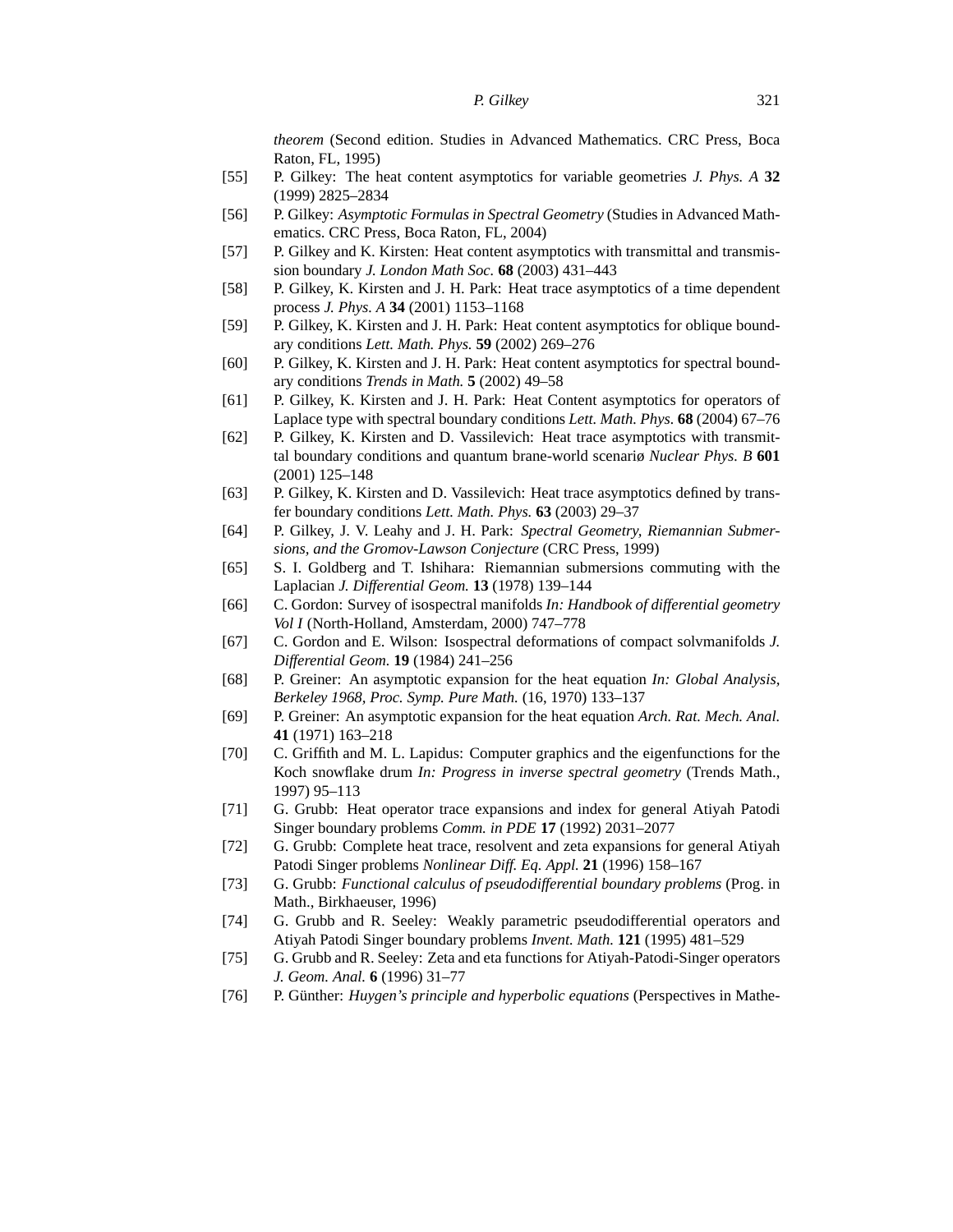matics, 5. Academic Press, Inc., Boston, MA, 1988)

- [77] V. P. Gusynin, E. V. Gorbar and V. V. Romankov: Heat kernel expansion for non minimal differential operators and manifolds with torsion *Nuclear Phys. B* **362** (1991) 449–471
- [78] J. Hadamard: *Le probleme de Cauchy et les ` equations aux d ` eriv ´ ees partielles ´ linéaires hyperboliques (Hermann et Cie, Paris, 1932)*
- [79] A. Ikeda: Riemannian manifolds p isospectral but not p + 1 isospectral *In: Geometry of manifolds* (Coll. Pap. 35th Symp. Differ. Geom., Matsumoto/Japan 1988, Perspect. Math. 8, 1989) 383–417
- [80] D. Jakobson, M. Levitin, N. Nadirashvili and I. Polterovich: Spectral problems with mixed Dirichlet-Neumann boundary conditions: isospectrality and beyond *J. Comput. Appl. Math.* **194** (2006) 141–155
- [81] M. Kac: Can one hear the shape of a drum? *Amer. Math. Monthly* **783** (1966) 1–23
- [82] G. Kennedy, R. Critchley and J. S. Dowker: Finite temperature field theory with boundaries: stress tensor and surface action renormalization *Ann. Physics* **125** (1980) 346–400
- [83] K. Kirsten: The a<sup>5</sup> heat kernel coefficient on a manifold with boundary *Class. Quantum Grav.* **15** (1998) L5–L12
- [84] K. Kirsten: *Spectral functions in mathematics and physics* (Chapman and Hall/CRC, Boca Raton, FL, 2001)
- [85] M. Lapidus and M. Pang: Eigenfunctions of the Koch snowflake domain *Comm. Math. Phys.* **172(2)** (1995) 359–376
- [86] A. Lichnerowicz: Spineurs harmoniques *C. R. Acad. Sci. Paris Ser. I Math. ´* **257** (1963) 7–9
- [87] D. M. McAvity: Heat kernel asymptotics for mixed boundary conditions *Classical Quantum Gravity* **9** (1992) 1983–1997
- [88] D. M. McAvity: Surface energy from heat content asymptotics *J. Phys. A* **26** (1993) 823–830
- [89] P. McDonald and R. Meyers: Diffusions on graphs, Poisson problems and spectral geometry *Trans. Amer. Math. Soc.* **354** (2002) 5111–5136
- [90] H. P. McKean and I. M. Singer: Curvature and the eigenvalues of the Laplacian *J. Differential Geom.* **1** (1967) 43–69
- [91] R. B. Melrose: *The Atiyah-Patodi-Singer Index Theorem* (Research Notes in Mathematics, 4, A K Peters, Ltd., Wellesley, MA, 1993)
- [92] J. Milnor: Eigenvalues of the Laplace operator on certain manifolds *Proc. Nat. Acad. Sci. U.S.A.* **51** (1964) 542
- [93] S. Minakshisundaram: Eigenfunctions on Riemannian manifolds *J. Indian Math. Soc.* **17** (1953) 158–165
- [94] S. Minakshisundaram and Å. Pleijel: Some properties of the eigenfunctions of the Laplace operator on Riemannian manifolds *Canad. J. Math.* **1** (1949) 242–256
- [95] I. G. Moss: Heat kernel expansions for distributional backgrounds *Phys. Lett. B* **491** (2000) 203–206
- [96] I. Moss and J. S. Dowker: The correct B<sup>4</sup> coefficient *Phys. Lett. B* **229** (1989) 261–263
- [97] Y. Muto: Riemannian submersions and critical Riemannian metrics *J. Math. Soc. Japan* **29** (1977) 493–511
- [98] Y. Muto: Some eigenforms of the Laplace-Beltrami operators in a Riemannian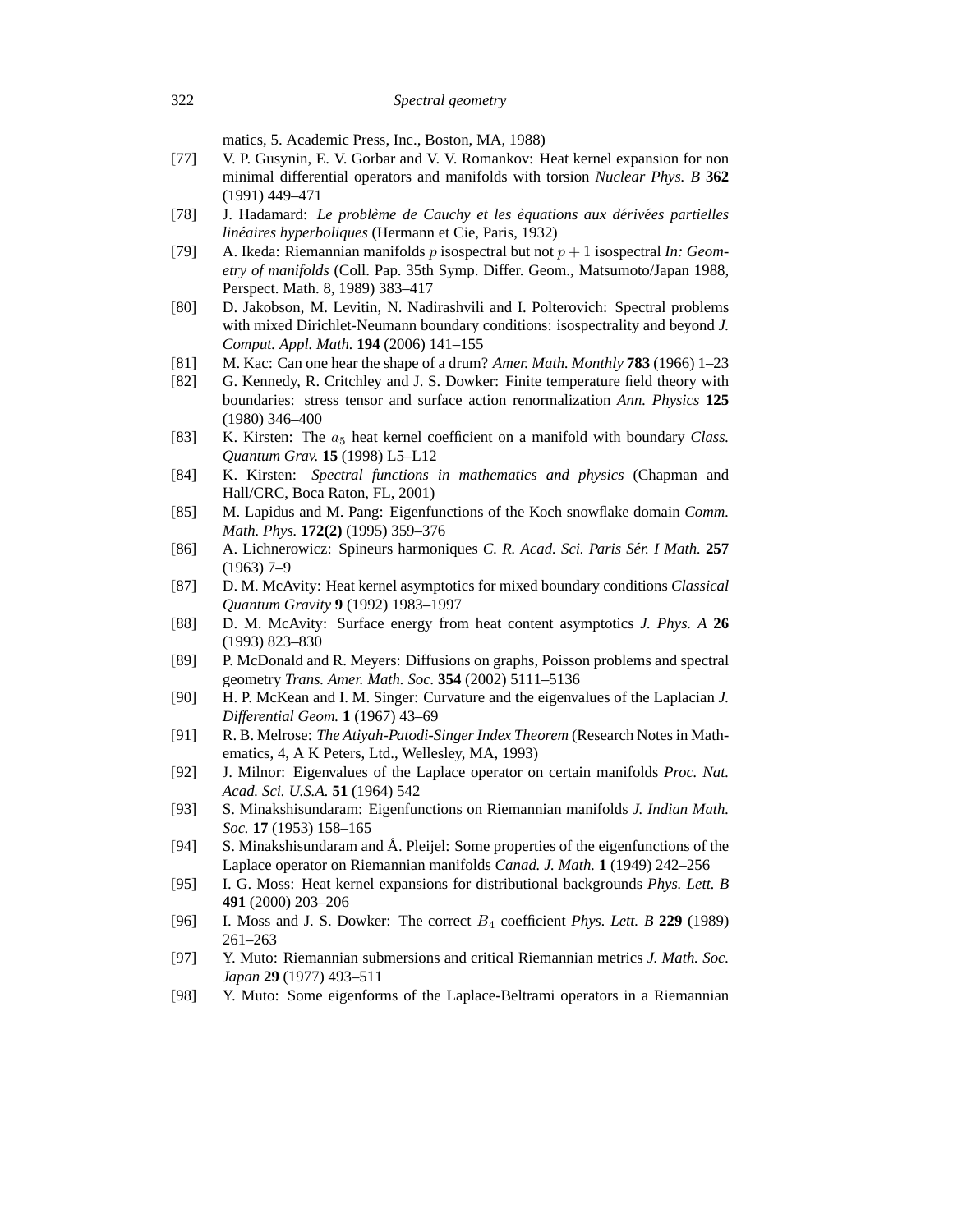submersion *J. Korean Math. Soc.* **15** (1978) 39–57

- [99] Y. Muto: Riemannian submersion and the Laplace-Beltrami operator *Kodai Math. J.* **1** (1978) 329–338
- [100] J. Neuberger, N. Sieben and J. Swift: Computing eigenfunctions on the Koch snowflake: a new grid and symmetry *J. Comput. Appl. Math.* **191** (2006) 126– 142
- [101] B. Ørsted and A. Pierzchalski: The Ahlfors Laplacian on a Riemannian manifold with boundary *Michigan Math. J.* **43** (1996) 99–122
- [102] B. Osgood, R. Phillips and P. Sarnak: Compact isospectral sets of surfaces *J. Funct. Anal.* **80** (1988) 212–234
- [103] J. H. Park: The spectral geometry of Riemannian submersions for manifolds with boundary *Rocky Mountain J. Math.* **30** (2000) 353–369
- [104] J. H. Park: The spectral geometry of Einstein manifolds with boundary *J. Korean Math. Soc.* **41** (2004) 875–882
- [105] V. K. Patodi: Curvature and the fundamental solution of the heat operator *J. Indian Math. Soc.* **34** (1970) 269–285
- [106] V. K. Patodi: Curvature and the eigenforms of the Laplace operators *J. Differential Geom.* **5** (1971) 233–249
- [107] V. K. Patodi: An analytic proof of the Riemann Roch Hirzebruch theorem for Kaehler manifolds *J. Differential Geom.* **5** (1971) 251–283
- [108] C. G. Phillips and K. M. Jansons: The short-time transient of diffusion outside a conducting body *Proc. London Math. Soc.* **428** (1990) 431–449
- [109] I. Polterovich: A commutator method for computation of heat invariants *Indag. Math. (N.S.)* **11** (2000) 139–149
- [110] I. Polterovich: Heat invariants of Riemannian manifolds *Israel J. Math.* **119** (2000) 239–252
- [111] T. Sakai: On eigen-values of Laplacian and curvature of Riemannian manifolds *Tohoku Math. J.* **23** (1971) 589–603
- [112] A. Savo: Une méthode de symétrization et quelques applications *C. R. Acad. Sci. Paris Ser. I Math. ´* **322** (1996) 861–864
- [113] A. Savo: Uniform estimates and the whole asymptotic series of the heat content on manifolds *Geom. Dedicata* **73** (1998) 181–214
- [114] A. Savo: Heat content and mean curvature *Rend. Mat. Appl.* **18** (1998) 197–219
- [115] A. Savo: On the asymptotic series of the heat content *Contemp. Math.* **288** (2001) 428–432
- [116] R. Seeley: *Topics in pseudo-differential operators* (1969 Pseudo-Diff. Operators (C.I.M.E., Stresa, 1968), 167–305. Edizioni Cremonese, Rome; republished in Pitman Research Notes in Mathematics Series 359. Longman, Harlow, 1996)
- [117] R. Seeley: Complex powers of an elliptic operator *In: Singular Integrals* ((Proc. Sympos. Pure Math., Chicago, Ill.), Amer. Math. Soc., Providence, R.I, 1966) 288–307
- [118] R. Seeley: The resolvent of an elliptic boundary value problem *Amer. J. Math.* **91** (1969) 889–920
- [119] R. Seeley: Analytic extension of the trace associated with elliptic boundary problems *Amer. J. Math.* **91** (1969) 963–983
- [120] K. Stewartson and R. T. Waechter: On hearing the shape of a drum: further results *Proc. Cambridge Philos. Soc.* **69** (1971) 353–363